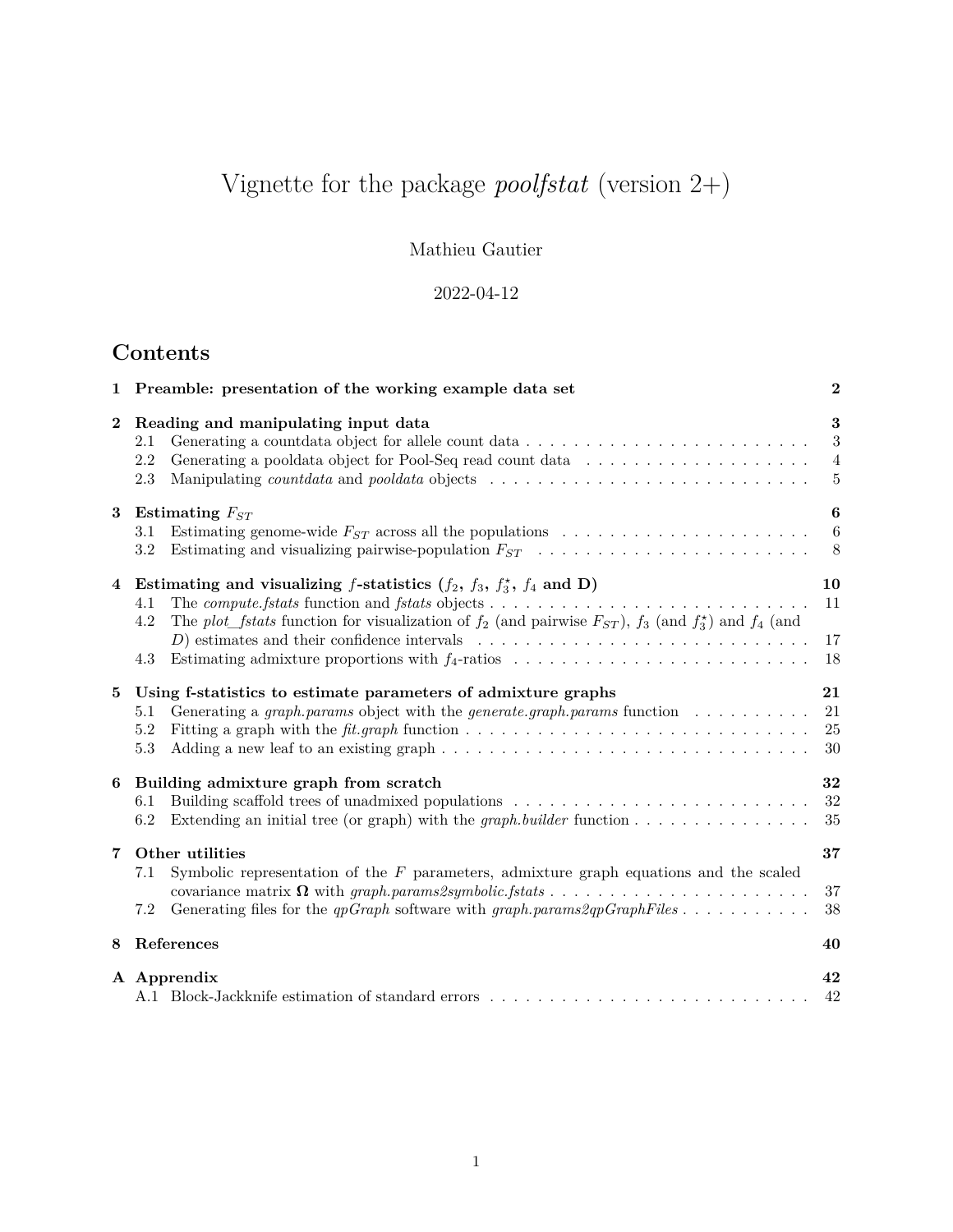This vignette describes how the R package *poolfstat* can be used to compute various f- and D-statistics (estimation of  $F_{ST}$ , Patterson's  $F_2$ ,  $F_3$ ,  $F_3^*$ ,  $F_4$  and *D* parameters<sup>1</sup>) in population genomics studies from allele count or Pool-Seq read count data. The package also includes functions to fit and construct admixture graphs to infer the demographic history of populations based on the estimated *f*-statistics together with their visualization. This document is conceived as a hands-on tutorial providing users with an overview of the package functions with working example analyzing the Pool-Seq and allele count simulated data sets described in section 1 and publicly available for download from the Zenodo repository<sup>2</sup>. Details and (numerous) reference for the all the underlying methods are available in GAUTIER *et al.* (2022).

The *poolfstat* package is currently available for most platforms (Linux, MS Windows and MacOSX) from the CRAN repository (http://cran.r-project.org/) and may be installed using a standard procedure. Once the package has been successfully installed on your system, it can be loaded by: library(poolfstat)

### **1 Preamble: presentation of the working example data set**

Genetic data were simulated using the coalescent simulator *msprime* (KELLEHER *et al.* 2016) for a total of 150 diploid individuals belonging to 6 different populations (n=25 per populations) that were historically related by the admixture graph represented in Figure 1. Each genome consisted of 20 independent chromosomes of  $L = 100$  Mb assuming a scaled chromosome-wide recombination rate of  $\rho = 4LN_e r = 4,000^3$ . Similarly, the scaled chromosome-wide mutation  $\theta = 4LN_e\mu = 4{,}000^4$ . More precisely, the following *msprime* command was used:

mspms 300 20 -t 4000 -I 6 50 50 50 50 50 50 0 -es 0.0125 6 0.25 -ej 0.0125 6 2 -ej 0.0125 7 3 -ej 0.025 2 1 -ej 0.05 3 1 -ej 0.075 5 4 -ej 0.1 4 1 -r 4000 100000000 -p 8



Figure 1: Simulated scenario relating the 6 populations of the working example. Names of the internal node populations for which no data is available are written in grey.

<sup>&</sup>lt;sup>1</sup>Following PATTERSON *et al.* (2012), we use  $F$  to refer to the parameter and  $f$  to the statistics estimated from the data <sup>2</sup>See http://doi.org/10.5281/zenodo.4709728

<sup>&</sup>lt;sup>3</sup>For instance,  $\rho = 4,000$  if the per-base and per-generation recombination rate  $r = 10^{-8}$  (i.e., it the cM per Mb ratio is equal to 1) in a population of constant diploid effective size  $N_e = 10^3$ 

<sup>&</sup>lt;sup>4</sup>For instance, a nucleotide diversity of  $\theta = 4,000$  is expected at mutation-drift equilibrium in a population of constant diploid effective size  $N_e = 10^3$  if the per-base mutation rate is  $\mu = 10^{-8}$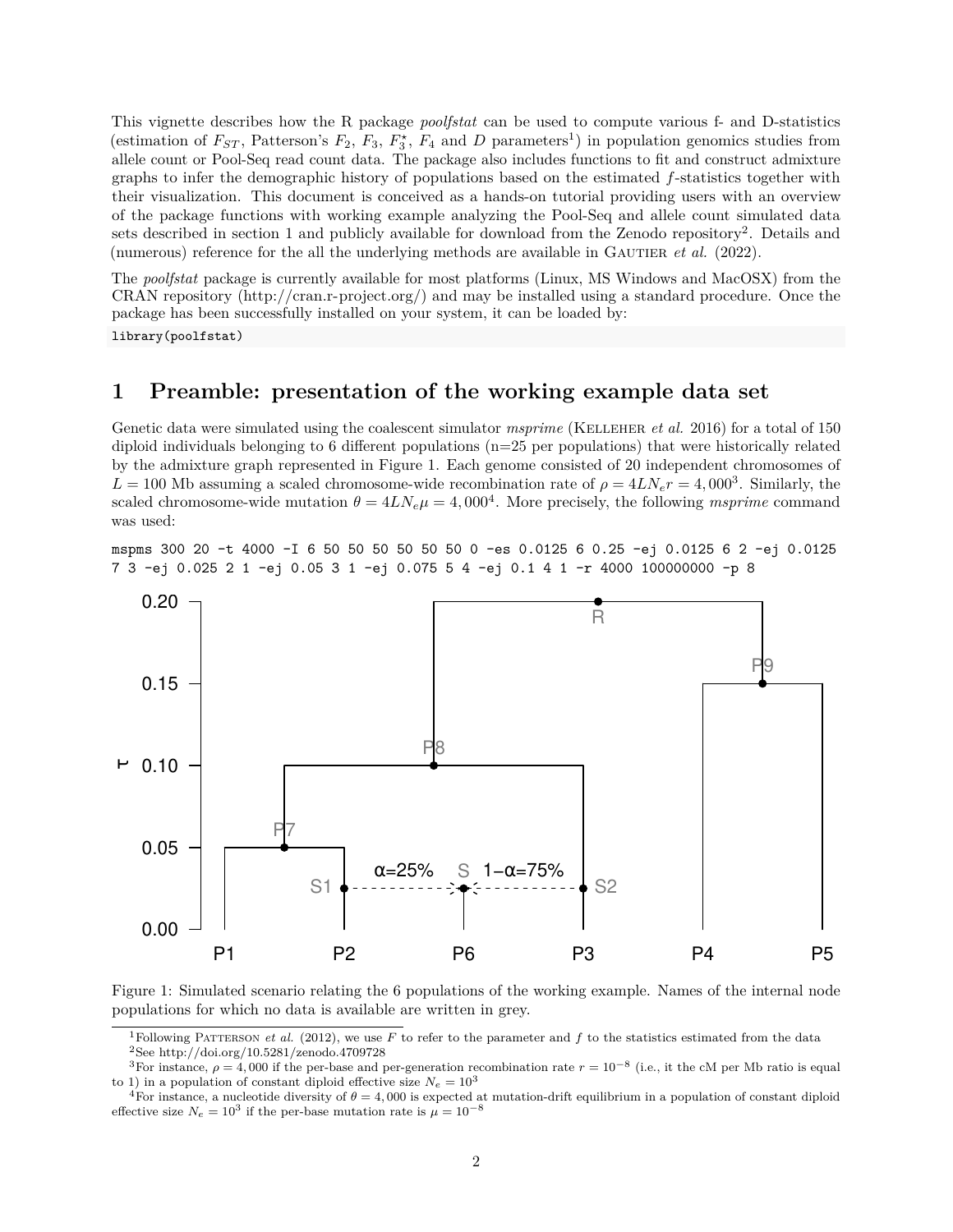The simulation output was further parsed to remove all variants displaying a Minor Allele Frequency  $(MAF)^5$ lower than 1% which lead to a total of 472,410 remaining SNPs (from 23,246 to 24,237 per chromosome) with position information stored in the file  $\text{supp} \in \text{supp} \cdot \text{supp} \cdot \text{supp} \cdot \text{supp} \cdot \text{supp} \cdot \text{supp} \cdot \text{supp} \cdot \text{supp} \cdot \text{supp} \cdot \text{supp} \cdot \text{supp} \cdot \text{supp} \cdot \text{supp} \cdot \text{supp} \cdot \text{supp} \cdot \text{supp} \cdot \text{supp} \cdot \text{supp} \cdot \text{supp} \cdot \text{supp} \cdot \text{supp} \cdot \text{supp$ for both the ancestral and the derived alleles (which was taken as reference) were easily obtained by simple counting<sup>6</sup> . A Pool-Seq data set with no sequencing error was subsequently simulated from the allele count data as described in GAUTIER *et al.* (2022). Briefly, for each SNP  $i$  in each population  $j$ , we sampled a read count  $r_{ij}$  for the reference allele from a Binomial distribution following  $r_{ij} \sim Bin\left(\frac{y_{ij}}{n}\right)$  $\left(\frac{y_{ij}}{n_j}; c_{ij}\right)$  where  $y_{ij}$  is the derived allele count for SNP *i* in population *j*,  $n_j$  is the (haploid) sample size of population *j* (here  $n_j = 50$ for all  $j$ ) and  $c_{ij}$  is the overall read coverage at SNP  $i$  position<sup>7</sup>. Varying overall read coverages across pools and SNPs were simulated by sampling the  $c_{ij}$ 's from a Poisson distribution with mean  $\lambda = 30$ , i.e., assuming a read coverage of 30X for the different pools<sup>8</sup>. Two files representative of "real-life" data format were finally generated to store the simulate allele count and read count data:

- a file named  $\textit{sim6p.genotreemix.gz}^2$  containing allele count data for each SNP and each population in the same format as the one used in the population program *Treemix* (PICKRELL and PRITCHARD 2012)
- a file named  $\sin 6p$  poolseq30X.vcf.gz<sup>2</sup> containing read count data for each SNP and each population in a *vcf* format similar to the one obtained with the software *VarScan* (KOBOLDT *et al.* 2012)

### **2 Reading and manipulating input data**

The package *poolfstat* includes several utilities to parse allele count or Pool-Seq read count input data stored in various standard formats. It is worth stressing that **distinguishing standard allele count data**<sup>9</sup> **from Pool-Seq read count data is critical** to rely on the appropriate *f*-statistics estimator (HIVERT *et al.* 2018; Gautier *et al.* 2022). Hence, in the *poolfstat* package, two different S4 object classes are defined to store the data:

• the *countdata* S4 class for allele count data with elements (slots) detailed in the documentation page that can be accessed with the *help* function (or *?* operator) as follows:

#### help(countdata)

• the *pooldata* S4 class for (PoolSeq) read count data (PoolSeq data) with elements (slots) detailed in the documentation page that can be accessed with the *help* function (or *?* operator) as follows:

#### help(pooldata)

These classes characterize the type and origin of the data and are automatically detected by the *computeFST* (section 3.1.1), *compute.pairwiseFST* (section 3.2) and *compute.fstats* (section 4) functions that implement the different unbiased estimators thereby ensuring that the appropriate estimation procedure is used.

### **2.1 Generating a countdata object for allele count data**

A *countdata* object can be generated from allele count data stored in two different input file format:

- The input file format required by the popular *Treemix* program (PICKRELL and PRITCHARD 2012) using the function *genotreemix2countdata*
- The input file format required by the program  $BayPass$  (GAUTIER 2015) for allele count data using the function *genobaypass2countdata*

The following example shows how to generate a *countdata* object (here named *sim6p.allelecount*) from the *sim6p.genotreemix.gz* example file that contains the allele count data (in a *Treemix* file format) for the simulated example data (section 1):

 $6$ The simulated data being haploid this implicitly assumes Hardy-Weinberg equilibrium for the different populations <sup>7</sup>Note that the read count for the alternate allele is simply  $c_{ij} - r_{ij}$ 

<sup>5</sup>MAF was estimated over all the 300 haploid individuals

<sup>8</sup>Such a coverage is actually in the lower limit of what is usually recommended for Pool-Seq experiment

<sup>&</sup>lt;sup>9</sup>i.e., obtained from individual genotyping data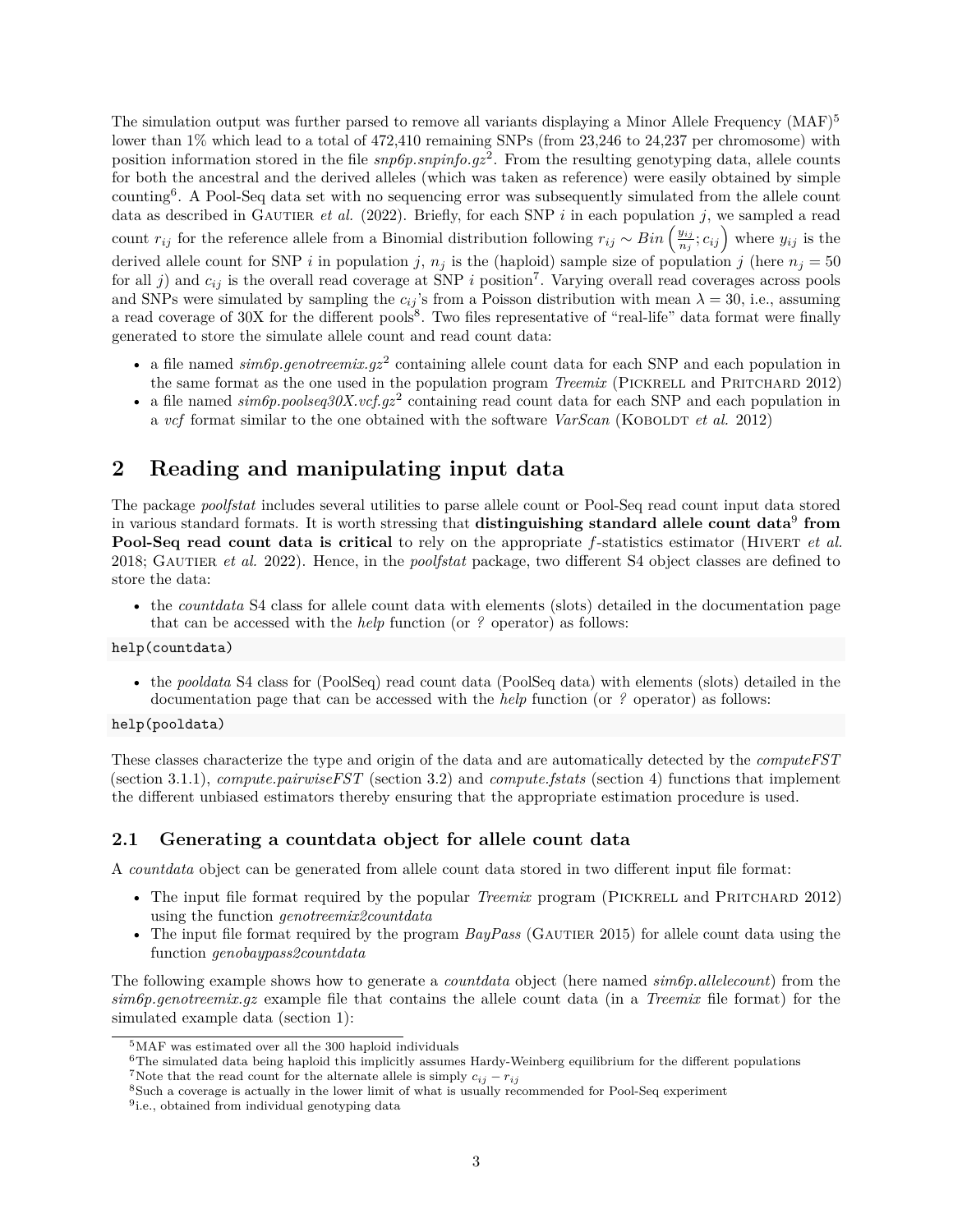sim6p.allelecount<-genotreemix2countdata(genotreemix.file = "sim6p.genotreemix.gz")

Information about marker positions (chromosome or scaffold of origin of the markers and position on the chromosome) may be provided using the *snp.pos* argument of the *genotreemix2countdata* and *genobaypass2countdata* functions. For instance, to include the mapping information stored in the *snp6p.snpinfo.gz* example file (section 1), one may use the following commands<sup>10</sup>:

```
positions<-read.table("sim6p.snpinfo.gz",header=TRUE,row.names=1,stringsAsFactors = FALSE)
sim6p.allelecount <-genotreemix2countdata(genotreemix.file = "sim6p.genotreemix.gz",
                                         snp.pos=positions,verbose=FALSE)
```
sim6p.allelecount *#display a summary of the object*

```
* * * Countdata Object * * *
* Number of SNPs = 472410
* Number of Pops = 6
* Pop Names :
P1; P2; P3; P4; P5; P6
* * * * * * * * * * * * * *
```
### **Notice**

For operations requiring marker position information i.e., block-jackknife estimation of standard error (Appendix A.1) and estimation of multi-locus *FST* on sliding windows over the genome (section 3.1.1), markers are always assumed to be ordered in the genome as their relative position in the input files. If no map information is provided, a default position is given to all the SNPs and they are all assumed to map to the same chromosome. In this case, some windows or blocks may then extend over two consecutive contigs*<sup>a</sup>* .

*<sup>a</sup>*Providing the reference assembly used to order the markers is not too fragmented, the block-jackknife estimates of standard errors may only be marginally affected since the blocks are defined by a number of consecutive markers (and not by a physical length)

Additional arguments may allow filtering the data for low marker polymorphism levels (*min.maf*) or genotyping call rate (*min.indgeno.per.pop*). More details are available in the documentation pages of the *genotreemix2countdata* and *genobaypass2countdata* functions accessible with the commands ?genotreemix2pooldata and ?genobaypasstreemix2pooldata.

### **2.2 Generating a pooldata object for Pool-Seq read count data**

A **pooldata** object can be generated from Pool-Seq read count data stored in either of the four following formats:

- *vcf* file generated by most SNP calling software commonly used to analyze Pool-Seq data including *VarScan* (Koboldt *et al.* 2012), *bcftools/SAMtools* (Li *et al.* 2009), *GATK* (McKenna *et al.* 2010) or *FreeBayes* (GARRISON and MARTH 2012) using the *vcf2pooldata* function<sup>11</sup>
- *rsync* files generated by the *PoPoolation* software (KOFLER *et al.* 2011) using the *popsync2pooldata* function
- The two input files (pool read count and pool haploid sizes) required by the program *BayPass* (GAUTIER 2015) to analyze Pool-Seq data using the *genobaypass2pooldata* function
- The input file required by the *SelEstim* program (Vitalis *et al.* 2014) to analyze Pool-Seq data using the *genoselestim2pooldata* function

<sup>10</sup>If the number of markers in the *snp.pos* object is not consistent with that of allele count file or the given matrix is not 2-column, default value for marker positions are given and a warning message is printed in the console

<sup>&</sup>lt;sup>11</sup>The format of the *vcf* file is automatically detected from the genotype format that includes i) both an AD and RD fields for *VarScan vcf* files; or ii) only an AD field (with comma-separated read counts for the different allele) other than *VarScan vcf*. Parsing of *vcf* files has been substantially improved since *poolfstat* version *1.2* with computationally intensive text manipulation now implemented in  $C++$  routines inspired by those of the  $vcfR$  package (KNAUS and GRÜNWALD 2017)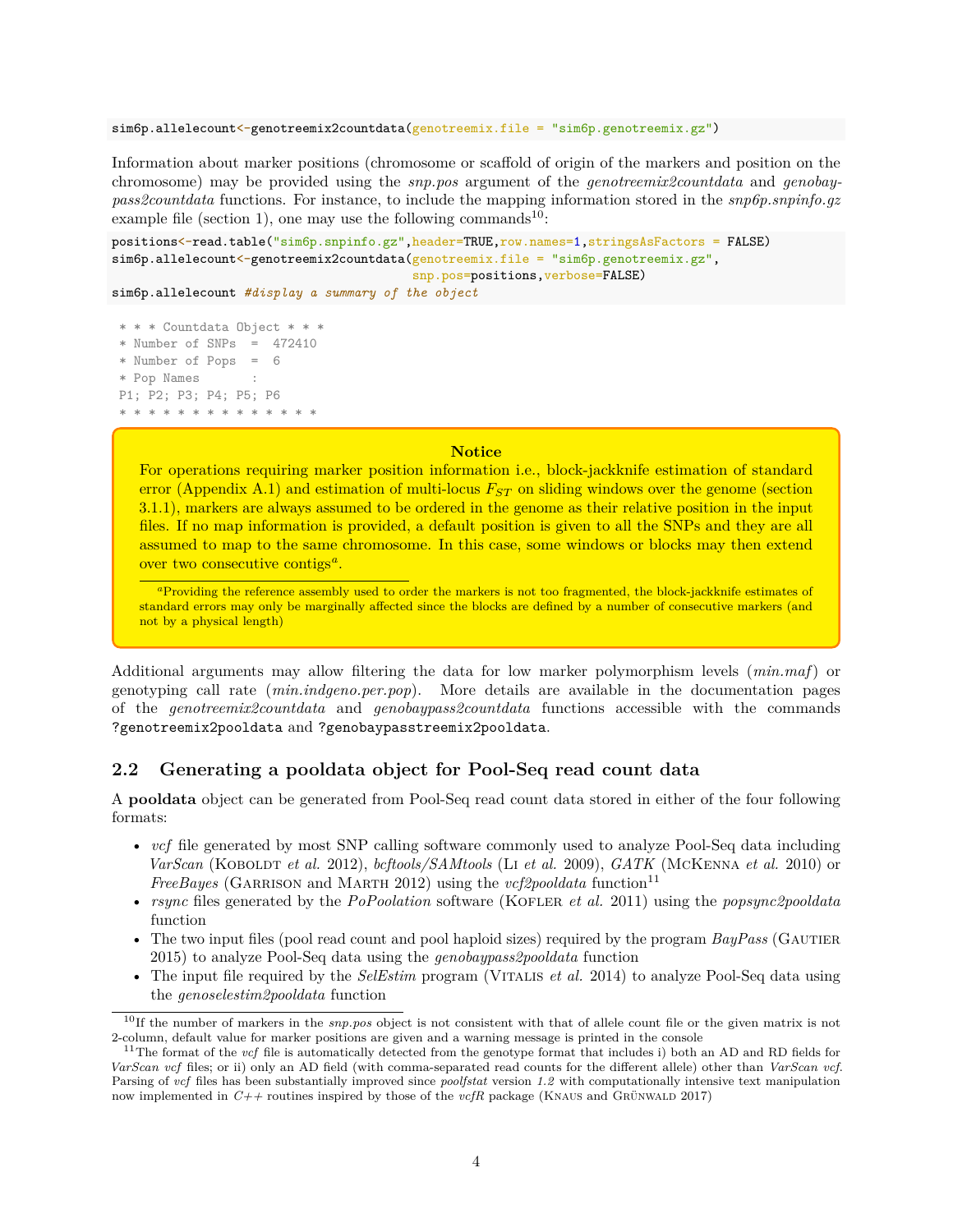The following example shows how to generate a *pooldata* object for the simulated Pool-Seq data contained in the *sim6p.poolseq30X.vcf.gz* vcf file (section 1).

sim6p.readcount30X <-vcf2pooldata(vcf.file="sim6p.poolseq30X.vcf.gz",poolsizes=rep(50,6))

```
Reading Header lines
Parsing allele counts
VarScan like format detected for allele count data: the AD field contains allele depth
for the alternate allele and RD field for the reference allele
(N.B., positions with more than one alternate allele will be ignored)
472410 lines processed in 0 h 0 m 3 s : 472410 SNPs found
Data consists of 472410 SNPs for 6 Pools
sim6p.readcount30X #display a summary of the resulting pooldata object
* * * PoolData Object * * *
* Number of SNPs = 472410
* Number of Pools = 6
* Pool Names :
Pool1; Pool2; Pool3; Pool4; Pool5; Pool6
* * * * * * * * * * * * *
```
Additional arguments may allow filtering the data according to the read coverage of the pool (e.g., *min.maf*, *min.rc*, *min.cov.per.pool* or *max.cov.per.pool*). More details are available in the in the documentation pages of these different functions accessible with the commands ?vcf2pooldata, ?popsync2pooldata, ?genobaypass2pooldata and ?genoselestim2pooldata respectively.

### **2.3 Manipulating** *countdata* **and** *pooldata* **objects**

The function *pooldata.subset* (respectively *countdata.subset*) allows subsetting *pooldata* (resp. *countdata*) to retrieve just parts (e.g., some SNPs and/or population samples) of the original data sets according to various criteria (see ?pooldata.subset or ?countdata.subset for more details). In the example below, a *pooldata* object containing only information for populations  $P2$ ,  $P3$  and  $P6$  for SNP with a MAF $>0.05$  is created from the *sim6p.readcount* object previously created:

```
sim6p.readcount30X.subset <-pooldata.subset(sim6p.readcount30X,pool.index=c(2,3,6),
                                          min.maf=0.05,verbose=FALSE)
sim6p.readcount30X.subset #display a summary of the resulting pooldata object
* * * PoolData Object * * *
* Number of SNPs = 241280
 * Number of Pools = 3
 * Pool Names :
```
Pool2; Pool3; Pool6 \* \* \* \* \* \* \* \* \* \* \* \* \* Note that indexes of the retained SNPs from the original data set may be obtained by setting the *return.snp.idx* argument to TRUE in the functions *pooldata.subset* (or *countdata.subset*). In this case the row of the matrix stored in the *snpinfo* slot of the *pooldata* (or *countdata*) output object are named *"rs"snp.idx* (where *snp.idx* is the SNP index for the original object) which makes it straightforward to obtain the indexes of the selected SNP as shown below:

```
sim6p.readcount30X.subset<-pooldata.subset(sim6p.readcount30X,pool.index=c(2,3,6),
                                           min.maf=0.05,return.snp.idx=TRUE,verbose=FALSE)
selected.snps.idx <- as.numeric(sub("rs","",rownames(sim6p.readcount30X.subset@snp.info)))
head(selected.snps.idx)
```
#### [1] 1 3 4 5 6 8

For *pooldata* objects, the functions *pooldata2genobaypass* and *pooldata2selestim* may also be used to generate input files for the aforementioned *BayPass* and *SelEstim* programs, including the generation of sub-samples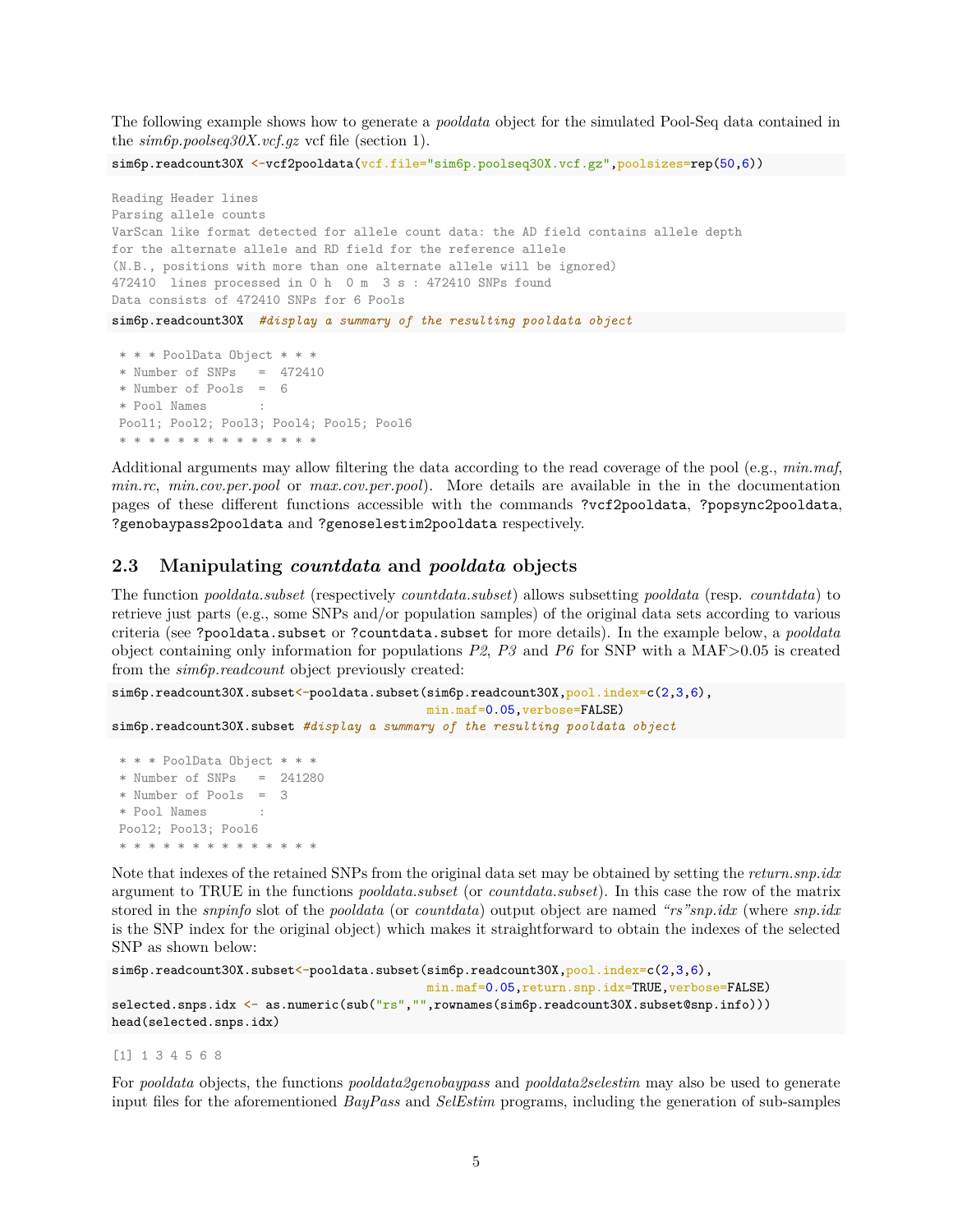of the original data (see ?pooldata2genobaypass and ?pooldata2selestim for more details).

### **3 Estimating** *FST*

The  $F_{ST}$  parameter is commonly used to quantify the structuring of the genetic diversity among populations (see e.g. HIVERT *et al.* 2018 and references therein). It may be defined as:

$$
F_{ST} \equiv \frac{Q_1 - Q_2}{1 - Q_2}
$$

where *Q*<sup>1</sup> is the Identity In State (IIS) probability for genes sampled within populations (or pools), and *Q*<sup>2</sup> is the IIS probability for genes sampled between populations (or pools).

The *computeFST* and *compute.pairwiseFST* (for all pairs of populations) functions implement two different *FST* estimators relying on:

- a decomposition of the total variance of allele or read count frequencies in an analysis-of-variance framework (Weir and Cockerham 1984) which is the default procedure of the functions (as specified by the argument *method="Anova"*). The implemented estimators are derived in Weir (1996) (eq. 5.2) (see also AKEY *et al.* 2002) for allele count data (i.e., *countdata* objects, see 2.1); and in HIVERT *et al.* (2018) (eq. 9) for (Pool-Seq) read count data (i.e., *pooldata* objects, see 2.2).
- unbiased estimators  $\hat{Q}_1$  and  $\hat{Q}_2$  of the IIS probabilities  $Q_1$  and  $Q_2$  (as specified by the argument *method="Identity"*). For allele count data (i.e., *countdata* objects, see 2.1) this estimator actually correspond to the one used by Karlsson *et al.* (2007). For Pool-Seq read count data (i.e., *pooldata* objects, see 2.2), the  $\widehat{Q}_1$  of the  $\widehat{Q}_2$  estimators are described in equations A39 and A43 respectively in HIVERT *et al.* (2018) Supplementary Materials.

Note that multi-locus estimates (i.e., genome-wide estimates or sliding windows estimates) are derived as the sum of locus-specific numerators over the sum of locus-specific denominators of the different quantities (see, e.g., HIVERT *et al.* 2018 and references therein).

### **3.1 Estimating genome-wide** *FST* **across all the populations**

### **3.1.1 The** *computeFST* **function**

The *computeFST* function automatically uses the appropriate estimator given the input object class (either allele count for *countdata* objects or Pool-Seq read count data for *pooldata* objects). For instance with the simulated example data, we obtain the following estimates of *FST* with:

• allele count data:

```
sim6p.allelecount.fst<-computeFST(sim6p.allelecount)
sim6p.allelecount.fst$FST #genome-wide Fst over all populations
```
[1] 0.132319

• Pool-Seq read count data:

```
sim6p.readcount30X.fst<-computeFST(sim6p.readcount30X)
sim6p.readcount30X.fst$FST #genome-wide Fst over all populations
```
[1] 0.1324199

Note that by default, the method *Anova* is implemented in the *computeFST* function which may be changed with the *method* argument of the function (see section 3).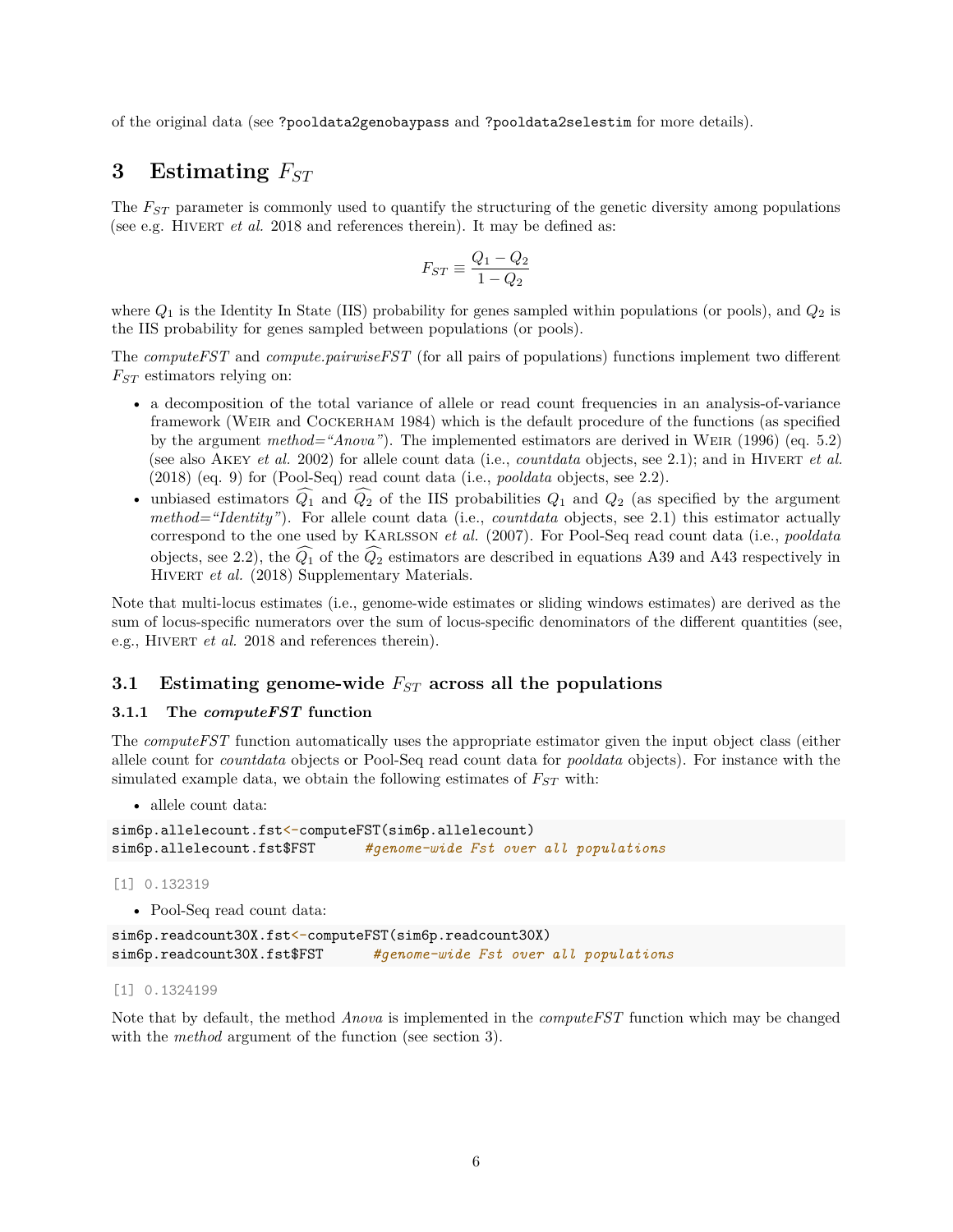### **3.1.2** Block-Jackknife estimation of  $\hat{F}_{ST}$  standard-error and confidence intervals:

Standard-error of the *FST* estimates can be estimated using a block-jackknife sampling approach (see Appendix A.1) by specifying the number of consecutive SNPs defining a block with the argument *nsnp.per.bjack.block* (by default *nsnp.per.bjack.block=0*, i.e., no block-jackknife is carried out) as illustrated below for:

• allele count data:

```
sim6p.allelecount.fst<-computeFST(sim6p.allelecount,nsnp.per.bjack.block = 1000)
```

```
Starting Block-Jackknife sampling
462 Jackknife blocks identified with 462000 SNPs (out of 472410 ).
SNPs map to 20 different chrom/scaffolds
Average (min-max) Block Sizes: 4.232 ( 3.515 - 4.975 ) Mb
```
The resulting genome-wide *FST* estimated as the mean over block-jackknife sample is stored in the *mean.fst* element of the output list. Note that *mean.fst* may slightly differ from the default genome-wide estimate of *FST* (stored in the *FST* element of the output list, as above with no block-jackknife sampling is carried out) as it is only computed from the SNPs eligible for block-jackknife (see Appendix A.1):

sim6p.allelecount.fst\$FST *#genome-wide Fst over all populations*

[1] 0.132319

sim6p.allelecount.fst\$mean.fst *#block-jacknife estimate of s.e.*

[1] 0.1324889

The standard-error of the genome-wide *FST* estimate is stored in the *se.fst* element of the output list and may be used to construct 95% confidence intervals (CI) intervals of the estimated values:

sim6p.allelecount.fst\$se.fst *#s.e. of the genome-wide Fst estimate*

[1] 0.0007603234

```
#95% c.i. of the estimated genome-wide Fst
sim6p.allelecount.fst$mean.fst+c(-1.96,1.96)*sim6p.allelecount.fst$se.fst
```
[1] 0.1309987 0.1339791

• Pool-Seq read count data:

```
sim6p.readcount30X.fst<-computeFST(sim6p.readcount30X,nsnp.per.bjack.block = 1000,
```
verbose=FALSE)

sim6p.readcount30X.fst\$FST *#genome-wide Fst over all populations*

[1] 0.1324199

sim6p.readcount30X.fst\$mean.fst *#block-jacknife estimate of s.e.*

[1] 0.1326089

sim6p.readcount30X.fst\$se.fst *#s.e. of the genome-wide Fst estimate*

[1] 0.0007620463

*#95% c.i. of the estimated genome-wide Fst* sim6p.readcount30X.fst\$mean.fst+c(-1.96,1.96)\*sim6p.readcount30X.fst\$se.fst

[1] 0.1311153 0.1341025

### **3.1.3 Computing multi-locus** *FST* **to scan the genome over sliding-windows of SNPs**

The *sliding.window.size* argument allows computing multi-locus *FST* for sliding windows over the different chromosomes (or scaffolds/contigs), e.g., to carry out genome-scans for adaptive differentiation. Each sliding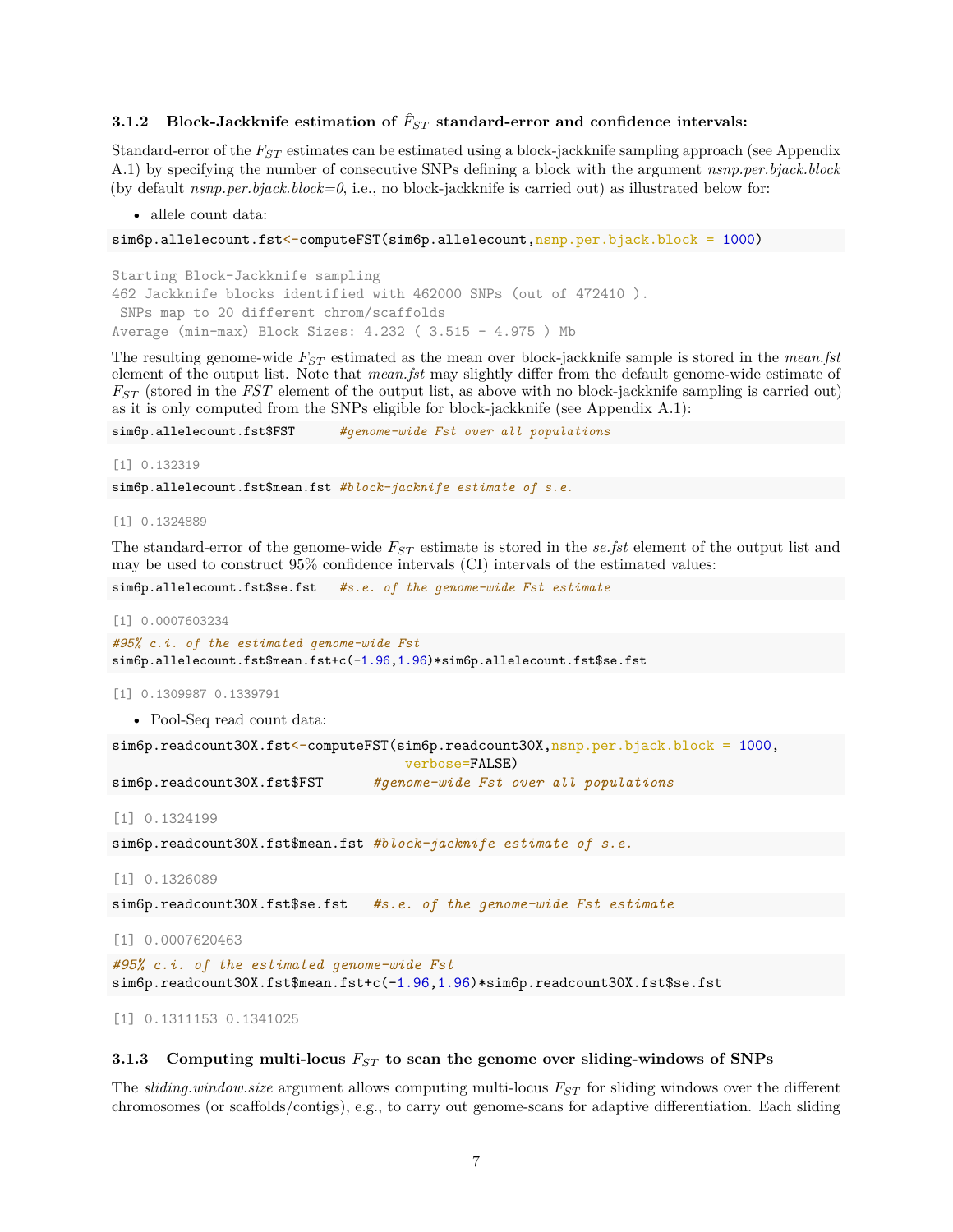window includes a number of consecutive SNPs specified by the *sliding.window.size* argument. This is illustrated below for the Pool-Seq read count example data (similar results would be obtained with allele count data):

sim6p.readcount30X.fst<-computeFST(sim6p.readcount30X,sliding.window.size=50)

```
Start sliding-window scan
20 chromosomes scanned (with more than 50 SNPs)
```
Average (min-max) Window Sizes 207.4 ( 90.1 - 453.2 ) kb

```
plot(sim6p.readcount30X.fst$sliding.windows.fst$CumulatedPosition/1e6,
     sim6p.readcount30X.fst$sliding.windows.fst$MultiLocusFst,
     xlab="Cumulated Position (in Mb)",ylab="Muli-locus Fst",
     col=as.numeric(sim6p.readcount30X.fst$sliding.windows.fst$Chr),pch=16)
abline(h=sim6p.readcount30X.fst$FST, lty=2)
```


Figure 2: Manhattan plot of the multi-locus *FST* computed over sliding-windows of 50 SNPs on the Pool-Seq example data. The dashed line indicates the estimated overall genome-wide  $F_{ST}$ . The 20 simulated chromosomes are represented by alternate colors.

As expected (since the data set was simulated under neutrality), no clear outlier signal of adaptive differentiation (like e.g., a tower of overly differentiated windows) shows up (Figure 2).

### **3.2 Estimating and visualizing pairwise-population** *FST*

### **3.2.1 The** *compute.pairwiseFST* **and the** *heatmap* **functions**

The *compute.pairwiseFST* function allows to estimate the genome-wide  $F_{ST}$  for all the  $\frac{npop(pnpo-1)}{2-pq}\$  pairs of populations from data stored in either a *countdata* or a *pooldata* object. As for the *computeFST* function (section 3), the *compute.pairwiseFST* function automatically uses the appropriate estimation procedure for the type of the input data (either allele count for *countdata* objects or Pool-Seq read count data for *pooldata* objects). The function returns an S4 object of class *pairwisefst* whose elements (slots) are detailed in the documentation page that can be accessed with the following command (or with the *?* operator):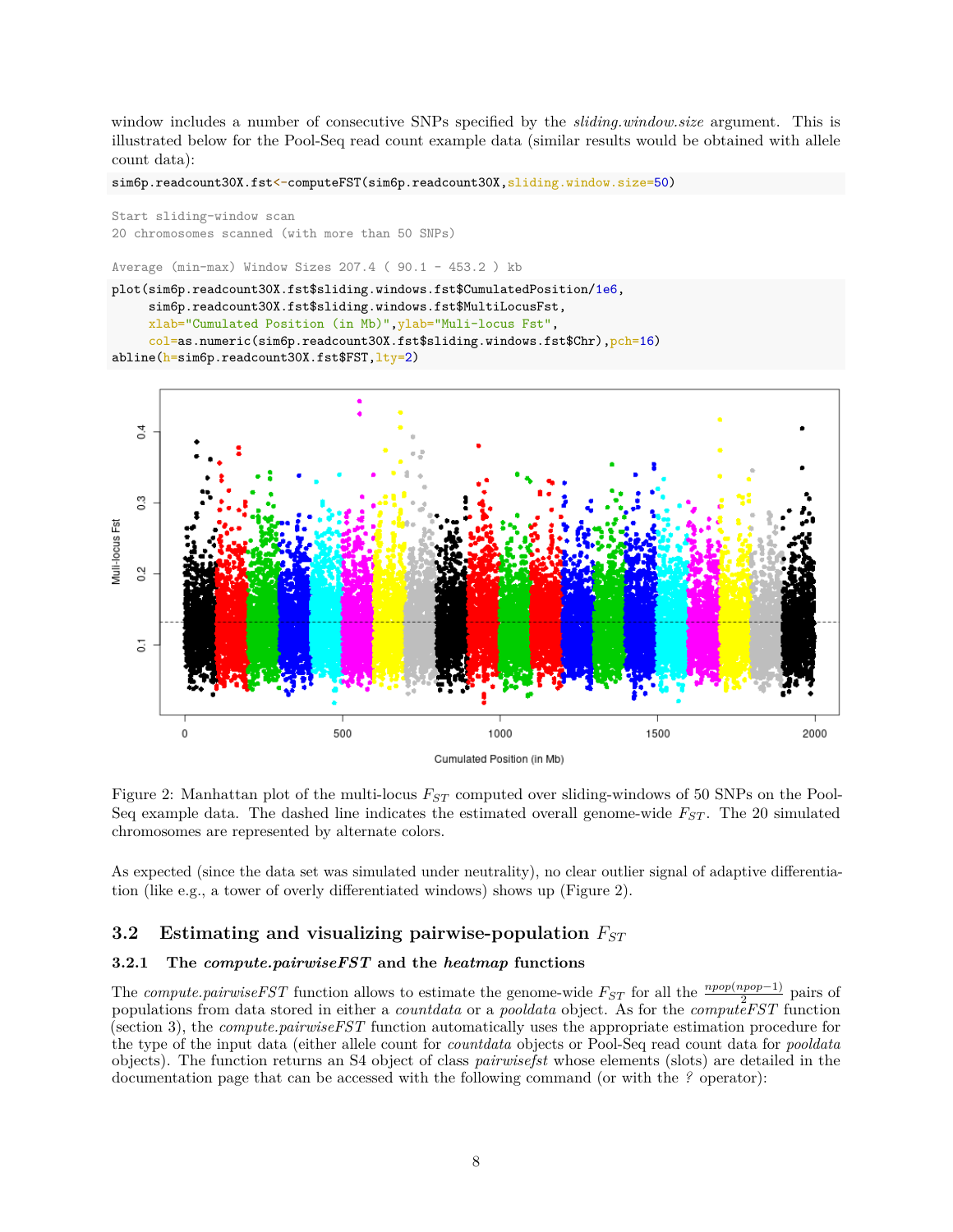#### help(pairwisefst)

The pairwise-population *FST* may then be visualized using the generic *heatmap* function directly applied on the obtained *pairwisefst* object as illustrated below for Pool-Seq example results (similar results are obtained with the allele count data):

sim6p.pairwisefst<-compute.pairwiseFST(sim6p.readcount30X,verbose=FALSE)

Overall Analysis Time: 0 h 0 m 3 s heatmap(sim6p.pairwisefst)



Figure 3: Heatmap representing the pairwise-population *FST* matrix of the six populations of the 30X Pool-Seq example data set

The resulting heat map (Figure 3) is consistent with the simulated scenario (Figure 1). Note that the population  $P3$  is the closest to the admixed population  $P6$  (leading to their early clustering in the binary tree representation) as expected from the high contribution of the *P3* ancestor  $(1 - \alpha = 75\%)$  to the admixed ancestor of *P6* and the short timing of admixture  $(\tau = \frac{t}{2N_e} = 0.0125)$ .

### **3.2.2** Block-Jackknife estimation of  $\hat{F}_{ST}$  standard-error and visualisation of confidence inter**vals**

As with the *computeFST* function, standard-error of the pairwise-population *FST* estimates may be estimated using a block-jackknife sampling approach (see Appendix A.1) by specifying the number of consecutive SNPs forming each block with the argument *nsnp.per.bjack.block* (by default *nsnp.per.bjack.block=0*, i.e., no block-jackknife is carried out). The resulting estimated standard-errors may directly be used to derive confidence intervals (see above) that can also be plotted with the *plot\_fstats* function (or directly using the *plot* command that calls *plot\_fstats* for *pairwisefst* objects). This is illustrated below with the allele count example data (similar results are obtained with the Pool-Seq read count data):

```
sim6p.pairwisefst<-compute.pairwiseFST(sim6p.allelecount,
                                       nsnp.per.bjack.block = 1000,verbose=FALSE)
Overall Analysis Time: 0 h 0 m 7 s
#Estimated pairwise Fst are stored in the slot values:
#5 first estimated pairwise
head(sim6p.pairwisefst@values)
```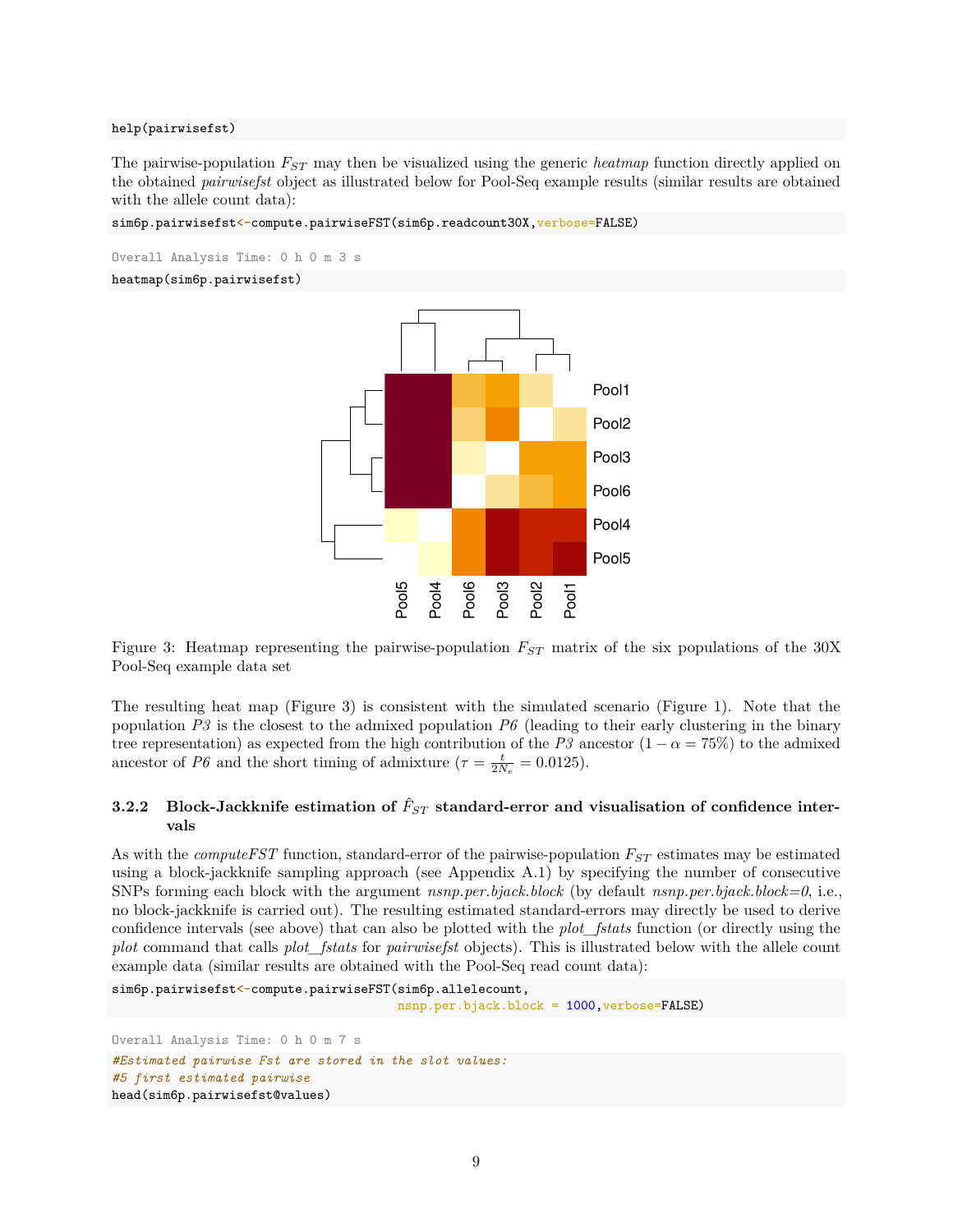|        |            |            | Fst Estimate Fst bjack mean Fst bjack s.e. Q2 Estimate Q2 bjack mean Q2 bjack s.e. Nsnp |           |                                 |  |
|--------|------------|------------|-----------------------------------------------------------------------------------------|-----------|---------------------------------|--|
| P1:P2  | 0.04946710 | 0.04936227 | 0.0007453263                                                                            | 0.8323244 | 0.8323799  0.0005895541  472410 |  |
| P1: P3 | 0.09478083 | 0.09499692 | 0.0010947422                                                                            | 0.8243978 | 0.8244107  0.0005931841  472410 |  |
| P1: P4 | 0.17816331 | 0.17843286 | 0.0015418662                                                                            | 0.8095896 | 0.8096142  0.0006251644  472410 |  |
| P1:PS  | 0.17716282 | 0.17716008 | 0.0015559078                                                                            | 0.8094495 | 0.8096229 0.0006214764 472410   |  |
| P1:PG  | 0.07039455 | 0.07055328 | 0.0009233910                                                                            | 0.8265288 | 0.8265487  0.0005869646  472410 |  |
| P2: P3 | 0.09543866 | 0.09560477 | 0.0011336466                                                                            | 0.8236410 | 0.8236723 0.0005878641 472410   |  |

plot(sim6p.pairwisefst)



Figure 4: Estimated pairwise-population *FST* with their 95% confidence intervals for allele count example data set

The resulting estimated pairwise-population *FST* displayed in Figure 4 are consistent with the simulated scenario (Figure 1). The lowest level of differentiation is observed for the *P3* and *P6* population pair as expected from the high contribution of the *P3* ancestor  $(1 - \alpha = 75\%)$  to the admixed ancestor of *P6* and the short timing of admixture  $(\tau = \frac{t}{2N_e} = 0.0125)$ .

#### **4** Estimating and visualizing  $f$ -statistics  $(f_2, f_3, f_3^*)$  $f_3^{\star}, f_4 \text{ and } \textbf{D}$

The *f*2, *f*<sup>3</sup> and *f*<sup>4</sup> statistics were introduced in a seminal paper by Reich and co-workers (Reich *et al.* 2009) retracing the history of Indian human population and forms the core components of a general framework for demographic history inference detailed in PATTERSON *et al.* (2012; see also LIPSON *et al.* 2013; PETER 2016; LIPSON 2020). These statistics measure (expected) covariance in allele frequencies among sets of two  $(F_2)$ , three  $(F_3)$  or four  $(F_4)$  populations and are formally defined as follows (denoting  $p_i$  the SNP reference allele frequency in population *i*):

|  | $\bullet$ $F_2(A;B)$ | $\equiv\!\mathbb{E}\left[\left(p_A-p_B\right)^2\right]$ |  |
|--|----------------------|---------------------------------------------------------|--|
|--|----------------------|---------------------------------------------------------|--|

• F<sub>3</sub>(*A*; *B*, *C*)  $= \mathbb{E} [(p_A - p_B)(p_A - p_C)] = \frac{1}{2}$  $\frac{1}{2}$  (F<sub>2</sub>(*A*; *B*) + F<sub>2</sub>(*A*; *C*) – F<sub>2</sub>(*B*; *C*))

• 
$$
F_4(A, B; C, D) \equiv \mathbb{E} \left[ (p_A - p_B) (p_C - p_D) \right] \equiv \frac{1}{2} (F_2(A; D) + F_2(B; C) - F_2(A; C) - F_2(B; D))
$$

The definitions of the F parameters are not depending on the reference allele choice since  $((1 - p_A) - (1 - p_B))^2$  $(p_B - p_A)^2 = (p_A - p_B)^2$ . As a consequence,  $F_2$  and all the other *F* parameters may also be defined in terms of IIS within and between pairs of population as  $F_2(A;B) = Q_1 - Q_2$  (see section 3) which allows deriving unbiased estimators for both Pool-Seq read count and standard allele count data (GAUTIER *et al.* 2022).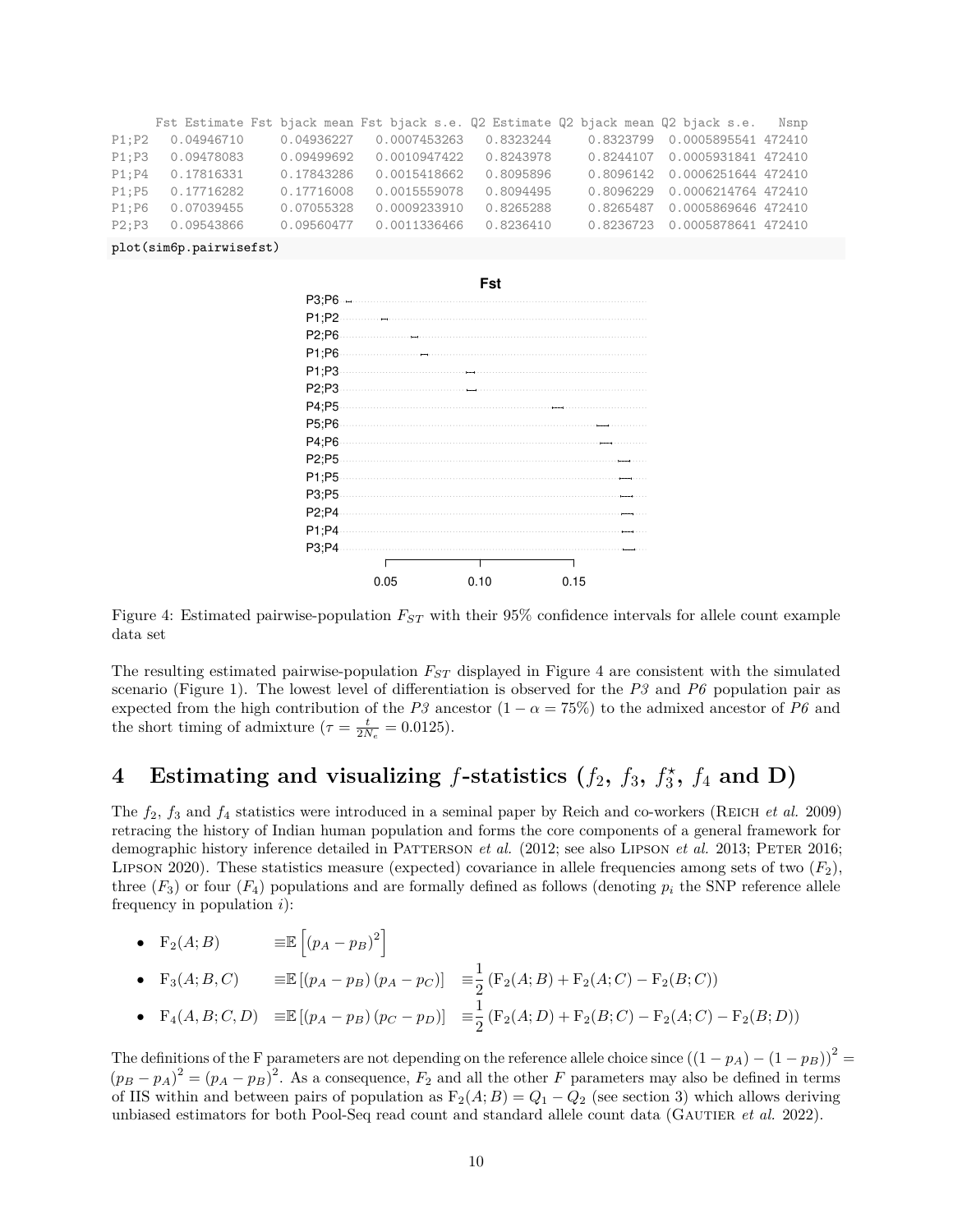### **Notice**

With *I* populations, there are  $\binom{I}{2}$  $\binom{I}{2} = \frac{1}{2}I(I-1)$  possible  $F_2$  (i.e., 15 with  $I = 6$  populations);  $3\binom{I}{3}$  $\binom{I}{3} = \frac{1}{2}I(I-1)(I-2)$  possible  $F_3$  (i.e., 60 with  $I = 6$  populations); and 3( $\binom{I}{4}$  $\binom{I}{4} = \frac{1}{8}I(I-1)(I-2)(I-3)$ possible  $F_4$  (i.e., 45 with  $I = 6$  populations). However, due to their underlying linear dependency (see the above definitions), these  $\frac{1}{8}I(I-1)(I^2-I+2)$  F-statistics form a vector space of dimension  $\frac{1}{2}I(I-1)$  the basis of which may be specified by the set of all the  $\binom{I}{2}$  possible  $F_2$  statistics or, given  $2^{2(1-1)}$  are basis of which hay be specified by the set of all the  $\binom{2}{2}$  possible  $2^{2}$  statistics of a a reference population *i* (randomly chosen among the I ones) the set of all the  $I - 1$   $F_2$  statistics of the form  $F_2(i,j)$  (with  $j \neq i$ ) and the  $\binom{I-1}{2}$   $F_3$  statistics of the form  $F_3(i;j,k)$  (with  $j \neq i; k \neq i$  and  $j \neq k$ ) (PATTERSON *et al.* 2012; LIPSON 2020). The resulting basis is informative about population history and may be used to fit admixture graph (see section 5).

Moreover, although  $f_2$  statistics are difficult to interpret or to compare across pairs of populations (see the notice below), formal tests of population admixture ("3-populations" test) and tests of treeness of population quadruplets ("4-populations" test) can directly be performed using *f*<sup>3</sup> (see e.g., section 4.1.2) and *f*<sup>4</sup> (see e.g., section 4.1.3) statistics respectively (PATTERSON *et al.* 2012). Indeed, if  $f_3(A;B,C) < 0$ , we can conclude that population A originates from a population that is admixed between two source populations related to populations B and C respectively (although the signal may vanish if population A has drifted too much drifted since admixture or the admixture rates are too close to 0 or 1). Conversely, if  $f_4(A, B; C, D) = 0$ , the populations A, B, C and D are related by a bifurcating tree with the unrooted topology (A,B;C,D) although some may be admixed (if the paths connecting the  $(A,B)$  and  $(C,D)$  population pairs are not overlapping, see section 4.1.3 for an example). Finally, under certain circumstances, proportions of ancestry that contributed to a given admixed population can be estimated with ratios of  $f_4$  statistics (see e.g., 4.3) for set of carefully related populations (PATTERSON *et al.* 2012).

### **Notice**

The parameters  $F_2$ ,  $F_3$  and  $F_4$  are not scaled with respect to the distribution of marker information content (i.e., heterozygosities). As a consequence, their resulting estimates may strongly depend on the chosen set of genetic markers (PATTERSON *et al.* 2012). The well-known  $F_{ST}$  parameter and the two parameters  $\mathbb{F}_3^*$  and *D* introduced by PATTERSON *et al.* (2012) correspond to scaled versions of  $F_2$ , *F*<sup>3</sup> and *F*<sup>4</sup> expected to be less sensitive to the SNP ascertainment and thus more comparable across data sets. As shown in GAUTIER *et al.* (2022), these can be defined in terms of IIS probabilities as:

• 
$$
F_{ST}(A; B)
$$
 =  $\frac{F_2(A; B)}{1 - Q_2^{A,B}}$  =  $\frac{Q_1^A + Q_1^B - 2Q_2^{A,B}}{2(1 - Q_2^{A,B})}$   
\n•  $F_3^*(A; B, C)$  =  $\frac{F_3(A; B, C)}{1 - Q_1^A}$  =  $\frac{Q_1^A + Q_2^{B,C} - Q_2^{A,B} - Q_2^{A,C}}{2(1 - Q_1^A)}$ 

• 
$$
D(A, B; C, D) = \frac{F_4(A, B; C, D)}{\left(1 - Q_2^{A, B}\right)\left(1 - Q_2^{C, D}\right)} = \frac{Q_2^{A, C} + Q_2^{B, D} - Q_2^{A, D} - Q_2^{B, C}}{2\left(1 - Q_2^{A, B}\right)\left(1 - Q_2^{C, D}\right)}
$$

Three-population and Four-population tests naturally extend to  $F_3^{\star}$  and  $D$  statistics respectively. An advantage of *D* over  $F_4$  is that it is constrained to the  $[-1, 1]$  interval and may thus be interpreted as the magnitude of deviation to treeness of the tested quadruplet (PATTERSON *et al.* 2012).

### **4.1 The** *compute.fstats* **function and** *fstats* **objects**

The *compute.fstats* function implements unbiased estimators of the parameters  $F_2$  (and  $F_{ST}$ ),  $F_3$  (and  $F_3^*$ ), *F*<sup>4</sup> and *D* defined above for allele count data (stored in *countdata* objects, see section 2.1) or Pool-Seq read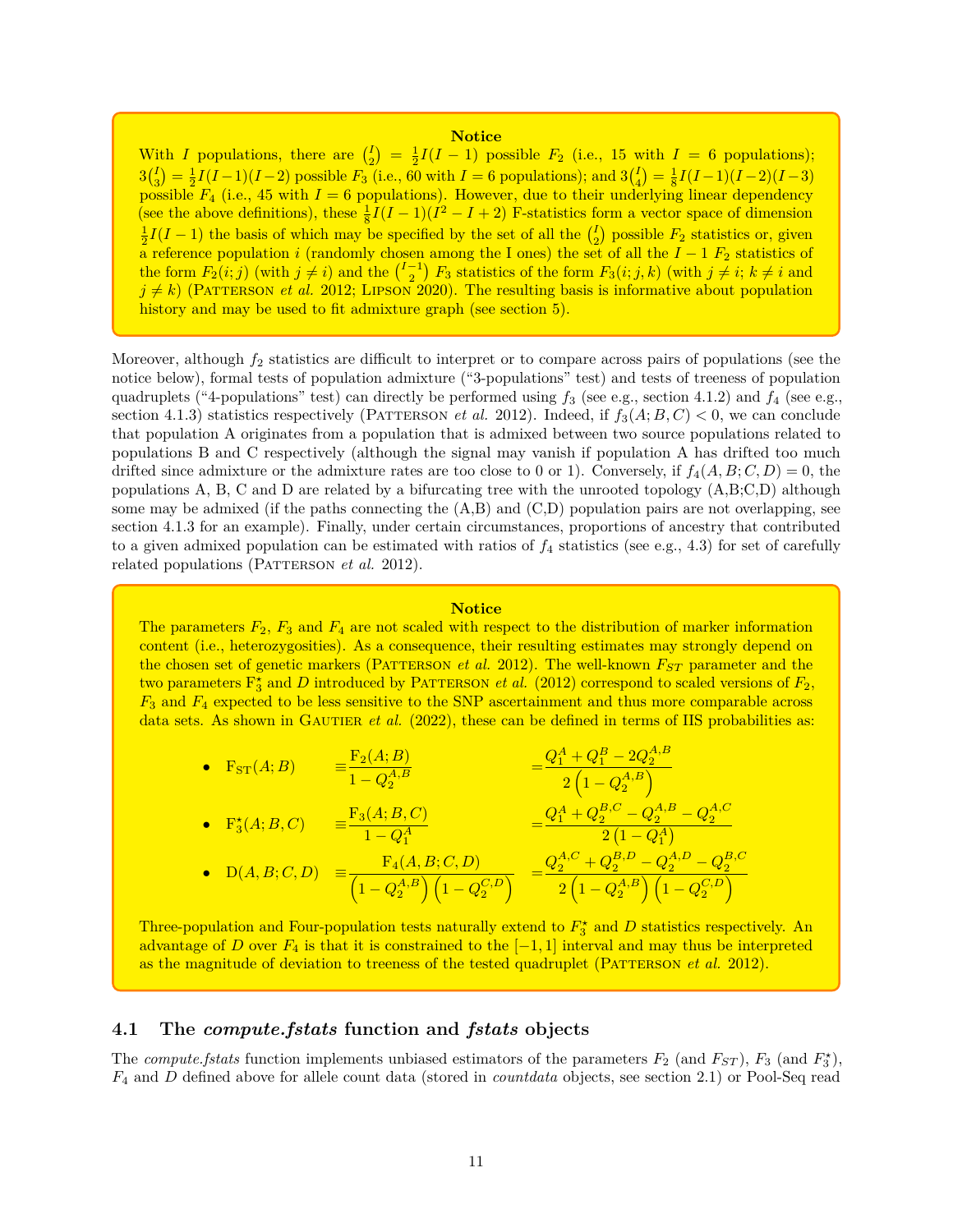count data (stored in *pooldata* objects, see section 2.2) as described in GAUTIER *et al.* (2022)<sup>12</sup>. The function also allows estimating within-population heterozygosities (defined as 1 − *Q*1) which is needed to scale branch lengths of admixture graphs in drift units (see section 5) or for rooting neighbor-joining trees of unadmixed populations (see section 6.1). Block-jackknife estimates of standard errors of the different estimators (needed for "Three-populations" and "Four-populations" tests, see below; and to fit admixture graph, see section 5) and their covariance (needed to fit admixture graph, see section 5) may also be performed.

As for the *computeFST* (section 3.1.1) and *compute.pairwiseFST* (section 3.2), the *compute.fstats* functions automatically detects which estimator to implement according to the class of the input object (either *countdata* or *pooldata*). The function estimates by default all the within population heterozygosities, the *F*<sup>2</sup> (and its scaled version  $F_{ST}$ <sup>13</sup>),  $F_3$  (and its scaled version  $F_3^*$ )  $F_4$  statistics (and the scaled version  $F_{ST}$ )<sup>14</sup>. Computation of *D* statistics (i.e., scaled *F*4) is not carried out by default (as specified with the *computeDstat* argument set to *FALSE* by default) since this may add some non negligible additional computation time for data with a large number of populations due to the extra computation of the  $F_4$  scaling factor<sup>15</sup> although in the example below (with only 6 populations) the difference in running time is negligible.

The results are then stored in an object of class *fstats* whose elements (slots) are detailed in the documentation page accessible with the following command (or the *?* operator):

#### help(fstats)

The underlying f-statistics may then be easily accessible or visualized with the *plot\_fstats* function (or directly using the *plot* command that calls *plot\_fstats* for *fstats* objects) as illustrated below for the allele count  $(sim6p. allelecount)$  and Pool-Seq read count  $(sim6p.readcount30X)$  example data<sup>16</sup>.

**##Estimation of f-statistics on count data**

```
sim6p.allelecount.fstats<-compute.fstats(sim6p.allelecount,nsnp.per.bjack.block = 1000,
                                         computeDstat = TRUE)
Estimating Q1
Estimating Q2
Estimating within-population heterozygosities
Estimating F2
Estimating F3
Estimating F4
Computing Dstat
Starting Block-Jackknife sampling
462 Jackknife blocks identified with 462000 SNPs (out of 472410 ).
SNPs map to 20 different chrom/scaffolds
Average (min-max) Block Sizes: 4.232 ( 3.515 - 4.975 ) Mb
   computing Q1 averages per blocks
   computing Q2 averages per blocks
  computing F2 averages per blocks
Starting computation of estimators s.e.
  within-pop heterozygosity s.e. estimation done
  F2 s.e. estimation done
  F3 and F3* s.e. estimation done
   estimating F4 and Dstat s.e. (may be long since require denominator averages per blocks)
  F4 and D s.e. estimation done
```
Overall Analysis Time: 0 h 0 m 3 s

 $12$ Although not defined in the same way, estimator for allele count data are strictly equivalent to those by PATTERSON  $et$  al. (2012)

<sup>13</sup>The estimator is then actually exactly the same as the one implemented in the *compute.pairwiseFST* or *computeFST* functions when the argument *method="Identity"*

<sup>&</sup>lt;sup>14</sup>The *compute.fstats* function is optimized in such a way that the computational cost for the estimation of pairwise  $F_{ST}$ ,  $F_3$ ,  $F_{3}^{\star}$  and  $F_4$  from the  $F_2$ -statistics and  $Q_2$  estimates is negligible

<sup>15</sup>For instance on a tested allele count real data set consisting of 640,000 SNPs genotyped on 24 populations, *compute.fstats* ran in 2 m 56 s (6 m 50 if *nsnp.per.bjack.block = 5000*) with *computeDstat=TRUE* and only 7 s (16 s) if *computeDstat=FALSE*

<sup>&</sup>lt;sup>16</sup>Note that estimates of the different statistics are highly similar between the allele count and the Pool-Seq read count data.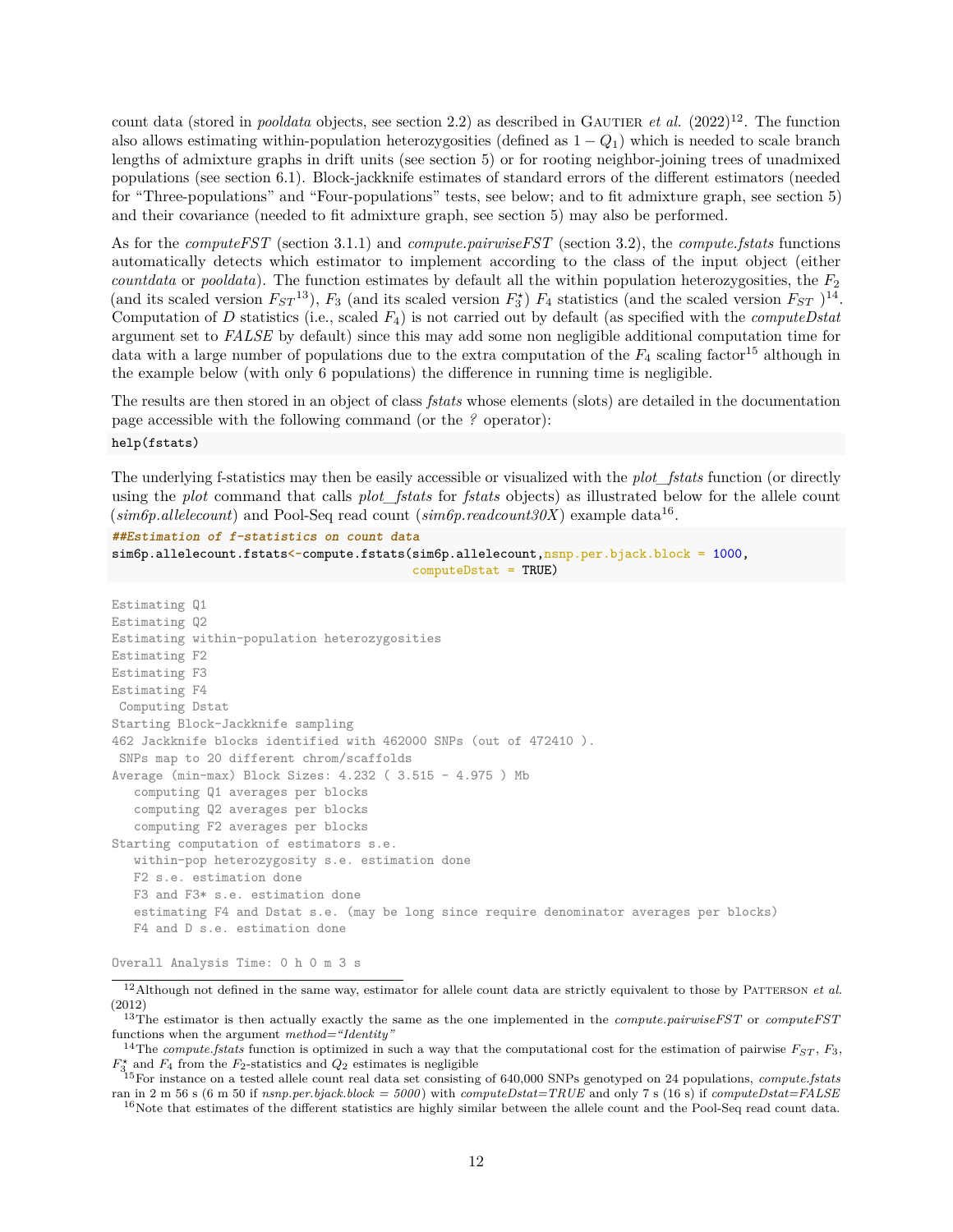sim6p.allelecount.fstats

\* \* \* fstats Object \* \* \* Example of useful visualization functions are plot.fstats **##Estimation of f-statistics on Pool-Seq data (without computation of Dstat)** sim6p.readcount30X.fstats<-compute.fstats(sim6p.readcount30X,nsnp.per.bjack.block = 1000, verbose=FALSE) **##Estimation of f-statistics on Pool-Seq data (with computation of Dstat)** sim6p.readcount30X.fstats<-compute.fstats(sim6p.readcount30X,nsnp.per.bjack.block = 1000, computeDstat = TRUE,verbose=FALSE)

### **4.1.1** *f*<sup>2</sup> **and** *FST* **estimates (***f2.values* **and** *fst.values* **slots of the** *fstat* **object)**

*# count data (3 first f2)* head(sim6p.allelecount.fstats@f2.values,3)

Estimate bjack mean bjack s.e. P1,P2 0.008294424 0.008274108 0.0001298376 P1,P3 0.016643720 0.016680443 0.0002108642 P1,P4 0.033924154 0.033971079 0.0003456714

*# 30X Pool-Seq data (3 first f2)* head(sim6p.readcount30X.fstats@f2.values,3)

Estimate bjack mean bjack s.e. Pool1,Pool2 0.00829429 0.008275487 0.0001351787 Pool1,Pool3 0.01665818 0.016696323 0.0002159221 Pool1,Pool4 0.03398383 0.034045968 0.0003525136

*# count data (3 first Fst)* head(sim6p.allelecount.fstats@fst.values,3)

Estimate bjack mean bjack s.e. P1,P2 0.04946710 0.04936227 0.0007453263 P1,P3 0.09478083 0.09499692 0.0010947422 P1,P4 0.17816331 0.17843286 0.0015418662

*# 30X Pool-Seq data (3 first Fst)* head(sim6p.readcount30X.fstats@fst.values,3)

Estimate bjack mean bjack s.e. Pool1,Pool2 0.04947320 0.04937253 0.000774369 Pool1,Pool3 0.09487048 0.09508626 0.001119595 Pool1,Pool4 0.17839940 0.17872795 0.001572758

Notice that the pairwise *FST* estimates are the same as those obtained with the *compute.pairwiseFST* function (see section 3.2) run with *method=Identity* (which are here actually equal with estimates obtained by the default *Anova* method because there is no variation in the total allele counts for all SNPs).

#### **Notice**

By construction  $F_2(A; B) = F_2(B, A)$  (and  $F_{ST}(A; B) = F_{ST}(B, A)$ ). If  $i_P$  is the index of population *P* in the *popnames* or *poolnames* slots of the *countdata* or *pooldata* objects (i.e., the column order in the corresponding allele or read count data matrices) used to obtain the *fstats* object, the  $F_2(A, B)$ (resp.  $F_{ST}(B, A)$ ) configurations reported in the slot *f*2*.values* (resp. *fst.values*) satisfy  $i_A < i_B$ .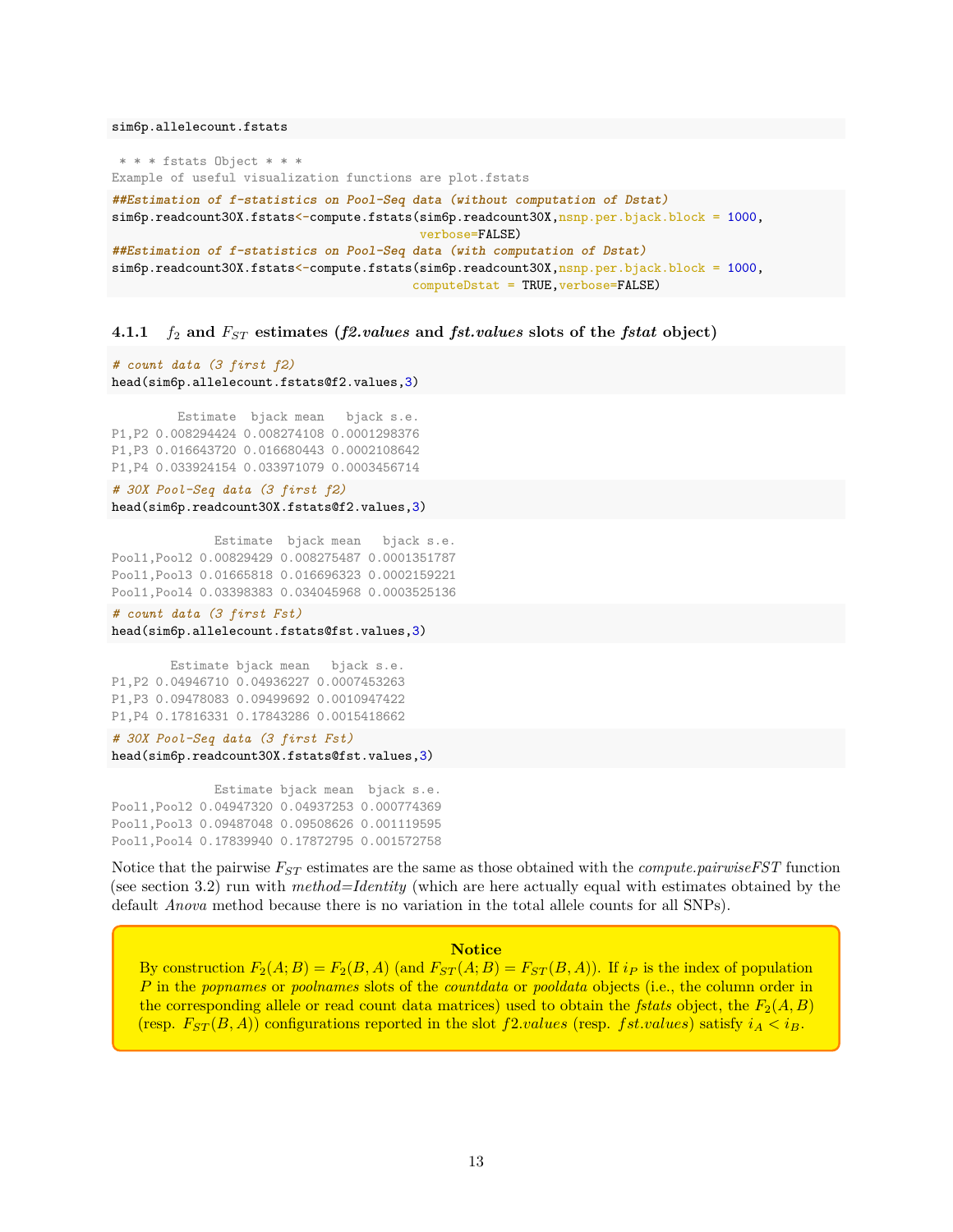### **4.1.2**  $f_3$  and  $f_3^*$  estimates (*f3.values* and *f3star.values* slots of the *fstat* object) and **3-Population tests:**

*# count data (3 first f3)* head(sim6p.allelecount.fstats@f3.values,3)

Estimate bjack mean bjack s.e. Z-score P1;P2,P3 0.004053338 0.004048392 0.0001176972 34.39668 P1;P2,P4 0.004089298 0.004087474 0.0001326605 30.81155 P1;P2,P5 0.004155216 0.004149524 0.0001341405 30.93416

### *# 30X Pool-Seq data (3 first f3)*

head(sim6p.readcount30X.fstats@f3.values,3)

Estimate bjack mean bjack s.e. Z-score Pool1;Pool2,Pool3 0.004057570 0.004053794 0.0001247034 32.50750 Pool1;Pool2,Pool4 0.004114142 0.004114670 0.0001365234 30.13893 Pool1;Pool2,Pool5 0.004157049 0.004154896 0.0001411765 29.43051

#### *# count data (3 first f3\*)*

head(sim6p.allelecount.fstats@f3star.values,3)

Estimate bjack mean bjack s.e. Z-score P1;P2,P3 0.02552286 0.02549608 0.0007467871 34.14102 P1;P2,P4 0.02574929 0.02574221 0.0008480235 30.35554 P1;P2,P5 0.02616436 0.02613299 0.0008581050 30.45430

*# 30X Pool-Seq data (3 first f3\*)* head(sim6p.readcount30X.fstats@f3star.values,3)

Estimate bjack mean bjack s.e. Z-score Pool1;Pool2,Pool3 0.02555404 0.02553297 0.0007888059 32.36915 Pool1;Pool2,Pool4 0.02591032 0.02591640 0.0008722134 29.71337 Pool1;Pool2,Pool5 0.02618054 0.02616977 0.0009009973 29.04533

#### **Notice**

By construction  $F_3(A; B, C) = F_3(A; C, B)$  (and  $F_3^*(A; B, C) = F_3^*(A; C, B)$ ). If  $i_P$  is the index of population *P* in the *popnames* or *poolnames* slots of the *countdata* or *pooldata* objects (i.e., the column order in the corresponding allele or read count data matrices) used to obtain the *fstats* object, the  $F_3(A; B, C)$  (and  $F_3^*(A; B, C)$ ) configurations reported in the slot  $f3.values$  satisfy  $i_B < i_C$ .

As shown in the above example, activation of block-jackknife estimation of standard errors (i.e., argument *nsnp.per.bjack.block*>0) results in the computation of Z-scores (i.e., ratio of the block-jackknife estimated mean and standard-error) which quantifies the deviation of the estimated *f*3-statistics from 0 (in units of s.e.). This gives a simple decision criterion for three-population tests of admixture (i.e., negative  $f_3$  or negative  $f_3^*$ ). For instance a Z-score  $\langle -1.65 \text{ provides evidence for admixture (i.e., significantly negative } f_3 \rangle$  at the 95% significance threshold:

```
# count data (F3-based 3-pop test)
tst.sel<-sim6p.allelecount.fstats@f3.values$`Z-score`< -1.65
sim6p.allelecount.fstats@f3.values[tst.sel,]
```

```
Estimate bjack mean bjack s.e. Z-score
P6;P2,P3 -0.0002671143 -0.0002623528 8.638581e-05 -3.036989
# 30X Pool-Seq data (F3-based 3-pop test)
tst.sel<-sim6p.readcount30X.fstats@f3.values$`Z-score`< -1.65
```
sim6p.readcount30X.fstats@f3.values[tst.sel,]

Estimate bjack mean bjack s.e. Z-score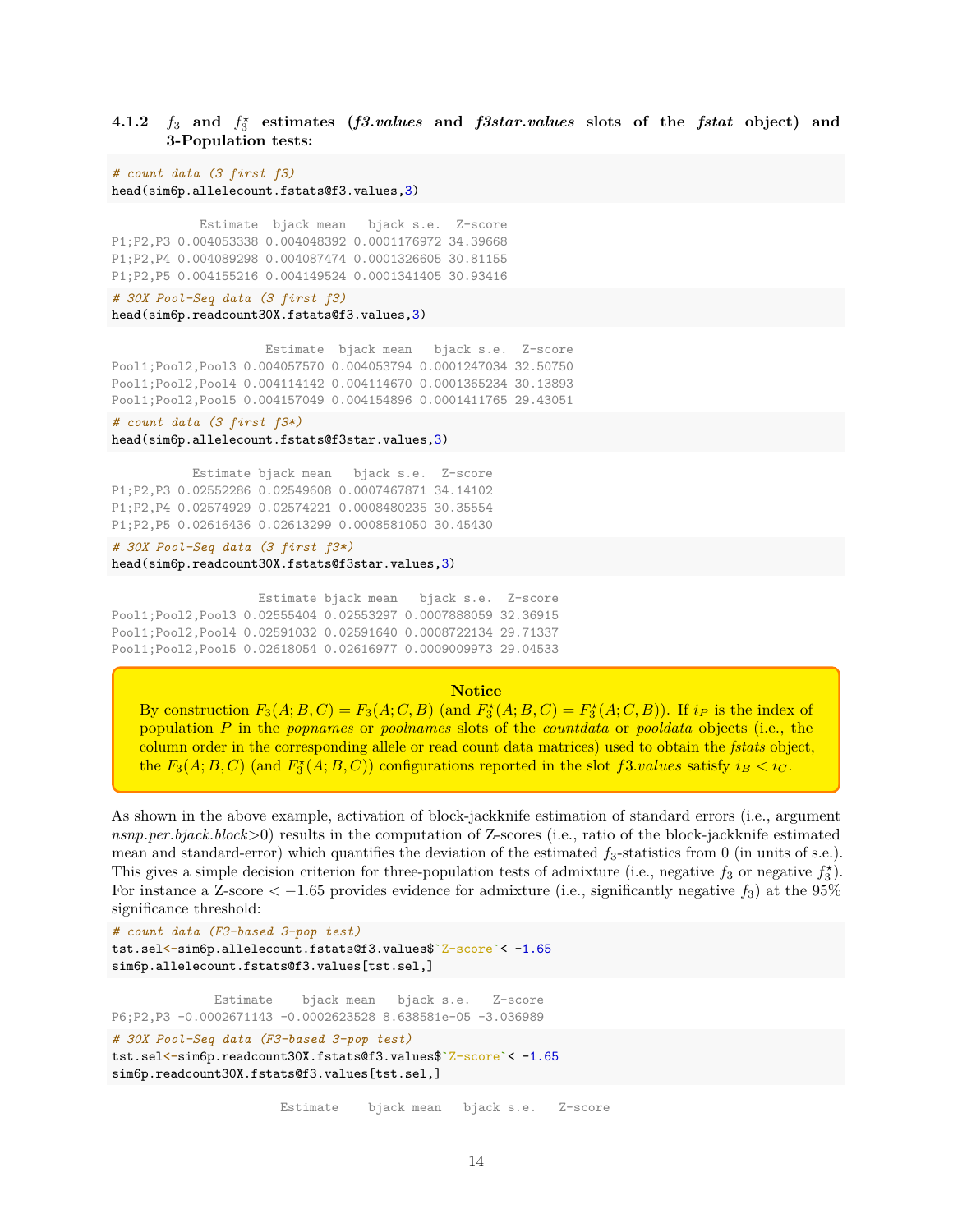```
Pool6;Pool2,Pool3 -0.0002417509 -0.0002304611 8.851744e-05 -2.603567
# count data (F3*-based 3-pop test)
tst.sel<-sim6p.allelecount.fstats@f3star.values$`Z-score`< -1.65
sim6p.allelecount.fstats@f3star.values[tst.sel,]
            Estimate bjack mean bjack s.e. Z-score
P6;P2,P3 -0.001631657 -0.001603205 0.0005274779 -3.039379
# 30X Pool-Seq data (F3*-based 3-pop test)
tst.sel<-sim6p.readcount30X.fstats@f3star.values$`Z-score`< -1.65
sim6p.readcount30X.fstats@f3star.values[tst.sel,]
                     Estimate bjack mean bjack s.e. Z-score
```
Pool6;Pool2,Pool3 -0.001475866 -0.001407435 0.0005402774 -2.605024

In agreement with the simulated scenario (Figure 1), both the allele count and Pool-Seq read count data support an admixed origin for population *P6* with ancestral sources related to *P2* and *P3*.

### **4.1.3** *f*<sup>4</sup> **and** *D* **estimates (***f4.values* **and** *Dstat.values* **slots of the** *fstat* **object) and 4-Population tests:**

```
# count data (3 first f4)
head(sim6p.allelecount.fstats@f4.values,3)
```
Estimate bjack mean bjack s.e. Z-score P1,P2;P3,P4 3.595944e-05 3.908225e-05 1.154193e-04 0.3386111 P1,P2;P3,P5 1.018776e-04 1.011325e-04 1.197917e-04 0.8442359 P1,P2;P3,P6 5.594310e-04 5.622762e-04 6.138658e-05 9.1595941

*# 30X Pool-Seq data (3 first f4)* head(sim6p.readcount30X.fstats@f4.values,3)

```
Estimate bjack mean bjack s.e. Z-score
Pool1,Pool2;Pool3,Pool4 5.657166e-05 6.087576e-05 1.194004e-04 0.5098456
Pool1,Pool2;Pool3,Pool5 9.947887e-05 1.011014e-04 1.253135e-04 0.8067878
Pool1,Pool2;Pool3,Pool6 5.653400e-04 5.621051e-04 6.409453e-05 8.7699380
```
*# count data (3 first D)* head(sim6p.allelecount.fstats@Dstat.values,3)

Estimate bjack mean bjack s.e. Z-score P1,P2;P3,P4 0.0006651386 0.0007230774 0.002135688 0.3385688 P1,P2;P3,P5 0.0018826436 0.0018705234 0.002216171 0.8440338 P1,P2;P3,P6 0.0107508025 0.0108152267 0.001182842 9.1434253

*# 30X Pool-Seq data (3 first D)* head(sim6p.readcount30X.fstats@Dstat.values,3)

Estimate bjack mean bjack s.e. Z-score Pool1,Pool2;Pool3,Pool4 0.001045743 0.001125524 0.002208046 0.5097373 Pool1,Pool2;Pool3,Pool5 0.001837431 0.001868847 0.002316956 0.8065961 Pool1,Pool2;Pool3,Pool6 0.010853673 0.010799873 0.001235136 8.7438717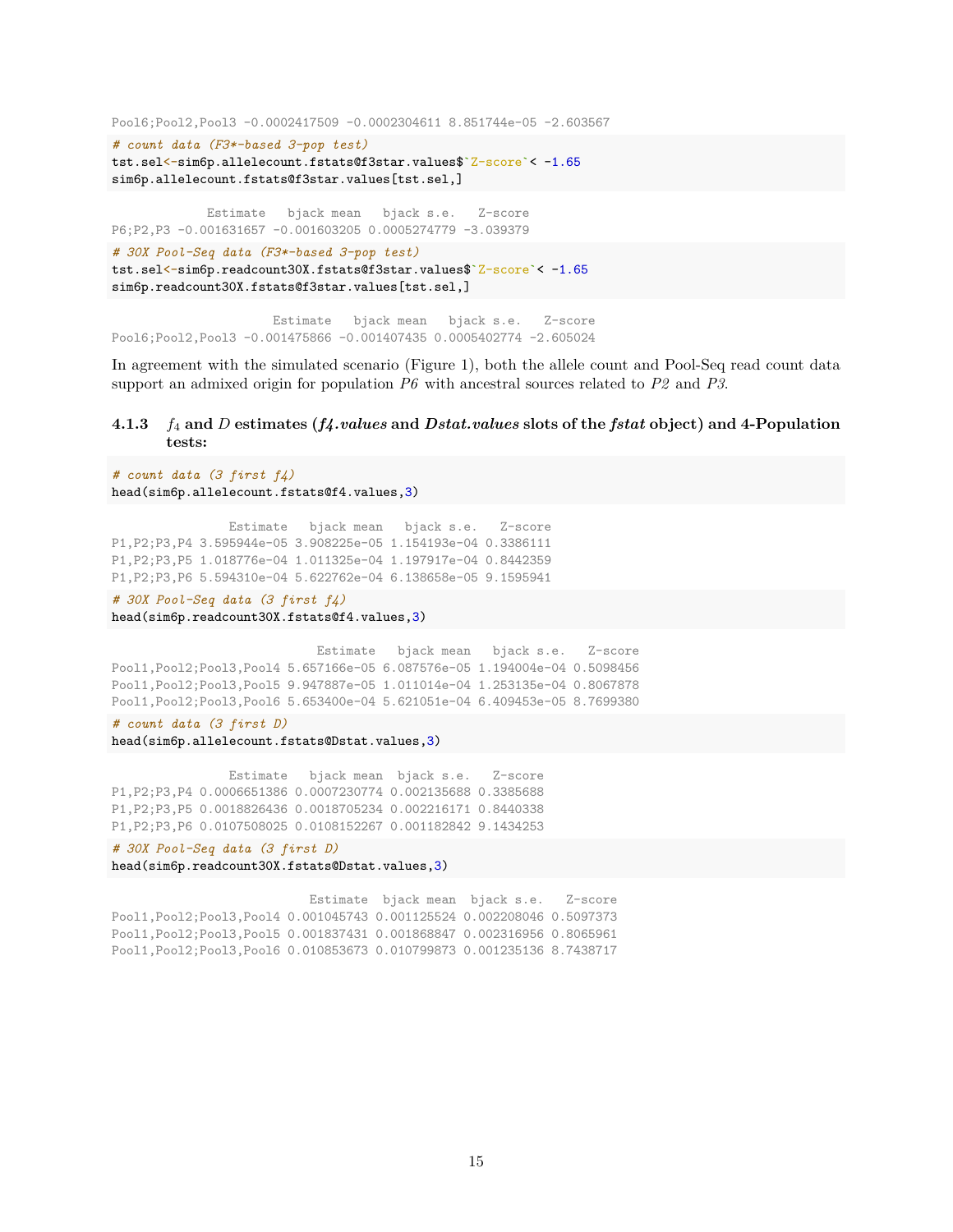#### **Notice**

When comparing two pairs of populations  $(A, B)$  and  $(C, D)$ , the  $f_4$  statistics for the 8 quadruplets  $(A,B;C,D); (B,A;C,D); (A,B;D,C); (B,A;D,C); (C,D;A,B); (C,D;B,A); (D,C;A,B)$  and  $(D,C;B,A)$  have the same absolute value by definition of the  $F_4$  parameter:

$$
F_4(A, B; C, D) = F_4(B, A; D, C) = F_4(C, D; A, B) = F_4(D, C; A, B)
$$
  
-
$$
F_4(A, B; C, D) = F_4(B, A; C, D) = F_4(C, D; B, A) = F_4(D, C; B, A) = F_4(A, B; D, C)
$$

and similarly

$$
D(A, B; C, D) = D(B, A; D, C) = D(C, D; A, B) = D(D, C; A, B)
$$
  
-D(A, B; C, D) = D(B, A; C, D) = D(C, D; B, A) = D(D, C; B, A) = D(A, B; D, C)

If *i<sup>P</sup>* is the index of population *P* in the *popnames* or *poolnames* slots of the *countdata* or *pooldata* objects (i.e., the column order in the corresponding allele or read count data matrices) used to obtain the *fstats* object, the  $F_4(A, B; C, D)$  (and  $D(A, B; C, D)$ ) configurations reported in the slot *f*4*.values* (and *Dstat.values*) satisfy  $i_A < i_B$ ;  $i_A < i_C$  and  $i_C < i_D$ .

As for  $f_3$  and  $f_3^*$  (section 4.1.2), activating block-jackknife estimation of standard errors (i.e., the argument *nsnp.per.bjack.block*>0) results in the computation of Z-scores (i.e., ratio of the block-jackknife estimated mean and standard-error) which quantifies the deviation of the estimated *f*4-statistics from 0 (in units of s.e.). This gives a simple decision criterion for four-population tests of treeness (i.e., non null *F*<sup>4</sup> or *D*). For instance a Z-score lower than 1*.*96 in absolute value provides no evidence against the null-hypothesis of treeness for the tested population configuration at the 95% significance threshold:

```
# count data
tst.sel<-abs(sim6p.allelecount.fstats@f4.values$`Z-score`)<1.96
sim6p.allelecount.fstats@f4.values[tst.sel,]
```

```
Estimate bjack mean bjack s.e. Z-score
P1,P2;P3,P4 3.595944e-05 3.908225e-05 1.154193e-04 0.3386111
P1,P2;P3,P5 1.018776e-04 1.011325e-04 1.197917e-04 0.8442359
P1,P2;P4,P5 6.591816e-05 6.205022e-05 9.313675e-05 0.6662270
P1,P3;P4,P5 1.309202e-05 1.464589e-05 1.268061e-04 0.1154983
P1,P6;P4,P5 4.031413e-05 4.458874e-05 1.058348e-04 0.4213050
P2,P3;P4,P5 -5.282615e-05 -4.740433e-05 1.302898e-04 -0.3638376
P2,P6;P4,P5 -2.560403e-05 -1.746147e-05 1.085089e-04 -0.1609221
P3,P6;P4,P5 2.722212e-05 2.994286e-05 7.650662e-05 0.3913760
```

```
# 30X Pool-Seq data
tst.sel<-abs(sim6p.readcount30X.fstats@f4.values$`Z-score`)<1.96
as.data.frame(sim6p.readcount30X.fstats@f4.values)[tst.sel,]
```

```
Estimate bjack mean bjack s.e. Z-score
Pool1,Pool2;Pool3,Pool4 5.657166e-05 6.087576e-05 1.194004e-04 0.50984558
Pool1,Pool2;Pool3,Pool5 9.947887e-05 1.011014e-04 1.253135e-04 0.80678780
Pool1,Pool2;Pool4,Pool5 4.290721e-05 4.022566e-05 9.502690e-05 0.42330817
Pool1,Pool3;Pool4,Pool5 3.769747e-07 -3.302134e-06 1.277902e-04 -0.02584028
Pool1,Pool6;Pool4,Pool5 4.073843e-05 4.734750e-05 1.053345e-04 0.44949661
Pool2,Pool3;Pool4,Pool5 -4.253023e-05 -4.352780e-05 1.336022e-04 -0.32580156
Pool2,Pool6;Pool4,Pool5 -2.168779e-06 7.121841e-06 1.102031e-04 0.06462467
Pool3,Pool6;Pool4,Pool5 4.036145e-05 5.064964e-05 8.000836e-05 0.63305432
```
In other words, both the allele count and Pool-Seq read count data only provide no evidence against the null hypothesis of treeness at the 95% threshold for quadruplets involving *i)* non-admixed populations (*P1*, *P2*, *P3*, *P4* and *P5* ) for configurations consistent with the simulated scenario; and *ii)* the admixed population *P6* for configurations of the form  $(P6, X; P4, P5)$  where  $P4$  and  $P5$  are the two outgroup populations and  $X = P1$ ,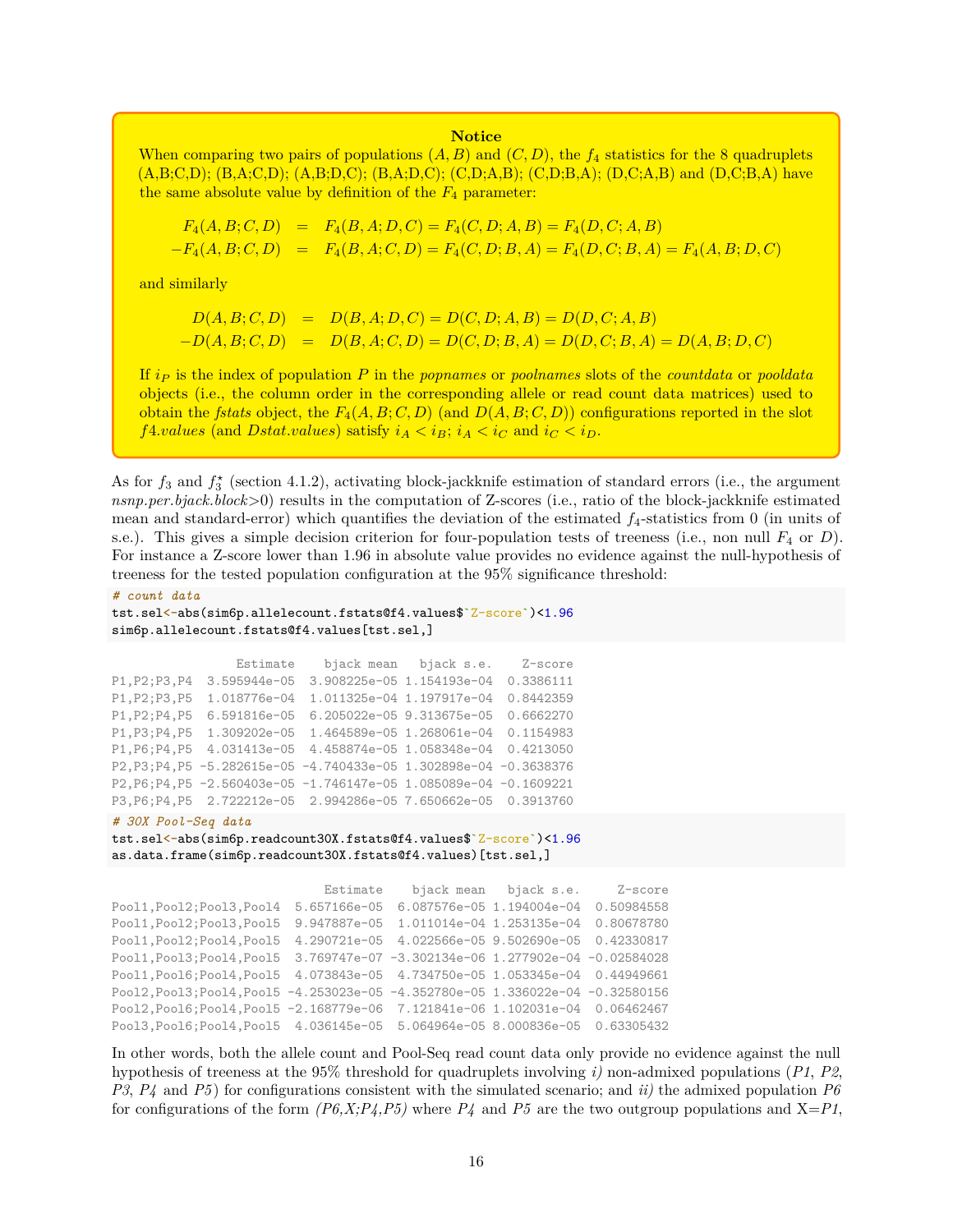*P2* or *P3*. This is actually expected since for these latter quadruplets, the path connecting *P4* and *P5* is not overlapping with either of the paths connecting  $P6$  to  $P1$ ,  $P2$  or  $P3$  in the simulated graph (Figure 1).

### **4.1.4 Population heterozygostity estimates (***heterozygosities* **slot of the** *fstat* **object)**

```
# count data (3 first populations)
head(sim6p.allelecount.fstats@heterozygosities,3)
    Estimate bjack mean bjack s.e.
P1 0.1588121 0.1587849 0.0005972556
P2 0.1599502 0.1599070 0.0006057583
P3 0.1591048 0.1590328 0.0005900926
# 30X Pool-Seq data (3 first populations)
head(sim6p.readcount30X.fstats@heterozygosities,3)
       Estimate bjack mean bjack s.e.
Pool1 0.1587839 0.1587670 0.0006012812
```

```
Pool2 0.1599319 0.1599083 0.0006096762
Pool3 0.1590771 0.1590230 0.0006024449
```
### **4.2** The *plot\_fstats* function for visualization of  $f_2$  (and pairwise  $F_{ST}$ ),  $f_3$  (and *f ⋆* 3 **) and** *f*<sup>4</sup> **(and** *D***) estimates and their confidence intervals**

The *plot\_fstats* function (that may be called directly using *plot* on *fstats* objects) allows plotting all or only some (using the *pop.sel, pop.f3.target* or *value.range* arguments) of the estimated  $f_2$ ,  $f_{ST}$ ,  $f_3$ ,  $f_4$ <sup>\*</sup>,  $f_4$  or *D* statistics from a *fstats* object. In addition, for  $f_3$ ,  $f_3$ ,  $f_4$  and *D* statistics, the *highlight.signif* argument allows highlighting in red significant (as defined with the *ci.perc* argument) three-population or four-population tests. Some example plots are shown in Figures 5, 6 and 7 which were generated with the following codes:

### **4.2.1 Example of** *f*<sup>2</sup> **statistics plot (Figure 5)**

```
layout(\text{matrix}(1:2,2,1,\text{byrow=T}))plot(sim6p.allelecount.fstats,main="F2 (Allele Count)")
plot(sim6p.readcount30X.fstats,main="F2 (30X Pool-Seq)")
```
Similar plots may be obtained for the scaled  $f_2$  (i.e., pairwise  $f_{ST}$ ) by specifying  $stat.name = "Fst"$  (see also the *compute.pairwiseFST* functions described in section 3.2).

### **4.2.2 Example of** *f*<sup>3</sup> **statistics plot (Figure 6)**

```
layout(\text{matrix}(1:4,2,2,\text{byrow=T}))plot(sim6p.allelecount.fstats,stat.name="F3",main="F3 (Allele Count)")
plot(sim6p.readcount30X.fstats,stat.name="F3",main="F3 (30X Pool-Seq)")
plot(sim6p.readcount30X.fstats,stat.name="F3",pop.f3.target=c("Pool6","Pool1"),
     main="30X Pool-Seq (only F3 with P6 or P1 as target pops)")
plot(sim6p.readcount30X.fstats,stat.name="F3",value.range=c(NA,5e-3),
     main="30X Pool-Seq (only F3 < 5e-3)")
```
Similar plots may be obtained for the scaled  $f_3$  (i.e.,  $f_3^*$ ) by specifying  $stat.name = "F3star".$ 

### **4.2.3 Example of** *f*<sup>4</sup> **and** *D* **statistics plot (Figure 7)**

```
layout(matrix(1:6,3,2,byrow=T))
plot(sim6p.allelecount.fstats,stat.name="Dstat",main="D (Allele Count)")
plot(sim6p.readcount30X.fstats,stat.name="Dstat",main="D (30X Pool-Seq)")
plot(sim6p.allelecount.fstats,stat.name="F4",main="F4 (Allele Count)")
```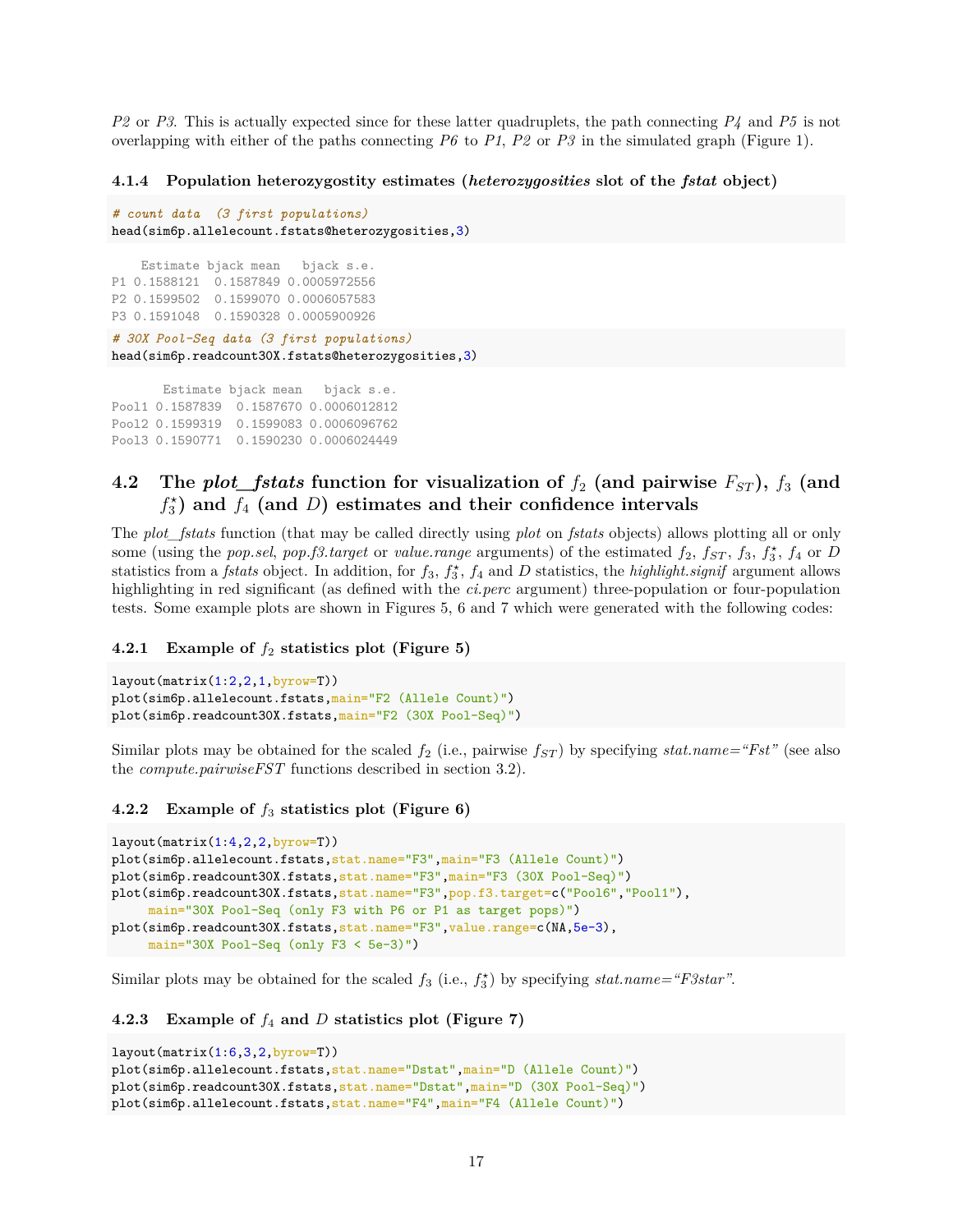

Figure 5: Estimated  $f_2$  statistics with their 95% confidence intervals for the allele count and 30X Pool-Seq data sets

```
plot(sim6p.readcount30X.fstats,stat.name="F4",main="F4 (30X Pool-Seq)")
plot(sim6p.readcount30X.fstats,stat.name="F4",pop.sel=c("Pool1","Pool2"),
     main="30X Pool-Seq (only F4 with both P1 and P2)")
plot(sim6p.readcount30X.fstats,stat.name="F4",value.range=c(-2e-3,2e-3),
     main="30X Pool-Seq (only -2e-3 < F4 < 2e-3)")
```
### **4.3 Estimating admixture proportions with** *f*4**-ratios**

Given an admixture graph (assumed to be correct), ratios of  $f_4$ -statistics (PATTERSON *et al.* 2012) may provide estimates of the relative contributions of the ancestral sources of a (two-way) admixed populations (*P6* in our example) if outgroups (*P1* and *P4* or *P5* in our example) for the two source population proxies (e.g.,  $P2$  and  $P3$  in our example) have been sampled. For instance, the proportion  $\alpha$  of  $P2$ -related ancestry in population *P*6 (Figure 1) is equal to:

$$
\alpha = \frac{F_4\left(P1, P4; P3, P6\right)}{F_4\left(P1, P4; P2, P3\right)} = \frac{F_4\left(P1, P5; P3, P6\right)}{F_4\left(P1, P5; P2, P3\right)}
$$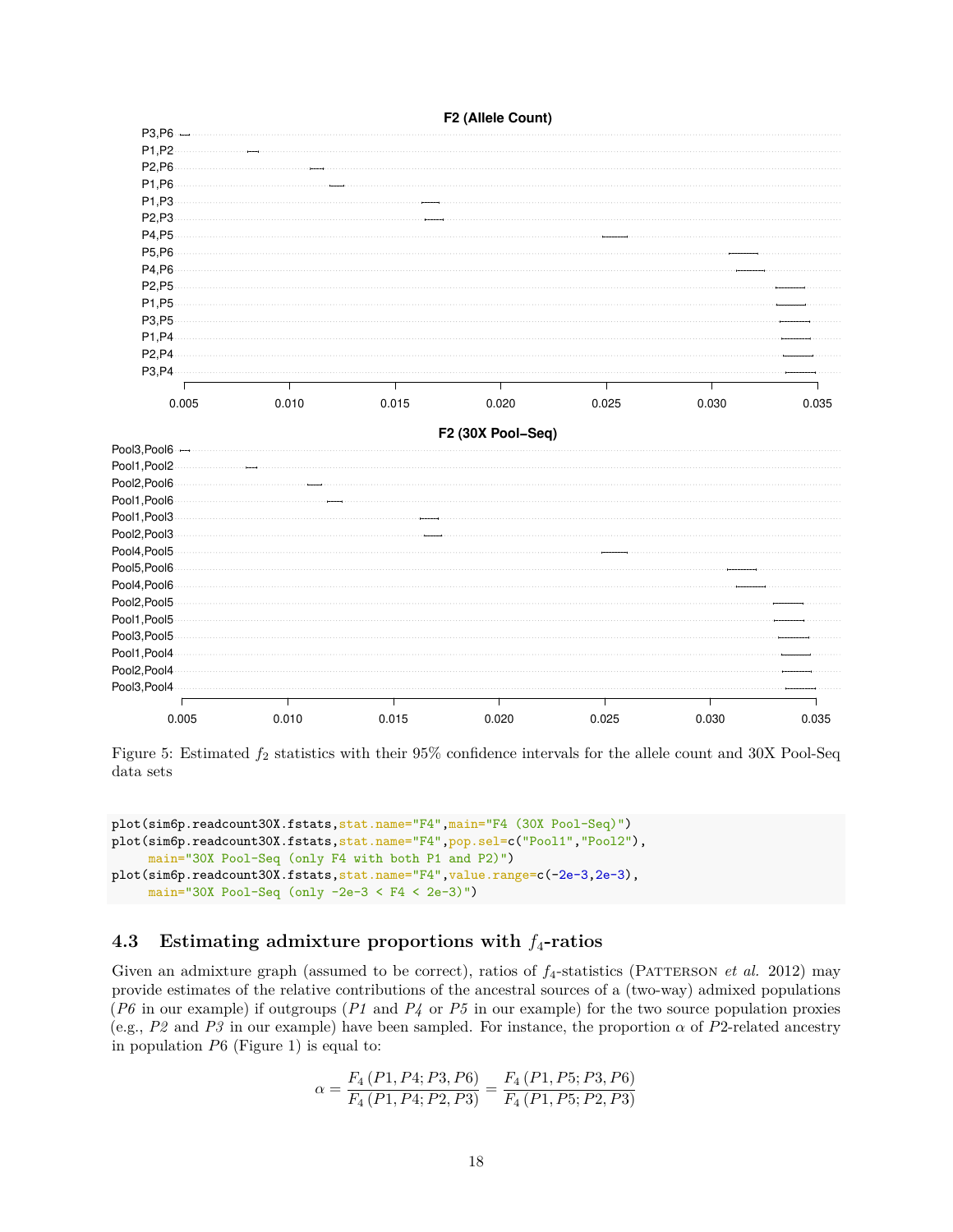

Figure 6: Estimated *f*<sup>3</sup> statistics with their 95% confidence intervals for the allele count and 30X Pool-Seq data sets

The *compute.f4ratio* function implements *f*4-ratio based estimators of admixture proportion from an *fstats* object. It requires to specify both the numerator (*num.quadruplet* argument) and the denominator (*den.quadruplet*)  $F_4$  quadruplets<sup>17</sup>. The following example illustrates how to use the function to the admixture proportion  $\alpha$  ( $\alpha$ <sub>simulated</sub> = 0.25) from the P2-related source that contributed to the P6 ancestral population (Figure 1):

<sup>17</sup>In practice, the required *f*<sup>4</sup> may not be directly available from the *f4.values* slot of the *fstats* since, as mentioned in section 4.1.3, only one out of the 8 equivalent quadruplet configurations is reported (the chosen one only depending on the ordering of the populations in the *countdata* or *pooldata* objects used for estimation). However, the function automatically computes the *f*4 for the numerator and denominator configurations specified by the user from the estimator available in the input *fstats* object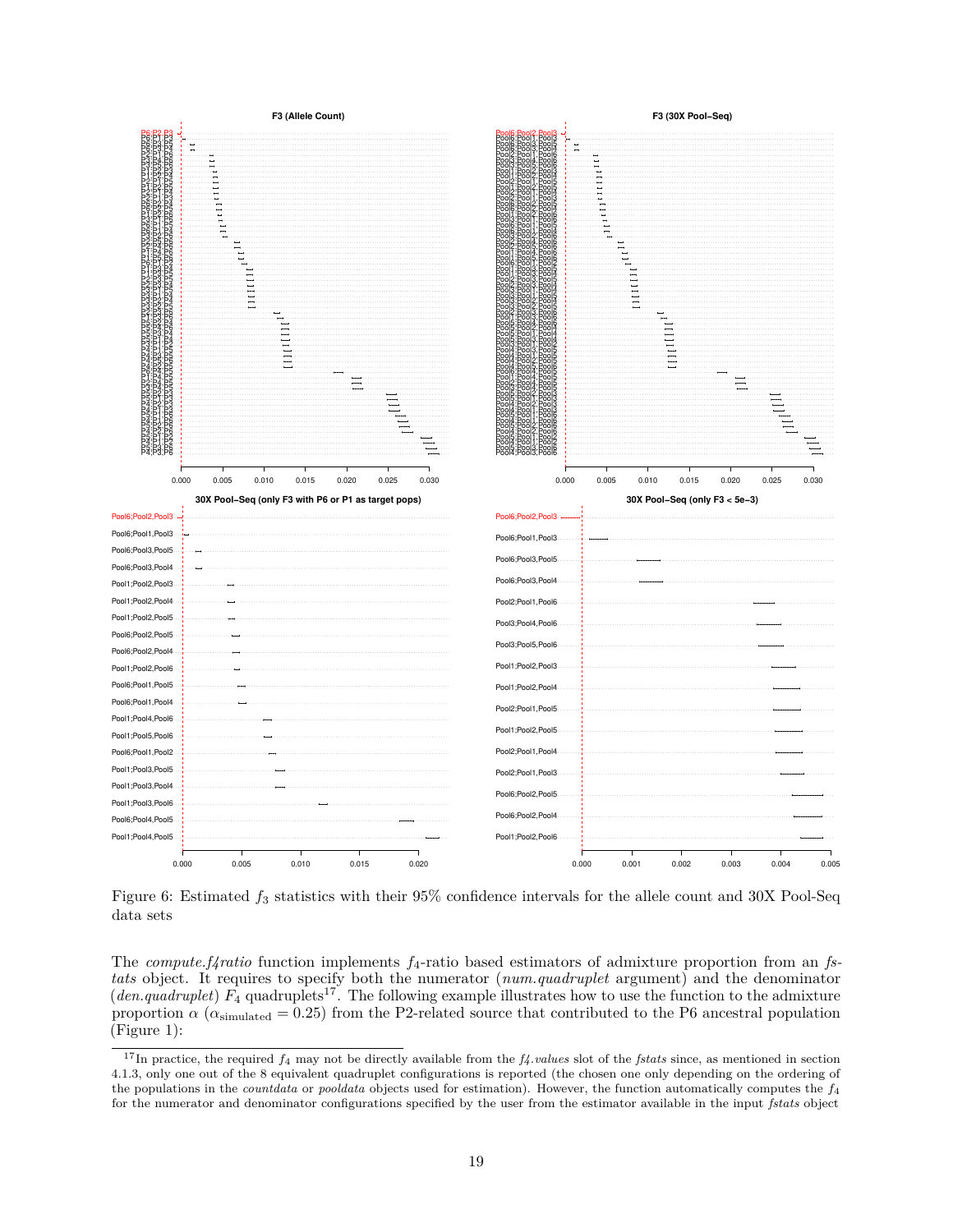

Figure 7: Estimated *f*<sup>4</sup> and *D* statistics with their 95% confidence intervals for the allele count and 30X Pool-Seq data sets

```
# count data (two possible estimates)
compute.f4ratio(sim6p.allelecount.fstats,num.quadruplet = "P1,P4;P3,P6",
                                         den.quadruplet="P1,P4;P2,P3")
[1] -0.2497209
compute.f4ratio(sim6p.allelecount.fstats,num.quadruplet = "P1,P5;P3,P6",
                                         den.quadruplet="P1,P5;P2,P3")
```
[1] -0.2462923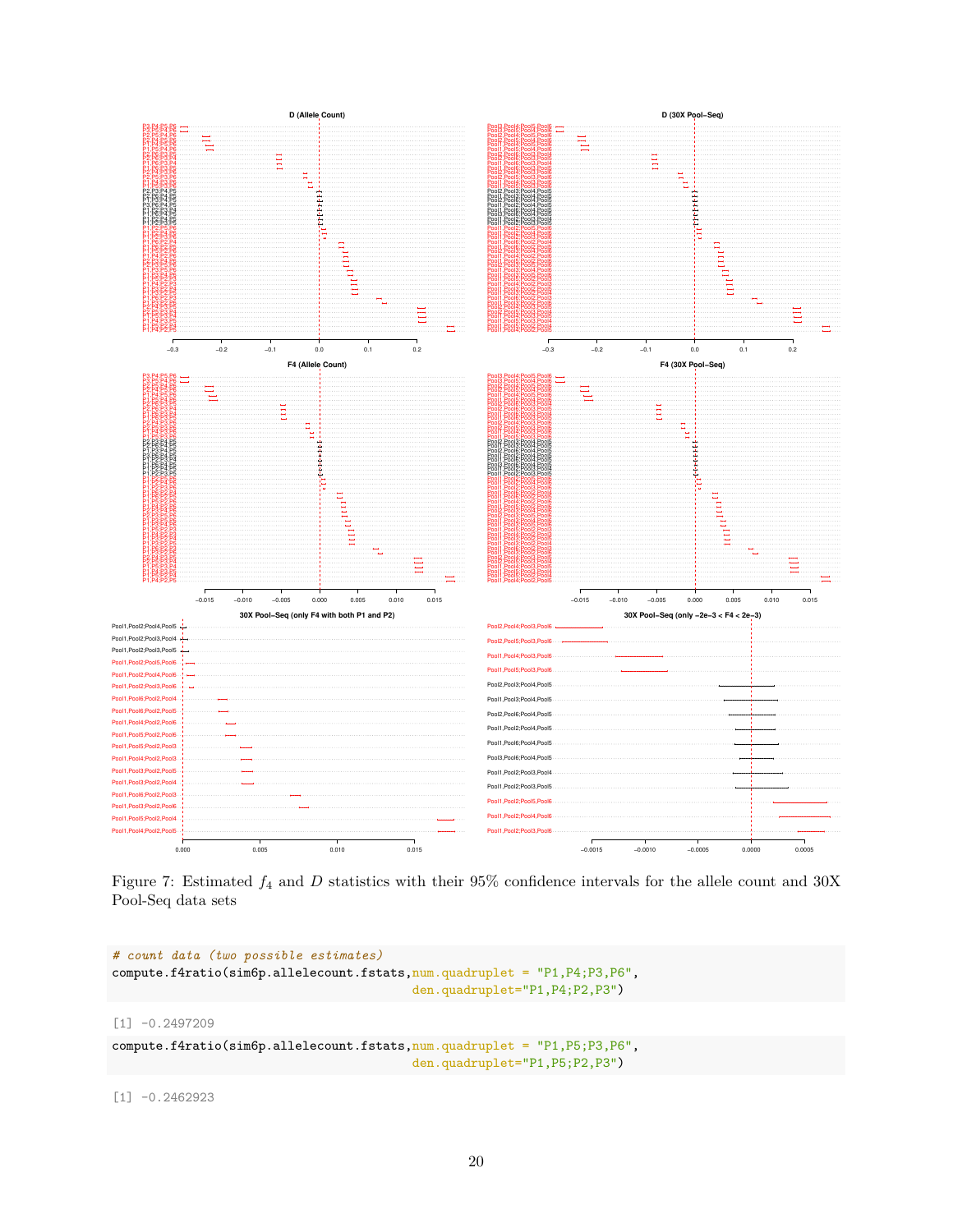```
# 30X Pool-Seq data (two possible estimates)
compute.f4ratio(sim6p.readcount30X.fstats,num.quadruplet = "Pool1,Pool4;Pool3,Pool6",
                                          den.quadruplet="Pool1,Pool4;Pool2,Pool3")
```
 $[1] -0.25285$ 

```
compute.f4ratio(sim6p.readcount30X.fstats,num.quadruplet = "Pool1,Pool5;Pool3,Pool6",
                                          den.quadruplet="Pool1,Pool5;Pool2,Pool3")
```
 $[1] -0.24559$ 

Standard errors of the estimated admixture proportions are automatically computed if the input *fstats* object was obtained by running the *compute.fstats* function with *return.F4.blockjackknife.samples = TRUE* (and *nsnp.per.bjack.block>0* ) to activate block-jackknife estimation of standrd errors) as illustrated below for the Pool-Seq read count data:

```
sim6p.readcount30X.fstats<-compute.fstats(sim6p.readcount30X,nsnp.per.bjack.block = 1000,
                                    verbose=FALSE,return.F4.blockjackknife.samples = TRUE)
alpha.est=compute.f4ratio(sim6p.readcount30X.fstats,num.quadruplet = "Pool1,Pool4;Pool3,Pool6",
                                                    den.quadruplet="Pool1,Pool4;Pool2,Pool3")
#95% c.i. of alpha derived from the se
alpha.est[2]+c(-1.96, 1.96)*alpha.est[3]
```
[1] -0.3013463 -0.2100506 *#prediction error in units of s.e.* as.numeric(abs(0.25-alpha.est[2])/alpha.est[3])

### [1] 21.71337

Note that the simulated value ( $\alpha = 0.25$ ) is within the confidence interval and actually less than 0.25 standard error higher than the  $F_4$ -ratio estimate.

## **5 Using f-statistics to estimate parameters of admixture graphs**

The f-statistics can be used to estimate the parameters (branch lengths and/or admixture proportions) of trees or admixture graphs (i.e., trees including admixture edges) that summarize the demographic history of the surveyed populations. The approach implemented in *poolfstat* to fit admixture graphs from f-statistics is directly inspired (and actually highly similar) to the one used in the *qpGraph* software originally described by PATTERSON *et al.* (2012; see also LIPSON 2020). The core functions used for admixture graph fitting consist of:

- the *generate.graph.params* function to define graph parameters specifying the candidate graph to fit and the underlying f-statistics provided as an *fstats* object (section 4)
- the *fit.graph* function to estimate graph parameters using an optimization algorithm
- the *compare.fitted.fstats* function to assess model fit by comparing estimated and fitted f-statistics (Patterson *et al.* 2012; Lipson 2020)
- the *add.leave* function to evaluate all the possible admixture graphs (or trees) resulting from the addition of a new leave to an existing graph (connected with either non-admixed or admixed edges).

### **5.1 Generating a** *graph.params* **object with the** *generate.graph.params* **function**

### **5.1.1 Specifying the structure of the admixture graph in a** *graph.params* **object**

Admixture graph specification including the structure of the graph (i.e., topology consisting of edges and, if any admixture proportions) are defined in an object of class *graph.params* detailed in the documentation page accessible with the following command (or the *?* operator):

help(graph.params)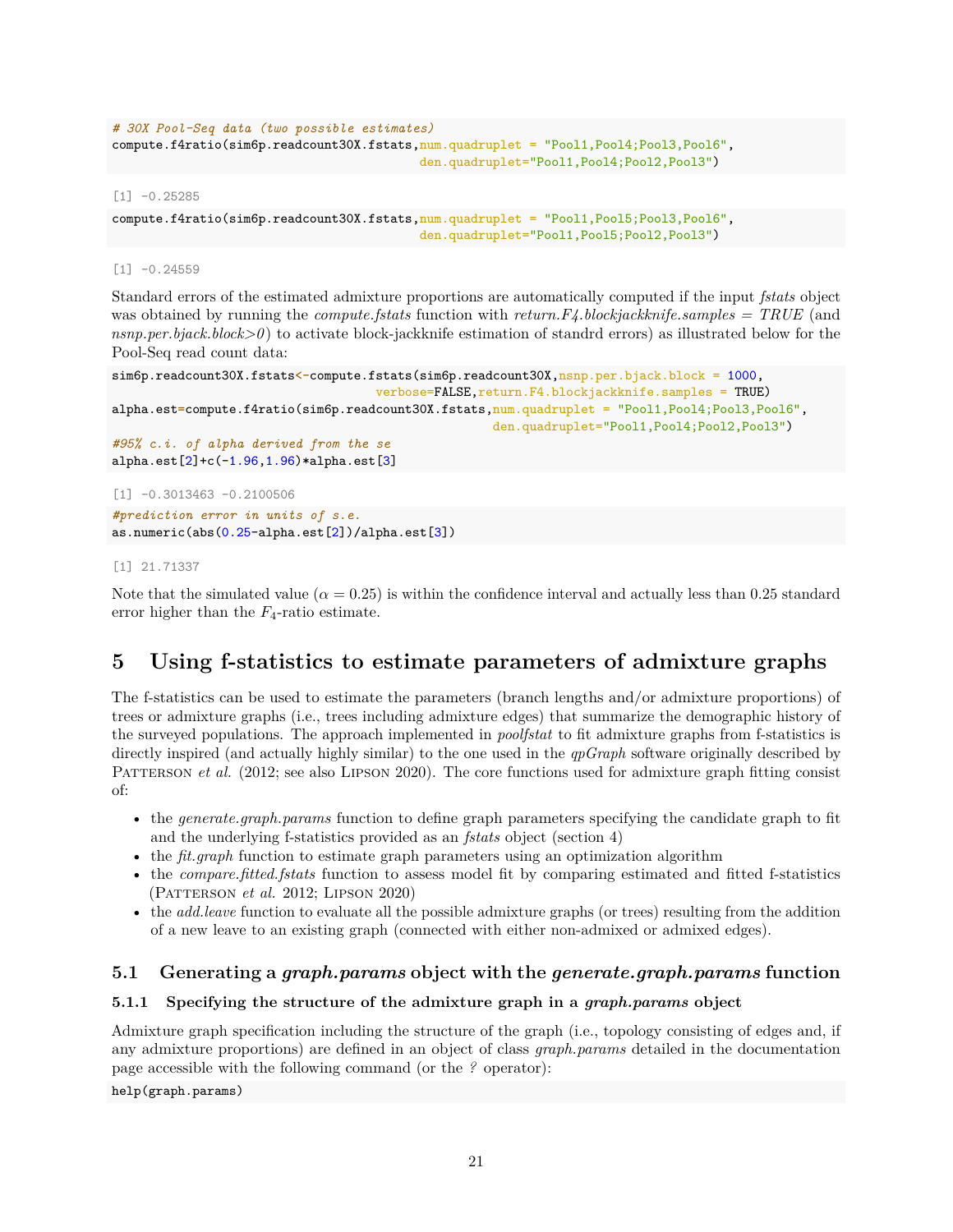The *graph.params* objects may be constructed with the *generate.graph.params* function from a user-defined (character) matrix specifying the structure of the admixture graph (or tree if no admixture edges are included) and consisting of three columns defining for each edge (whether admixed or not) i) the child node; ii) the parent node; iii) the admixture proportion (blank for non-admixed edges). As a result, in the input matrix, each admixture event is specified by two rows for the two admixture edges corresponding to the same admixed child node and two different source nodes as the parent node (i.e., source populations). Their third column elements contain the two underlying admixture proportions coded as *a* and *(1-a)* (the parentheses are mandatory and an error message is printed if absent) where *a* is the name of the admixture proportion (names of admixture proportions should not include space). The example below shows the construction of a *graph.params* object specifying the admixture graph for the scenario used to simulate the example data (Figure 1):

```
sim.graph<-rbind(c("P1","P7",""),c("P2","s1",""),c("P3","s2",""),c("P6","S",""),
                c("S","s1","a"),c("S","s2","(1-a)"),c("s2","P8",""),c("s1","P7",""),
                c("P4","P9",""),c("P5","P9",""),c("P7","P8",""),
                c("P8","R",""),c("P9","R",""))
sim.graph.params<-generate.graph.params(sim.graph)
```
sim.graph.params

```
* * * graph.params Object * * *
Example of useful functions are:
 plot() to visualize the graph (interface for grViz() from the DiagrammeR package)
 fit.graph() to estimate graph parameter values
* * * * * * * * * * * * * * * *
```
The root is automatically identified by the *generate.graph.params* function (as the node only present in the parent node column) and several checks are made within the function. It is however recommended to check the graph by plotting using the *plot* function. The following code shows how to plot the graph stored in the example *sim.graph.params* object that was generated above (Figure 8):

```
plot(sim.graph.params)
```


Figure 8: Plot of the admixture graph specifying the simulated scenario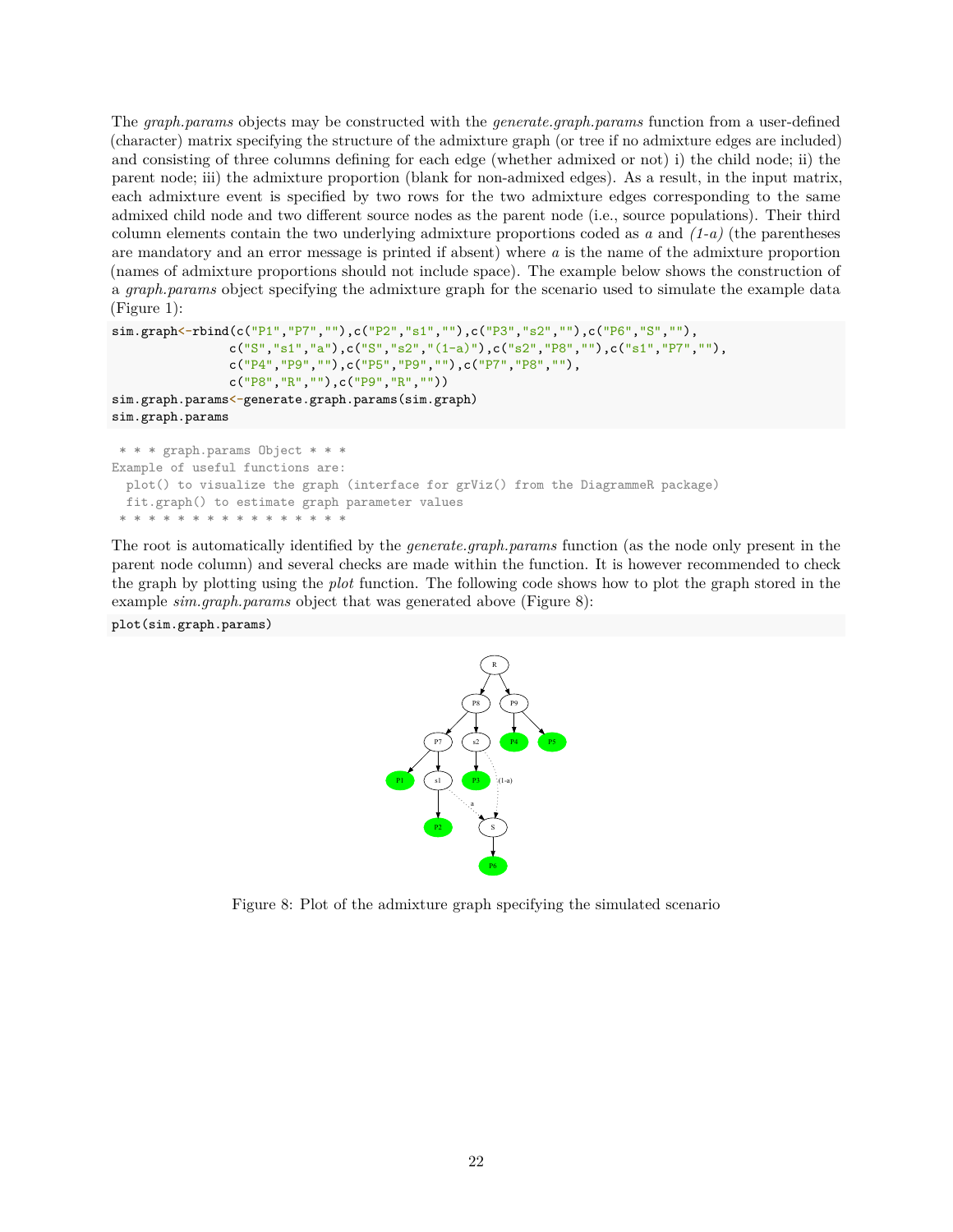#### **Notice**

The *plot* function applied to *graph.params* objects internally calls the *grViz* function from the *DiagrammeR* package (Iannone 2020) which actually generates an object of class *htmlwidget* that will print itself into HTML in a browser. Also, if run within the *Rstudio* IDE, the graph will be plotted in the View pane*<sup>a</sup>* . Hence, graph plots may not be easily exported from R into a pdf (or other) device although the following trick may be useful to that end:

require(webshot,htmlwidgets,imager) tmp<-plot(sim.graph.params) *#plot the graph* saveWidget(tmp,"tmp.html") ; webshot("tmp.html","tmp.png") load.image("tmp.png") %>% autocrop() %>% plot(axes=F)

To insert a graph plot into an external document or edit it (e.g., to change node or edge colors, node names, etc.), one may also directly rely on its *dot* coded definition<sup>b</sup> stored in the *dot.graph* slot of the *graph.params* (or *fitted.graph*, see section 5.2) object outside R. A graph *dot* file may also be generated by specifying an output file name prefix with the *outfileprefix* argument of the *generate.graph.params* function*<sup>c</sup>* .

<sup>a</sup>Regularly clearing the View items using the broom icon is recommended

*<sup>b</sup>*From the open source graph visualization software *graphviz* (https://graphviz.org/). For instance, *dot* files can be converted into *png* file using the command *dot -Tpng inputgraph.dot* in a Linux terminal. Several online user-friendly implementations also allow very convenient manipulation of *dot* files from a web-browser, see e.g., https://dreampuf.github.io/GraphvizOnline

*<sup>c</sup>*Alternatively, one may also use the command *writeLines(x@dot.graph,con=outfile)* where *x* is the *graph.params* object and *outfile* is the desired name of the dot output file (e.g., *"out.dot"*)

The *graph.params* object produced by the *generate.graph.params* function includes a symbolic representation of the graph incidence matrix (slot *graph.matrix*) which consists of a *n<sup>l</sup>* leaves by *n<sup>e</sup>* edges matrix containing the edges weight for the paths from each leave to the root<sup>18</sup>. Examples for the *sim.graph.params* object that specifies the simulation scenario are given below:

*#names of the edges (automatically given)* sim.graph.params@edges.names

[1] "P7<->P1" "s1<->P2" "s2<->P3" "S<->P6" "P8<->s2" "P7<->s1" "P9<->P4" "P9<->P5" "P8<->P7" "R<->P8" "R<->P9"

*#names of the admixture proportions (automatically given)* sim.graph.params@adm.params.names

 $[1]$  "a"

```
#graph incidence matrix
```

```
sim.graph.params@graph.matrix
```

|          |                                                | P7<->P1_s1<->P2_s2<->P3_S<->P6_P8<->s2_P7<->s1_P9<->P4_P9<->P5_P8<->P7_R<->P8_R<->P9 |                                                |                              |                              |                              |                              |                                 |                              |                                                |
|----------|------------------------------------------------|--------------------------------------------------------------------------------------|------------------------------------------------|------------------------------|------------------------------|------------------------------|------------------------------|---------------------------------|------------------------------|------------------------------------------------|
| $P1$ "1" | $\mathsf{H} \cup \mathsf{H}$                   | $\mathsf{H} \cup \mathsf{H}$                                                         | $\overline{11}$ $\overline{1}$ $\overline{11}$ | $\mathsf{H} \cup \mathsf{H}$ | $\mathsf{H} \cup \mathsf{H}$ | $\mathsf{H} \cup \mathsf{H}$ | $\mathsf{H} \cup \mathsf{H}$ | $11 - 11$                       | $II + II$                    | $\mathsf{H} \cup \mathsf{H}$                   |
| P2 "0"   | $11 + 11$                                      | $\mathsf{H} \cup \mathsf{H}$                                                         | $\mathsf{H} \cup \mathsf{H}$                   | $\mathsf{H} \cup \mathsf{H}$ | $II + II$                    | $\mathsf{H} \cup \mathsf{H}$ | "0"                          | $11 - 11$                       | $II + II$                    | $\overline{11}$ $\overline{1}$ $\overline{11}$ |
| P3 "0"   | $\overline{11}$ $\overline{1}$ $\overline{11}$ | $II + II$                                                                            | $\mathsf{H} \cup \mathsf{H}$                   | $11 - 11$                    | $\mathsf{H} \cup \mathsf{H}$ | $\mathsf{H} \cup \mathsf{H}$ | $\mathsf{H} \cup \mathsf{H}$ | $\mathsf{H} \cup \mathsf{H}$    | $II + II$                    | $\mathsf{H} \cup \mathsf{H}$                   |
| P6 "0"   | $\mathsf{H} \cup \mathsf{H}$                   | $\mathsf{H} \cup \mathsf{H}$                                                         | $11 - 11$                                      | $"1 - a"$                    | "a"                          | $\mathsf{H} \cup \mathsf{H}$ | "0"                          | "a"                             | $II + II$                    | "0"                                            |
| $P4$ "0" | $\mathsf{H} \cup \mathsf{H}$                   | $\mathsf{H} \cup \mathsf{H}$                                                         | $\mathsf{H} \cup \mathsf{H}$                   | $\mathsf{H} \cup \mathsf{H}$ | $\mathsf{H} \cup \mathsf{H}$ | $II + II$                    | "0"                          | $\mathsf{H} \cup \mathsf{H}$    | $\mathsf{H} \cup \mathsf{H}$ | $II + II$                                      |
| P5 "0"   | $\mathsf{H} \cup \mathsf{H}$                   | $\mathsf{H} \cup \mathsf{H}$                                                         | $\mathsf{H} \bigcap \mathsf{H}$                | $\mathsf{H} \cup \mathsf{H}$ | $\mathsf{H} \cup \mathsf{H}$ | $\mathsf{H} \cup \mathsf{H}$ | $II + II$                    | $\mathsf{H} \bigcap \mathsf{H}$ | $\mathsf{H} \cup \mathsf{H}$ | $II + II$                                      |

<sup>18</sup>In the symbolic representation, the names for the graph edges and admixture proportions correspond to those stored in the *edges.names* and *adm.params.names* slots of the *graph.params* object respectively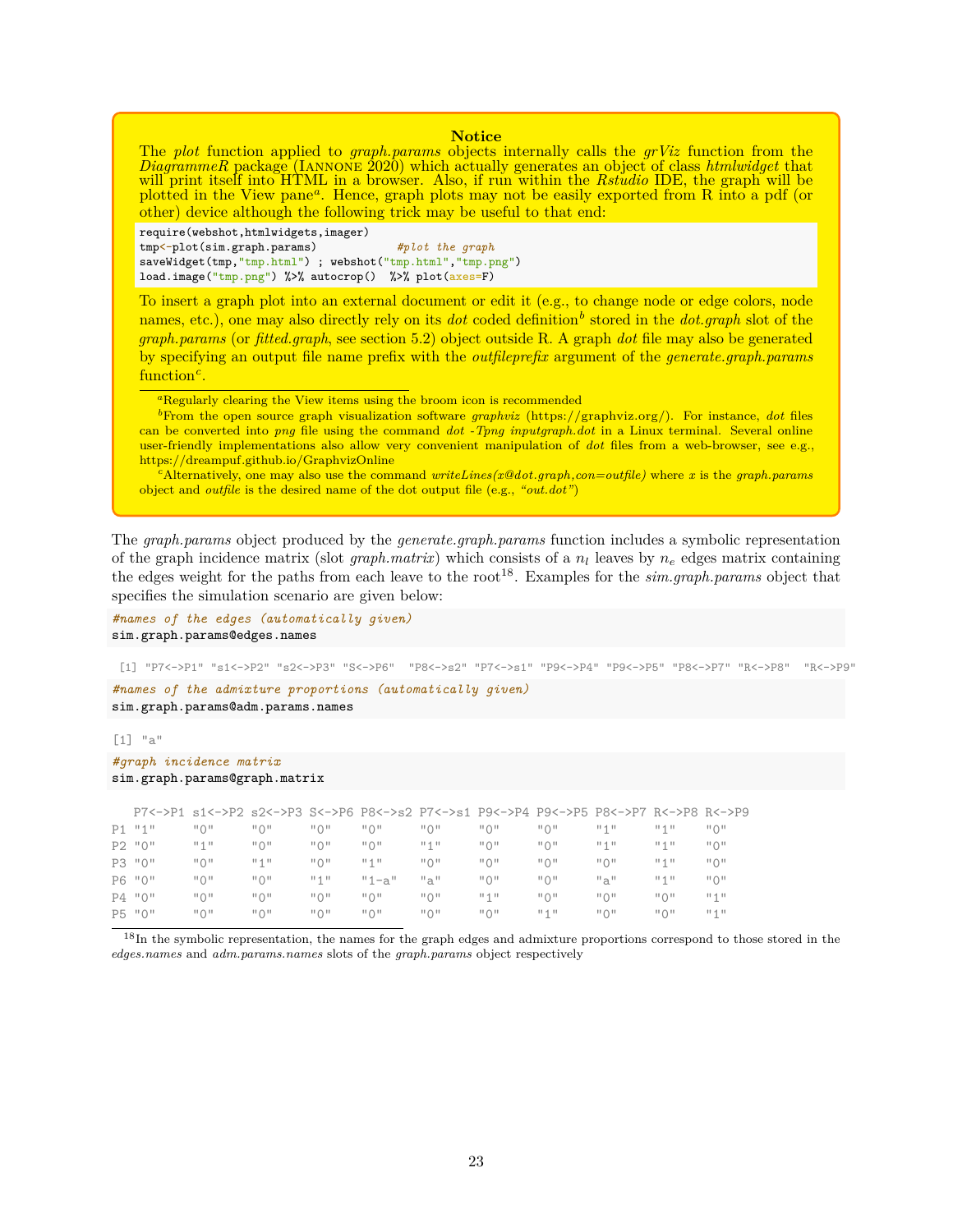#### **Notice**

As mentioned by PICKRELL and PRITCHARD (2012), PATTERSON *et al.* (2012) and LIPSON (2020), the three branch lengths surrounding an admixture event (e.g., edges  $s1 \leftrightarrow S$ ,  $s2 \leftrightarrow S$  and  $S \leftrightarrow P6$ connecting  $s1$  to  $S$ ;  $s2$  to  $S$ ; and  $S$  to  $P6$  respectively for the admixture event in Figure 8) are not identifiable and can only be estimated jointly in a single compound parameter (e.g.,  $\zeta =$  $a^2 \times e_{s1\leftrightarrow S} + (1-a)^2 \times e_{s2\leftrightarrow S} + e_{S\leftrightarrow P6}$  in Figure 8) unless samples from the source populations (*s1*, *s2* and/or *S*) or samples from different populations deriving from the same admixed source are available (Lipson 2020). Following Patterson *et al.* (2012) and Lipson (2020), this identifiability issue is solved by nullifying the length of admixture edges (i.e., setting  $e_{s1\leftrightarrow S} = e_{s2\leftrightarrow S} = 0$  in the above example) which may lead to some overestimation of the divergence (branch length) of the admixed population (here *P6* ) from its direct admixed ancestor (here S) if the two source populations (here *s1* and *s2*) have experienced strong divergence since their separation from the graph connecting the other populations (which is not the case in the simulated example in which both  $e_{s1\leftrightarrow S}$  and  $e_{s2\to S}$  are equal to 0). This differs from the choice made by PICKRELL and PRITCHARD (2012) in the *Treemix* model consisting of setting  $e_{S\leftrightarrow P6} = 0$  and  $e_{S\leftrightarrow S} = 0$  (if  $a > 0.5$ ) or  $e_{S1\leftrightarrow S} = 0$  (if  $a < 0.5$ ).

The graph incidence matrix plays a pivotal role for graph fitting since the *fit.graph* function (see section 5.1.2) use it to build the model equations. A (simplified) symbolic representation of these model equations together with expression for the parameters  $F_2$ ,  $F_3$  and  $F_4$  can also be generated from a *graph.params* object with the *graph.params2symbolic.fstats* function (see section 7.1).

### **5.1.2 Generating a** *graph.params* **object with f-statistics estimates for admixture graph fitting**

The f-statistics estimates (*f*<sup>2</sup> and *f*3) need to be included within the *graph.params* object to allow further fitting of the admixture graph (i.e., estimation of its edge lengths and, if any, admixture proportions) with the *fit.graph* function (see section 5.2). This can be done by providing the *generate.graph.params* function with an *fstats* object including all the  $f_2$  and  $f_3$  statistics involving the graph leaves (which is usually the case) and block-jackknife estimates of their standard errors and error covariance matrix (i.e., the *compute.fstats* function used to generate the *fstats* object must have been run with *nsnp.per.bjack.block*>0), otherwise an error message is returned<sup>19</sup>. If  $n_l$  the number of leaves of the admixture graph and A a "reference" population among the  $n_l$  ones<sup>20</sup>, the *generate.graph.params* function selects the estimates (block-jackknife means) for the  $n_l - 1$   $f_2$  statistics of the form  $f_2(A;B)$  (with *B* a leave population other than *A*) and the  $\binom{n_l-1}{2}$   $f_3$ statistics of the form  $F_3(A; B, C)$  (with *B* and *C* two leave populations other than *A*) which form the basis of the f-statistics vector (see section 4). The basis f-statistics are stored in the *f2.target* and *f3.target* slots of the resulting *graph.params* object (with their corresponding names available in the *f2.target.pops* and *f3.target.pops* slots respectively). In addition, as required to further fit the admixture graph (see section 5.2), the  $\frac{n_l(n_l-1)}{2}$  by  $\frac{n_l(n_l-1)}{2}$  covariance matrix of the basis f-statistics is stored in the *f.Qmat* slot of the *graph.params* object. Optionally, if available in the *fstats* object, estimates of the leaves heterozygoties (needed to scale fitted branch lengths in drift units, see 5.2.1) are stored in the *Het* slot of the *graph.params* object. The following code shows how to generate a *graph.params* object for the example (allele count) data:

sim.graph.params<-generate.graph.params(sim.graph,fstats = sim6p.allelecount.fstats)

```
Total Number of Parameters: 11 (10 edges lengths + 1 adm. coeff.)
Total Number of Statistics: 15 (5 F2 and 10 F3)
```
As shown above, the functions returns the number of parameters  $n_{\text{par}} = 2n_l + 2n_a - 3$  of the admixture graph where  $n_a$  and  $n_l$  are the number of admixture events  $n_a$  and the number of leaves  $n_l$ , respectively (Lipson 2020). Note that the plotting properties of the *graph.params* object remain the same whether *fstats* information is included or not (i.e., the *plot* function may be used as above to generate the representation

<sup>19</sup>Conversely, the *fstats* object may include f-statistics involving populations other than the graph leaves, the *generate.graph.params* function selecting only the f-statistics relevant for the fitting of the input graph

<sup>&</sup>lt;sup>20</sup>by default, *A* is the first population in the vector of leaves but, although of limited interest, another reference population may be specified with the *popref* argument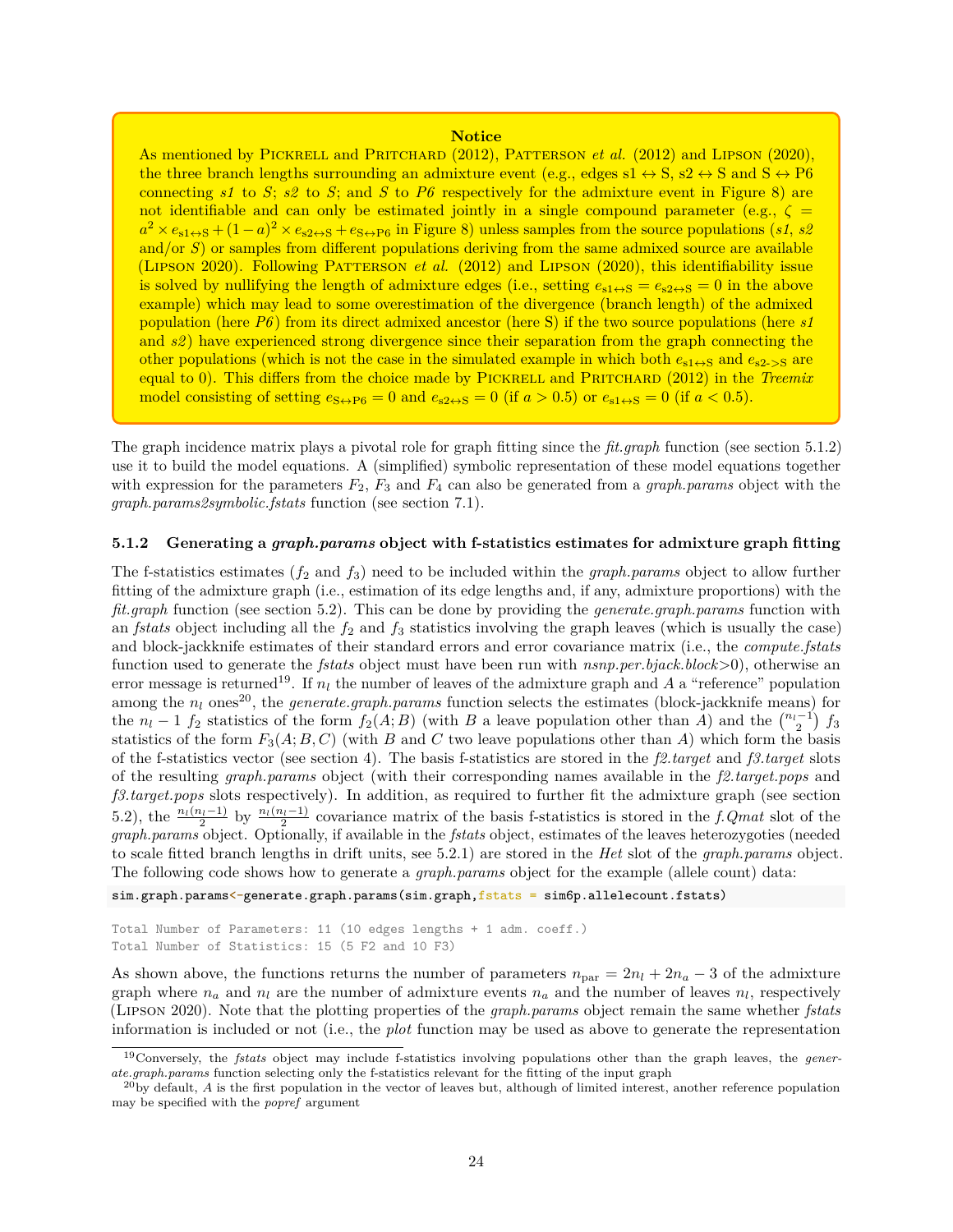displayed in Figure 8).

### **5.2 Fitting a graph with the** *fit.graph* **function**

The *fit.graph* functions provides estimate of the parameters (i.e., edge length and admixture proportions) of an admixture graph stored in a *graph.params* object as detailed in GAUTIER *et al.* (2022) and directly inspired by PATTERSON *et al.* (2012). Briefly, let  $\hat{\mathbf{f}}$  represent the vector of length  $\frac{n_l(n_l-1)}{2}$  (where  $n_l$  is the number of graph leaves) of the estimated  $f_2$  and  $F_3$  basis f-statistics<sup>21</sup> and  $\mathbf{g}(\mathbf{e}; \mathbf{a}) = \mathbf{X}(\mathbf{a}) \times \mathbf{e}$  the vector of these expected basis f-statistics values given the vector of graph edges lengths **e** and the incidence matrix **X**(**a**) that depends on the structure of the graph and the admixture rates  $a^{22}$ . Let further **Q** represent the  $\frac{n_l(n_l-1)}{2}$  by  $\frac{n_l(n_l-1)}{2}$  covariance matrix of the basis F-statistics estimates estimated by block-jackknife and stored in the slot *f.Qmat* of the input *graph.params* object (see 5.1.2)<sup>23</sup>. The function attempts to find the graph parameter values ( $\hat{\bf{e}}$  and  $\hat{\bf{a}}$ ) that minimize a cost (score of the model) defined as  $S(\mathbf{e}; \mathbf{a}) = (\hat{\mathbf{f}} - \mathbf{g}(\mathbf{e}; \mathbf{a}))$  $\int' \mathbf{Q}^{-1} (\mathbf{\hat{f}} - \mathbf{g}(\mathbf{e}; \mathbf{a}))$ . As mentioned by Patterson *et al.* (2012), given admixture rates **a**, *S*(**e**; **a**) is actually quadratic in the edge lengths **e** allow the *fit.graph* function to rely on the Lawson-Hanson non-negative linear least squares algorithm implemented in the *nnls* function (*nnls* package) to estimate the vector  $\hat{\mathbf{e}}$  that minimizes  $S(\mathbf{e}; \mathbf{a})$  (subject to the constraint of positive edge lengths). Full minimization of  $S(\mathbf{e}; \mathbf{a})$  is thus reduced to the identification of the admixture rates **a** which is performed using the L-BFGS-B method<sup>24</sup> implemented in the *optim* function (*stats* package). The *eps.admix.prop* argument allows specifying the lower and upper bound of the admixture rates to *eps.admix.prop* and *1-eps.admix.prop* respectively. In addition, assuming  $\hat{\mathbf{f}} \sim N (g(\hat{\mathbf{e}}; \hat{\mathbf{a}}), \mathbf{Q})^{25}$ ,  $S(\hat{\mathbf{e}}; \hat{\mathbf{a}}) = -2log(L) - K$  where *L* is the likelihood of the fitted graph and  $K = n \log(2\pi) + \log(|\mathbf{Q}|)$  allowing to almost directly derive a *BIC* (Bayesian Information Criterion) of the fitted graph from the optimized score  $S(\hat{\mathbf{e}}; \hat{\mathbf{a}})^{26}$ . The BIC may be used for comparison of different admixture graphs (see section 5.3) providing they were all fitted based on the same vector of f-statistics (i.e., they include the same set of populations). Indeed, when comparing two graphs  $\mathcal{G}_1$  and  $\mathcal{G}_2$  with *BIC* equal to *BIC*<sub>1</sub> and *BIC*<sub>2</sub>,  $\Delta_{12} = BIC_2 - BIC_1 \simeq 2 \log (BF_{12})$  where  $BF_{12}$  is the Bayes Factor associated to  $G_1$  and  $G_2$  graph comparison (eq. 9, KASS and RAFTERY 1995). The (slightly) modified Jeffreys' rule proposed by KASS and RAFTERY (1995) might further be used to evaluate to which extent the data support  $\mathcal{G}_1$  or  $\mathcal{G}_2$  with e.g.,  $\Delta_{12} > 6$  (respectively  $\Delta_{12} > 10$ ) providing "strong" (respectively "very strong") evidence in favor of  $G_1^2$ .

The *fit.graph* function returns an object of class *fitted.graph* detailed in the documentation page accessible with the following command (or the *?* operator):

help(fitted.graph)

The following code shows how to fit the example graph stored in the *graph.params* object *sim.graph.params* generated above and some features of the resulting *fitted.graph* object:

```
sim.fittedgraph<-fit.graph(sim.graph.params)
```

```
Starting estimation of admixture rates (LBFGS score optimisation)
   Initial score= 316.0469
Estimation ended in 0 m 0 s
   Final Score: 1.004106
    BIC: 276.6086
```
admixture graph and the covariance structure empirically estimated

 $^{26}$ BIC =  $S + n_{\text{par}} \log \left( \frac{1}{2} n_l (n_l - 1) \right) - \frac{1}{2} n_l (n_l - 1) \log(2\pi) - \log(|\mathbf{Q}|)$ 

<sup>27</sup>The two thresholds of 6 and 10 on  $\Delta_{\text{BIC}}$  corresponds to thresholds of 13 and 21 deciban (units of 10 log<sub>10</sub> scale) on BF. The original Jeffreys' rule considered  $BF_{12}$  thresholds of 10, 15 and 20 decibans (corresponding to  $\Delta_{BIC}$  thresholds of 4.6, 6.9 and 9*.*2) as "strong," "very strong" and "decisive" evidence in favor of model 1.

<sup>21</sup>stored in the *f2.target* and *f3.target* slots of the input *graph.params* object, see section 5.1.2

<sup>&</sup>lt;sup>22</sup>If there is no admixture in the graph,  $\mathbf{X}(\mathbf{a})$  only contains only 0 or 1

<sup>23</sup>The argument *Q.lambda* of the *fit.graph* function may be used to add a small constant (e.g., 10−<sup>4</sup> ) to all to the diagonal elements of **Q** (i.e., the variance of the basis f-statistics estimates) as proposed by Patterson *et al.* (2012; see also Lipson 2020) to avoid numerical problems. Note that *Qmat.diag.adjust* is always set 0 in the final estimate of the score *S* or the *BIC*

 $^{24}\mathrm{Limited\text{-}memory}$  Broyden-Fletcher-Goldfarb-Shanno algorithm with box constraints <sup>25</sup>i.e., the observed vector of f-statistics is multivariate normal distributed around the expected  $g(e; a)$  vector specified by the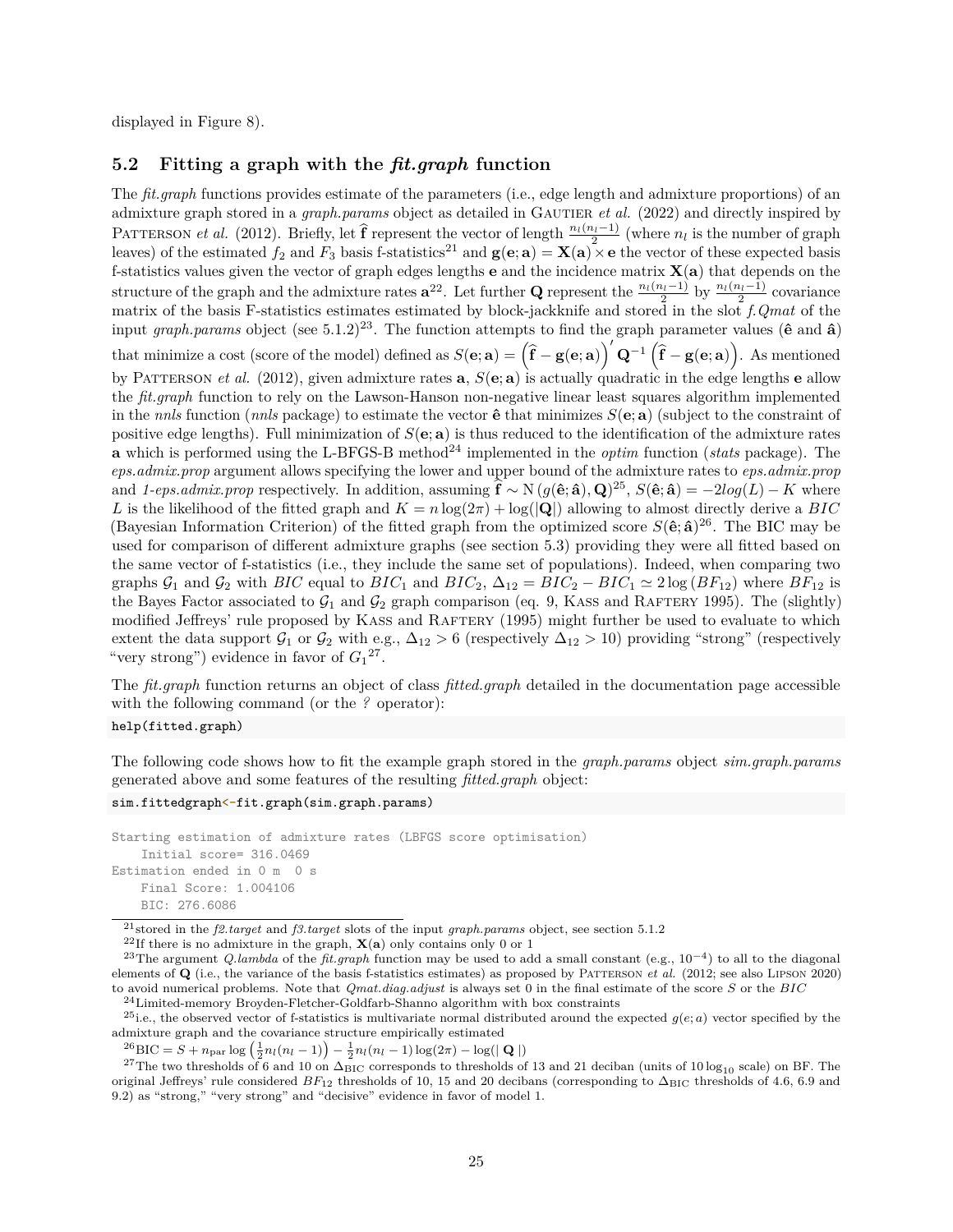#### *#Estimated edge lengths* sim.fittedgraph@edges.length

P7<->P1 s1<->P2 s2<->P3 S<->P6 P8<->s2 P7<->s1 P9<->P4 P9<->P5 P8<->P7 R<->P8 R<->P9 0.004079551 0.001970516 0.002148837 0.002111818 0.006334944 0.002228311 0.012858490 0.012529775 0.004160468 0.006445943 0.006445943

*#Estimated admixture proportion* sim.fittedgraph@admix.prop

[1] 0.2478947 *#Final Score* sim.fittedgraph@score

[1] 1.004106 *#BIC* sim.fittedgraph@bic

[1] 276.6086

The *fitted.graph* object also stores the output results from the *optim* optimization function in the slot *optim.results.* For instance, in the example below, convergence was reached without any issue (*convergence*= $0)^{28}$ :

*#optim function results (list)* sim.fittedgraph@optim.results

```
$par
[1] 0.2478947
$value
[1] 1.004106
$counts
function gradient
       8 8
$convergence
[1] 0
$message
[1] "CONVERGENCE: REL_REDUCTION_OF_F <= FACTR*EPSMCH"
```
As for *graph.params* objects (see section 5.1.1), the *plot* function may be directly applied to *fitted.graph* objects to plot the admixture graph with estimated parameter values<sup>29</sup>. The *admix.fact* and *edge.fact* argument of the *fit.graph* function allow to apply a multiplying factor to the printed branch lengths and admixture proportions (by default *admix.fact*=100, i.e., admixture proportions are printed in %; and *edge.fact*=1000, i.e. edge lengths are printed in  $\%$ . Figure 9 shows the fitted example graph and was generated with the following command:

#### plot(sim.fittedgraph)

<sup>28</sup>In case of convergence problem (i.e., *convergence* not equal to 0), a message detailing execution error in the optimization algorithm is stored in the *optim.results* component named *message*. For more details, see the documentation for the *optim* function with the command *?optim* providing the package *optim* is loaded

<sup>29</sup>the graph is also coded in *dot* format with a character vector stored in the *dot.graph* slot of the resulting *fitted.graph* object. As for *generate.graph.params*, a *dot* file may also be printed out by specifying an output file name prefix with the *outfileprefix* argument of the *fit.graph* function (or using the command *writeLines(x@dot.graph,con=outfile)* where *x* is the *fitted.graph* object and *outfile* is the desired named of the dot output file). See 5.1.1 for more details on how to externally export and customize *dot* files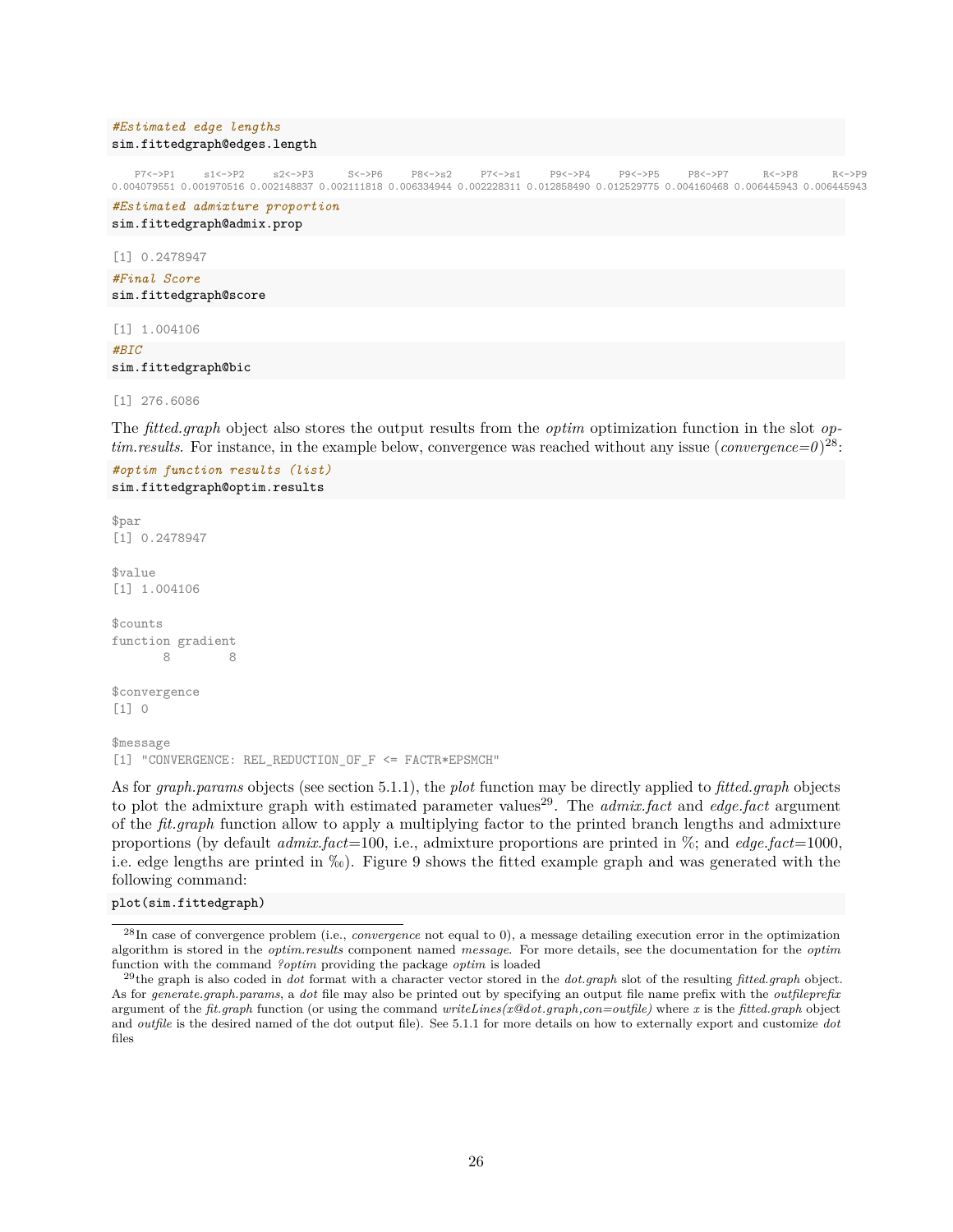

Figure 9: Plot of the admixture graph specifying the simulated scenario with fitted parameter values (x1000 for edge lengths)

### **Notice** The two edges from the root node of the graph are not identifiable and only their joint lengths can be estimated. The root position is arbitrarily set in the mid position (i.e., the two root edges have the same length by construction as shown in Figure 9).

### **5.2.1 Scaling of branch lengths in drift units**

The estimated edge lengths are in the same scale as the other f-statistics which limits their interpretation since they strongly depend on the SNP ascertainment process (see section 4). Lipson *et al.* (2013) showed however that the lengths may be approximately scaled in genetic drift units (i.e., in units of  $\tau = \frac{t}{2N_e}$  where *t* is a number of generations and  $N_e$  is the diploid effective population along the branch) using estimates of overall marker heterozygosities within (i.e.,  $1 - Q_1$ ) or across (i.e.,  $1 - Q_2$ ) population (GAUTIER *et al.* 2022). Briefly, for a given edge  $P \leftrightarrow C$  relating a child node *C* to its parent node *P* with an (unscaled) estimated branch length  $\hat{e}_{P \leftrightarrow C}$ ,  $\hat{\tau}_{P \leftrightarrow C} = 2 \frac{\hat{e}_{P \leftrightarrow C}}{2}$ *h*c*P* where  $\hat{\tau}_{P\leftrightarrow C}$  is the estimated branch length scaled in drift

units and  $\widehat{h_P}$  is the estimated heterozygosity in the (parent) node *P*. The parent node heterozygosities can be estimated from leaves to root by using the property  $h_P = h_C + 2e_{P\leftrightarrow C} = 0$  that relate the child *C* and parent *P* node heterozygosities ( $h_C$  and  $h_P$  respectively) and  $e_{P\leftrightarrow C}$  (LIPSON *et al.* 2013). When the *drift.scaling* argument is set to *TRUE*<sup>30</sup>, the *fit.graph* function returns the edge lengths scaled in drift units in a slot named *edges.length.scaled* together with the estimated node heterozygosities (*nodes.het* slot) as shown below with the example data:

sim.fittedgraph.scaled<-fit.graph(sim.graph.params,drift.scaling = TRUE, verbose=FALSE)

Note that the obtained results are the same as above with no drift scaling since the latter is a post-processing step independent of admixture graph parameters estimation

*#Estimated edge lengths*

sim.fittedgraph.scaled@edges.length.scaled

P7<->P1 s1<->P2 s2<->P3 S<->P6 P8<->s2 P7<->s1 P9<->P4 P9<->P5 P8<->P7 R<->P8 R<->P9 0.04964054 0.02405296 0.02631275 0.02516072 0.07378969 0.02711439 0.14321071 0.13954967 0.04846131 0.07700936 0.07700936

When plotting the resulting *fitted.graph* objects, branch lengths are displayed in drift scaled units as shown in the Figure 10 below obtained with the following command:

<sup>30</sup>providing the input *graph.params* object includes estimates of within-population heterozygosities (see section 5.1.2)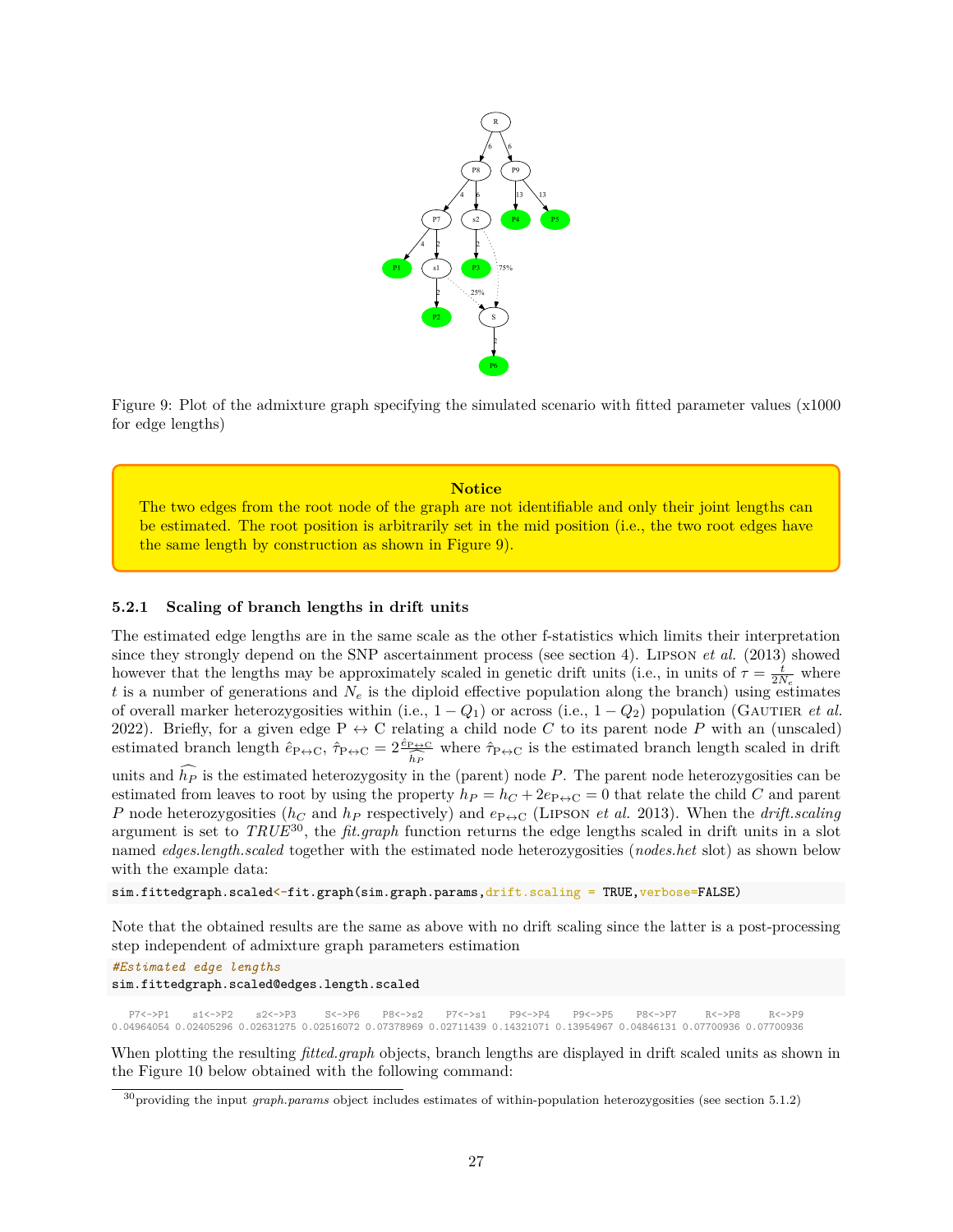plot(sim.fittedgraph.scaled)



Figure 10: Plot of the admixture graph specifying the simulated scenario with fitted edge lengths scaled in drift units (x1,000)

The estimated branch lengths are close to the simulated ones (Figure 1) as represented below (see GAUTIER *et al.* 2022 for a more in-depth exploration of the accuracy of the estimates):

P7<->P1 s1<->P2 s2<->P3 S<->P6 P8<->s2 P7<->s1 P9<->P4 P9<->P5 P8<->P7 R<->P8+R<->P9 Estimated 0.04964054 0.02405296 0.02631275 0.02516072 0.07378969 0.02711439 0.1432107 0.1395497 0.04846131 0.1540187 Simulated 0.05000000 0.02500000 0.02500000 0.02500000 0.07500000 0.02500000 0.1500000 0.1500000 0.05000000 0.1500000

### **5.2.2 Estimating 95% confidence intervals of the estimated parameters values**

Calling the *fit.graph* function with the *compute.ci* argument set to *TRUE* allows deriving (rough) 95% confidence intervals for the admixture graph parameter estimates. The procedure considers each parameter in turn (the other parameters being set to their estimated values) and consists of interpreting the score difference  $S_{\nu} - S^*$  (where  $S^*$  is the fitted graph score associated with estimated parameter value  $\nu^*$  and  $S_{\nu}$  is the score associated with a parameter value  $\nu \neq \nu^*$ ) as a likelihood-ratio test statistics following a  $\chi^2$  distribution with one degree of freedom (see GAUTIER *et al.* 2022 for details). The lower and upper boundaries  $\nu_{\text{min}}$  and  $\nu_{\text{max}}$ of the 95% CI (such  $S_{\nu} - S^* < 3.84$  for all  $\nu_{\min} < \nu < \nu_{\max}$ ) are then simply computed using a bisection method (with a  $10^{-4}$  precision threshold).

```
sim.fittedgraph.with.ci<-fit.graph(sim.graph.params,compute.ci=TRUE,
                                   drift.scaling = TRUE,verbose = FALSE)
#95% CI for the admixture proportion
sim.fittedgraph.with.ci@admix.prop.ci
```
a 0.2354879 0.2604726 *#95% CI for edge length (including drift scaled as drift.scaling=TRUE)* sim.fittedgraph.with.ci@edges.length.ci

95% Inf. 95% Sup.

```
95% Inf. 95% Sup. 95% Inf. (drift scaled) 95% Sup. (drift scaled)
P7<->P1 0.003888322 0.004322695 0.04731364 0.05259916
s1<->P2 0.001785780 0.002153260 0.02179800 0.02628362
s2<->P3 0.001947384 0.002392453 0.02384593 0.02929586
S<->P6 0.001913835 0.002294537 0.02280190 0.02733768
P8<->s2 0.006037994 0.006638187 0.07033080 0.07732187
P7<->s1 0.002019406 0.002471907 0.02457242 0.03007851
P9<->P4 0.012406433 0.013340492 0.13817596 0.14857899
P9<->P5 0.012040331 0.013011938 0.13409851 0.14491974
```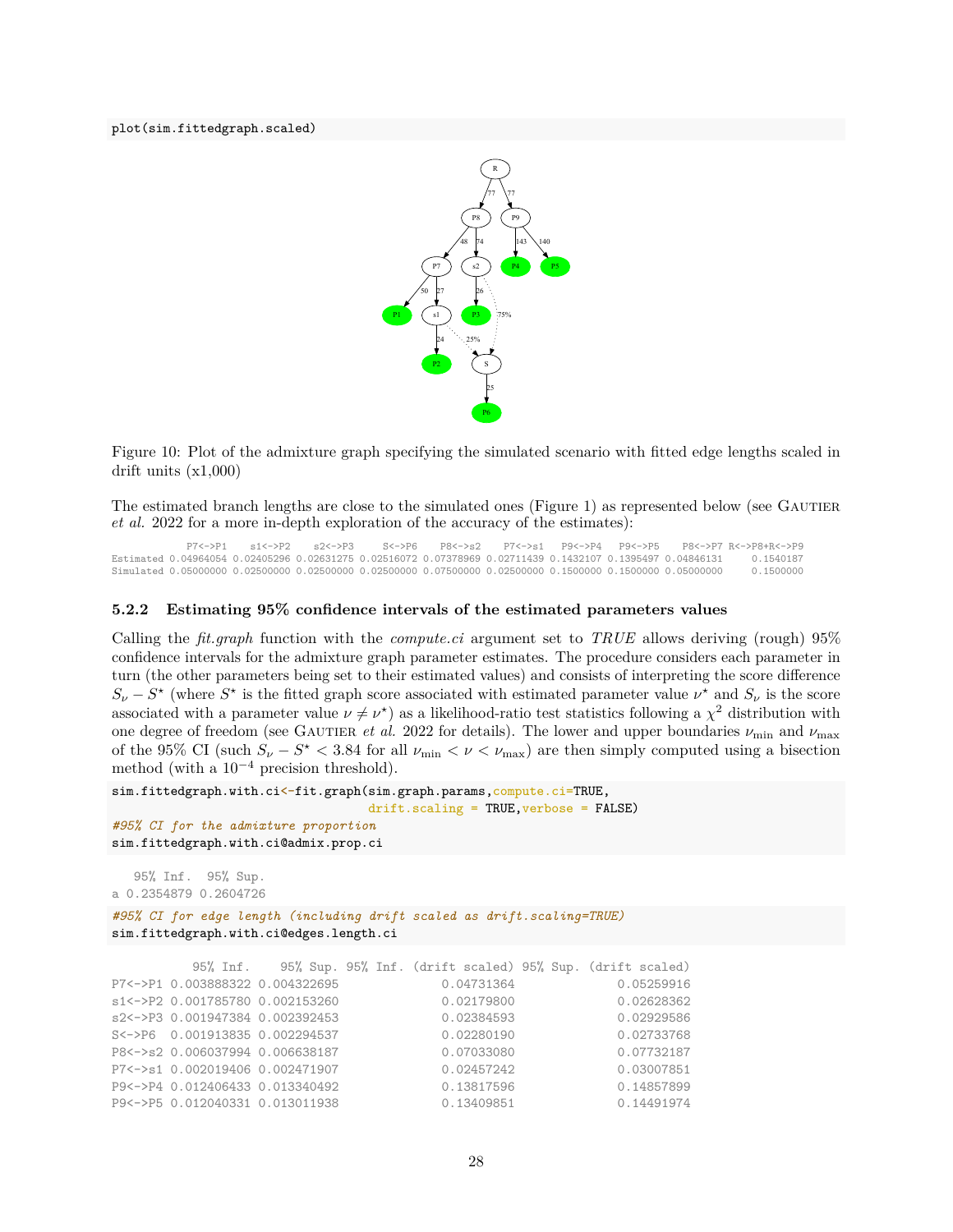| P8<->P7 0.003835432 0.004464375 | 0.04467527 | 0.05200122 |
|---------------------------------|------------|------------|
|                                 | 0.07430200 | 0.07988849 |
|                                 | 0.07430200 | 0.07988849 |

The simulated values are all within the estimated 95% CI of the estimated value except for the long  $e_{P9\leftrightarrow P4}$ and *e*P9↔P5 branches that are slightly higher than the upper boundary. Note also that if the 95% CI for the admixture proportion *a* contains the simulated value of 0.25, it is narrower than the one that may be derived from the block-jackknife estimate of the  $F_4$ -ratio standard error (see section 4.3 and GAUTIER *et al.* 2022 for a more thorough evaluation of the estimated 95% CI).

### **5.2.3 Assessing the fit of the graph with the** *compare.fitted.fstats* **function**

As outlined by PATTERSON *et al.* (2012) and LIPSON (2020), a straightforward but highly informative approach to assess the fit of the graph is to compare the f-statistics derived from the fitted admixture graph parameters to the estimated ones, i.e., to evaluate to which extent the fitted F-statistics lie within the confidence intervals of the estimated ones. This may be summarized by computing a Z-score of the residuals for each f-statistics as  $Z = \frac{f-g}{\sigma_g^2}$  where f and g stand for the fitted and estimated values respectively and  $\sigma_g^2$ is the standard error of *g*. This information is available for the basis f-statistics in the *fitted.outstats* slot of the *fitted.graph* object generated by the *fit.graph* functions, as illustrated below:

```
#Fitted basis F-stats
sim.fittedgraph.scaled@fitted.outstats
```

```
Stat. value Fitted Value Z-score
P1,P2 0.008274108 0.008278377 0.03287705
P1,P3 0.016680443 0.016723801 0.20561876
P1,P4 0.033971079 0.033990395 0.05587989
P1,P5 0.033727224 0.033661681 -0.18890298
P1,P6 0.012237561 0.012265163 0.16197672
P1;P2,P3 0.004048392 0.004079551 0.26473869
P1;P2,P4 0.004087474 0.004079551 -0.05972586
P1;P2,P5 0.004149524 0.004079551 -0.52164304
P1;P2,P6 0.004610668 0.004631937 0.19288766
P1;P3,P4 0.008230291 0.008240019 0.05210483
P1;P3,P5 0.008244937 0.008240019 -0.02672913
P1;P3,P6 0.011937638 0.011973206 0.20637614
P1;P4,P5 0.021148713 0.021131906 -0.06164584
P1;P4,P6 0.007189623 0.007208661 0.11673856
P1;P5,P6 0.007234212 0.007208661 -0.16250690
```
However, the fit should be evaluated for all the f-statistics (not only those forming the f-statistics vector-space basis used to fit the admixture graph) with the *compare.fitted.fstats* function. This may in turn provide insights into those populations (or graph edges) leading to poor fit (Lipson 2020). As shown below, the function requires the original *fstats* object (that may contain f-statistics for additional populations not represented in the admixture graph) and the *fitted.graph* object. It then produces a matrix with information on all the fitted stats and the *n.worst.stats* (by default *n.worst.stats*=5) f-statistics, i.e. with the lowest absolute Z-score, are directly printed in the console:

sim.fitted.fstats.comp<-compare.fitted.fstats(sim6p.allelecount.fstats,sim.fittedgraph)

5 Worst fit for: Estimated Fitted Z–score P1,P2;P3,P5 1.011325e-04 0.000000e+00 -0.8442359 P1,P2;P5,P6 4.611437e-04 5.523863e-04 0.7459512 P1,P2;P4,P5 6.205022e-05 3.469447e-18 -0.6662270 P2;P1,P5 4.124584e-03 4.198826e-03 0.5401737 P1;P2,P5 4.149524e-03 4.079551e-03 -0.5216430 *#Information on the last five fitted F-statistics* tail(sim.fitted.fstats.comp)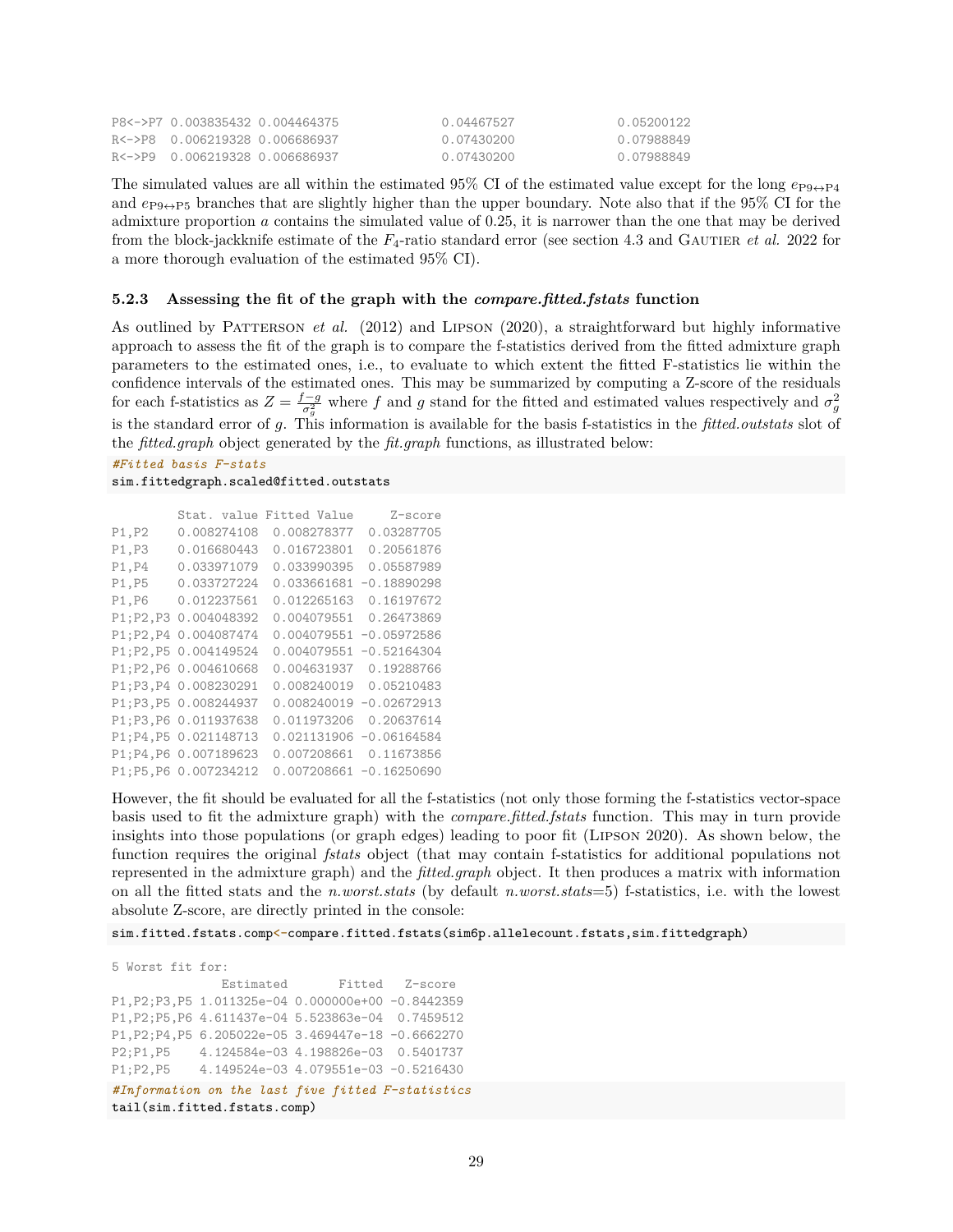```
Estimated Fitted Z–score
P2,P6;P3,P4 -4.787097e-03 -4.764545e-03 0.16513037
P2,P6;P3,P5 -4.804558e-03 -4.764545e-03 0.27257790
P2,P6;P4,P5 -1.746147e-05 0.000000e+00 0.16092207
P3,P4;P5,P6 -1.765179e-02 -1.765643e-02 -0.01671976
P3,P5;P4,P6 -1.762185e-02 -1.765643e-02 -0.12418834
P3,P6;P4,P5 2.994286e-05 6.938894e-18 -0.39137603
```
As shown above, no outlying fitted f-statistics (e.g., with |*Z*| *>* 2) is observed on the example providing strong support for the fitted admixture graph.

### **5.3 Adding a new leaf to an existing graph**

The *add.leaf* function allows to perform iterative calls to the *fit.graph* function in order to evaluate all possible connections of a given leaf (population) to an existing graph with non-admixed and/or admixed edges. Three input arguments are required:

- a graph specified within a *graph.params* object (obtained with the *generate.graph.params* function, see section 5.1.1) or a *fitted.graph* object (obtained with the *fit.graph*, *add.leaf* or *graph.builder* functions, see sections 5.2 and 6.2 below allowing more convenient exploration of the admixture graph space via recursive calls)
- the name of the leaf to add (*leaf.to.add* argument)
- an *fstats* object (see 4) containing *a minima* estimates of all the  $f_2$  and  $f_3$  statistics (and their standard errors) involving the leaves of the input graph and the leaf to add

By default the function tests all the possible positions of the candidate leaf (*leaf.to.add*) to the graph with non-admixed (including a new rooting with the candidate leaf as an outgroup) or admixed edges. If *n<sup>e</sup>* is the number of non-admixed edges in the original graph, the number of tested graphs equals  $n_e + 1$  for non-admixed candidate edges<sup>31</sup> and  $\frac{1}{2}n_e(n_e-1)$  for admixed candidate edges<sup>32</sup>. Optional arguments may allow disabling the evaluation of non-admixed (by setting the *only.test.non.admixed.edges* argument to *TRUE*) or admixed (by setting the *only.test.admixed.edges* argument to *TRUE*) candidate edges.

The object returned by the *add.leaf* function is a list consisting of:

- an element named *n.graphs* corresponding to the number of tested graphs
- an element named *fitted.graphs.list* which consists of a list of *fitted.graph* objects (indexed from 1 to n.graphs and in the same order as the list "graphs") containing the *fit.graph* function results for each candidate graph
- an element named *best.fitted.graph* which is the *fitted.graph* object associated to the candidate graph with minimal *BIC* (see 5.2) among all the *n.graphs* graphs within *fitted.graphs.list*.
- an element named *bic* which is a vector consisting of the *n.graphs BIC* (indexed from 1 to *n.graphs* and in the same order as the *fitted.graphs.list* list).

Use of the *add.leaf* function is illustrated below on the example data by evaluating the connection of the *P6* population on the graph (actually tree) connecting the five other populations (*P1*, *P2*, *P3*, *P4* and *P5* ) specified according to the simulated topology in a *graph.params* object (5.1.1) named *sim5p.tree.params* and plotted in Figure 11:

```
sim5p.tree <- sim.graph <- rbind(c("P1", "P7", ""), c("P2", "P7", ""), c("P3", "P8", ""),
                              c("P7","P8",""),c("P4","P9",""),c("P5","P9",""),
                              c("P8","R",""),c("P9","R",""))
sim5p.tree.params<-generate.graph.params(sim5p.tree)
#Note: fstats object is not necessary at this stage
plot(sim5p.tree.params)
```
<sup>31</sup>The newly added node is named "N-"*leaf.to.add*

<sup>32</sup>The three added nodes are named "S-"*leaf.to.add*, "S1-"*leaf.to.add* and "S2-"*leaf.to.add* and the admixture proportions are named with a letter (A to Z depending on the number of admixed nodes already present in the graph)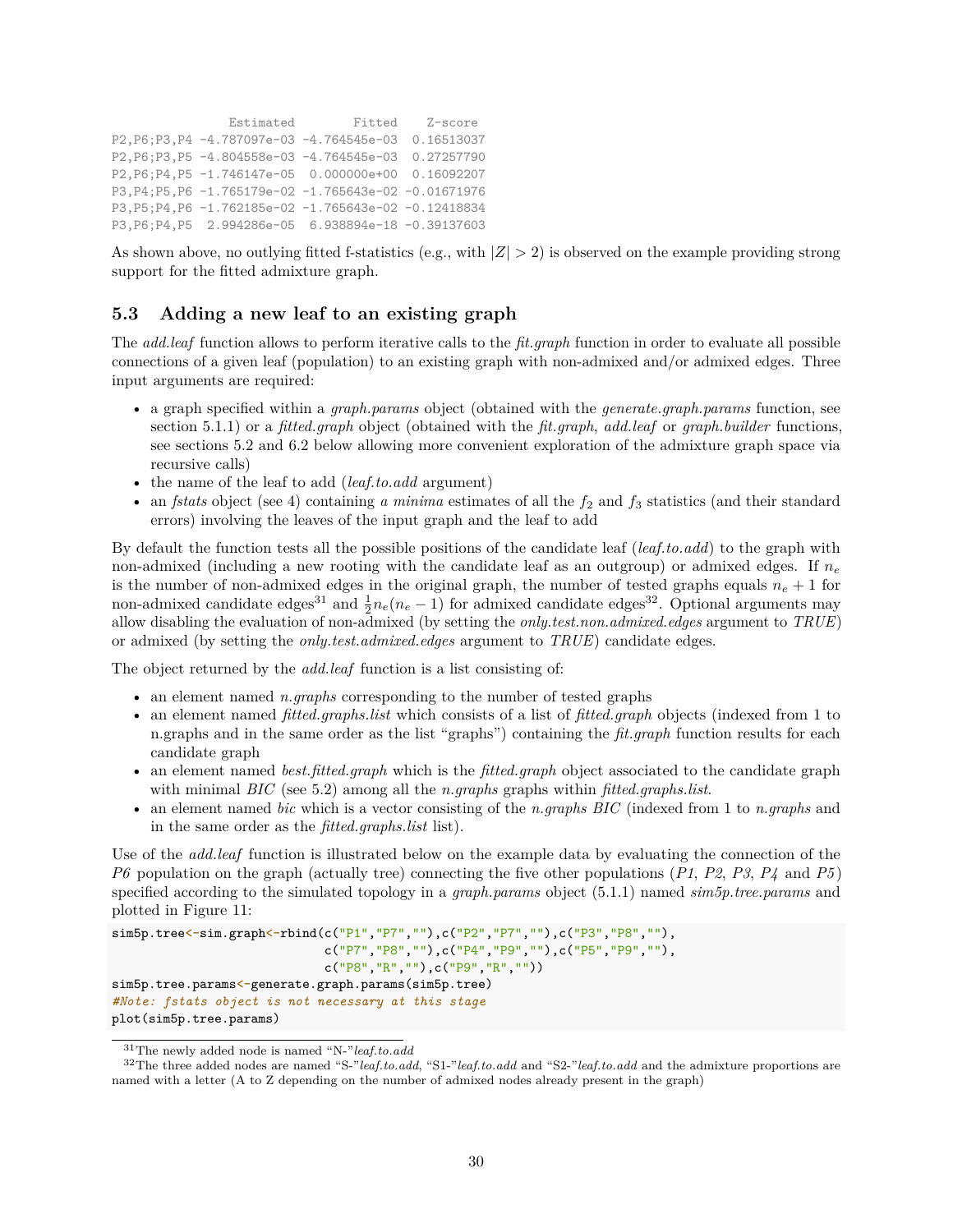

Figure 11: Plot of the five-population graph on which to add the *P*6 population with the *add.leaf* function

All the possible positions of the *P6* population on the *sim5p.tree* graph (here using the f-statistics estimated on the simulated allele count data, see section 4), are tested as follows:

```
add.P6<-add.leaf(sim5p.tree.params,leaf.to.add="P6",
                 fstats=sim6p.allelecount.fstats,
                 verbose=FALSE,drift.scaling=TRUE)
```
Note that the *verbose* option set to *FALSE* allows disabling the printing of the progress and timing of each analysis (which may be useful in practice) and the *drift.scaling* option set to *TRUE* allows passing it to each *fit.graph* call to obtained estimates of branch lengths in drift units (see section 5.2).

The graph with the lowest *BIC* among all the tested graphs may then be plotted by calling the *plot* function on the corresponding *fitted.graph* object stored in the *best.fitted.graph* element of the *add.P6* output list with the following command that generates Figure 12:

plot(add.P6\$best.fitted.graph)



Figure 12: Plot of the graph with the lowest BIC among all the possible graphs connecting *P*6 to the five-population tree tested by the *add.leaf*. The fitted edge lengths are in drift units (x1000) since *drift.scaling* argument was set to *TRUE* when calling *add.leaf*.

The best fitting graph based on *BIC* criterion (stored in the *best.fitted.graph* slot of the output list) is in perfect agreement with the simulated scenario (Figure 1). It actually corresponds to the one directly fitted using the simulated scenario which was represented in Figure 10 above (only the names of the nodes involved in the admixture events differ since automatically given by the *add.leaf* function). In addition, comparisons of the *BIC* of the different graphs provide strong support in favor of this best fitting graph, the second lowest *BIC* being more than *86* units larger i.e., far above the threshold of 10 for very strong evidence (see section 5.2):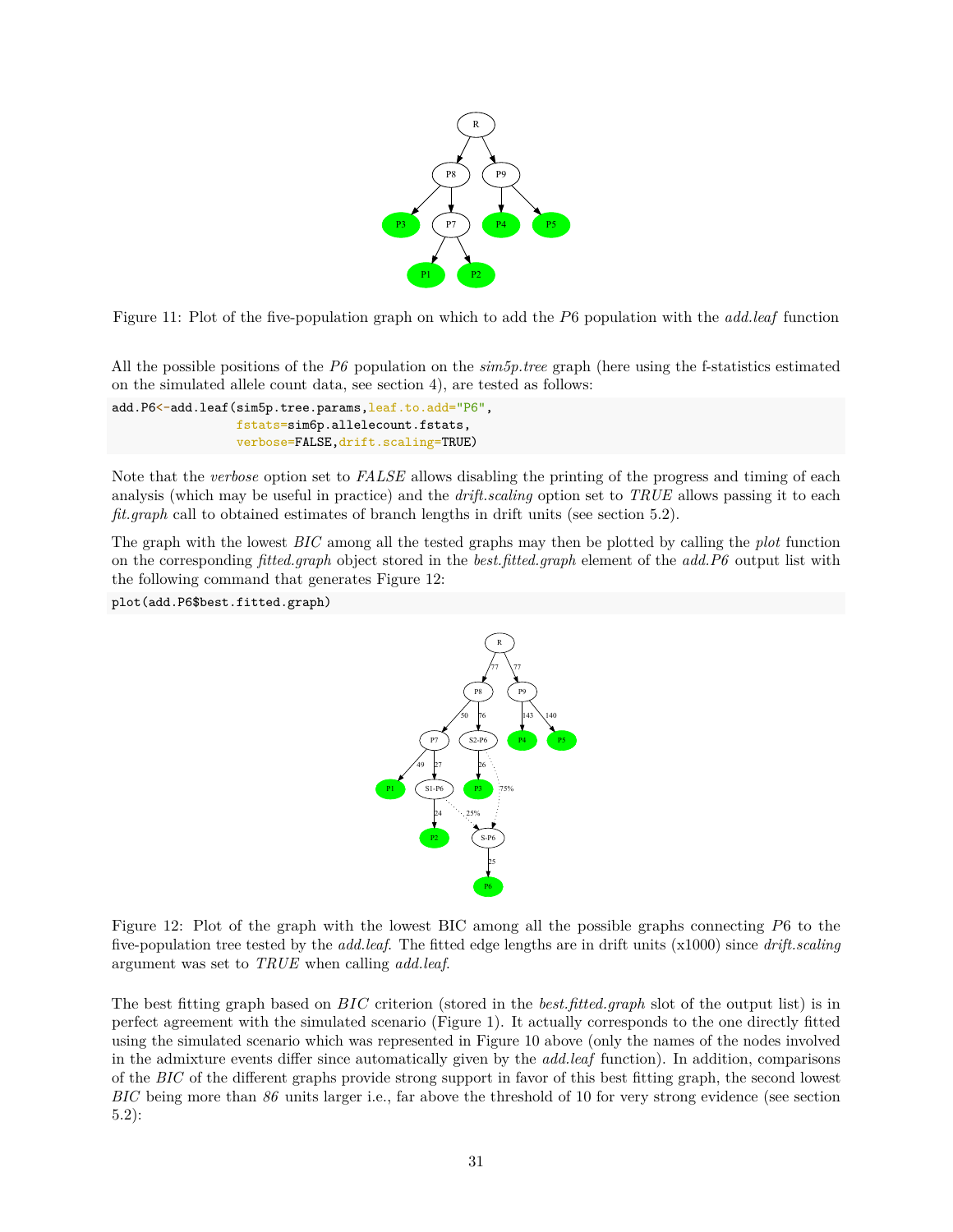```
#D_BIC w.r.t. best fitted BIC
D_BIC=add.P6$bic-add.P6$best.fitted.graph@bic
#5 First lowest DeltaBIC (the first value of zero corresponding to the best fitted graph)
head(sort(D_BIC))
```
[1] 0.00000 86.31675 86.31675 279.48967 284.90577 284.90577

## **6 Building admixture graph from scratch**

LIPSON *et al.* (2013) proposed a two-step approach (implemented in the *MixMapper* software<sup>33</sup>) to build admixture graph when prior knowledge about history and relationships of investigated population is limited (which is usually the case). It consists of first building a scaffold tree of unadmixed populations and then adding the remaining populations successively on the graph. Such a supervised approach nevertheless requires to carefully assess at each step the graph fit and possibly try different ordering in the inclusion of populations (or removal of some populations). The *poolfstat* package provides functions to help building scaffold trees that may further be used as input tree for the *add.leaf* function previously described above (5.3) to implement the Lipson *et al.* (2013) two-step approach.

### **6.1 Building scaffold trees of unadmixed populations**

In the absence of admixture, the  $f_2$  statistics among all pairs of populations are expected to be additive along the paths of the (binary) tree summarizing the history of the populations (Lipson *et al.* 2013). As a result, the (unrooted) tree topology and branch lengths connecting unadmixed populations may be inferred with a neighbor-joining algorithm to derive a scaffold tree for further admixture graph construction. Based on the estimated f-statistics stored in a *fstats* object, the functions described below allows to *i)* identify candidate sets of unadmixed populations among the genotyped ones (*find.tree.popset* function); *ii)* infer a neighbor-joining scaffold tree from a candidate set of unadmixed populations (*rooted.njtree.builder* function); and *iii)* to infer root position based on the consistency of within population heterozygosities between the two resulting partitions of rooted trees (see p1799 in Lipson *et al.* 2013).

### **6.1.1 The** *find.tree.popset* **function to identify sets of candidate scaffold populations**

The *find.tree.popset* function selects maximal sets of unadmixed populations from an *fstats* object<sup>34</sup>. The procedure involves  $i$ ) discarding all the populations showing a significantly negative  $f_3$  at a significance theshold specified with the *f3.zcore.threshold* argument (equal to −1*.*65 by default, i.e., 95% significance threshold, see section 4.1.2); and *ii)* keeping only sets of populations with all possible quadruplets passing the  $f_4$ -based test of treeness i.e., with an absolute  $f_4$  Z-score lower than a threshold specified with the *f4.zcore.threshold* argument (equal 2 by default, i.e., 95% significance threshold, see section 4.1.3). The latter step is implemented via a greedy algorithm (that may be run in parallel by specifying a number of threads with the *nthreads* argument) consisting of trying to extend the size of the population sets from all sets of four populations after adding candidate populations one at a time. If the number of populations is large, this algorithm may take some times. Note that increasing (respectively decreasing) *f3.zcore.threshold* toward value closer to 0 may allow decreasing (respectively increasing) the number of initial candidate populations to be tested for inclusion in a set. Similarly, increasing (respectively decreasing) *f4.zcore.threshold* may allow increasing (respectively decreasing) the size of the sets. When applied to the example allele count and read count data, a single set of 5 unadmixed populations (*P1*, *P2*, *P3*, *P4* and *P5* ) is retrieved as expected from the simulated scenario (Figure 1):

*# count data* scaf.pops<-find.tree.popset(sim6p.allelecount.fstats,verbose=FALSE) scaf.pops\$pop.sets

<sup>33</sup>http://cb.csail.mit.edu/cb/mixmapper/

<sup>34</sup>providing it was Z-scores were estimated for *f*<sup>3</sup> and *f*<sup>4</sup> statistics, i.e., that block-jackknife estimates of s.e. were carried out, see section 4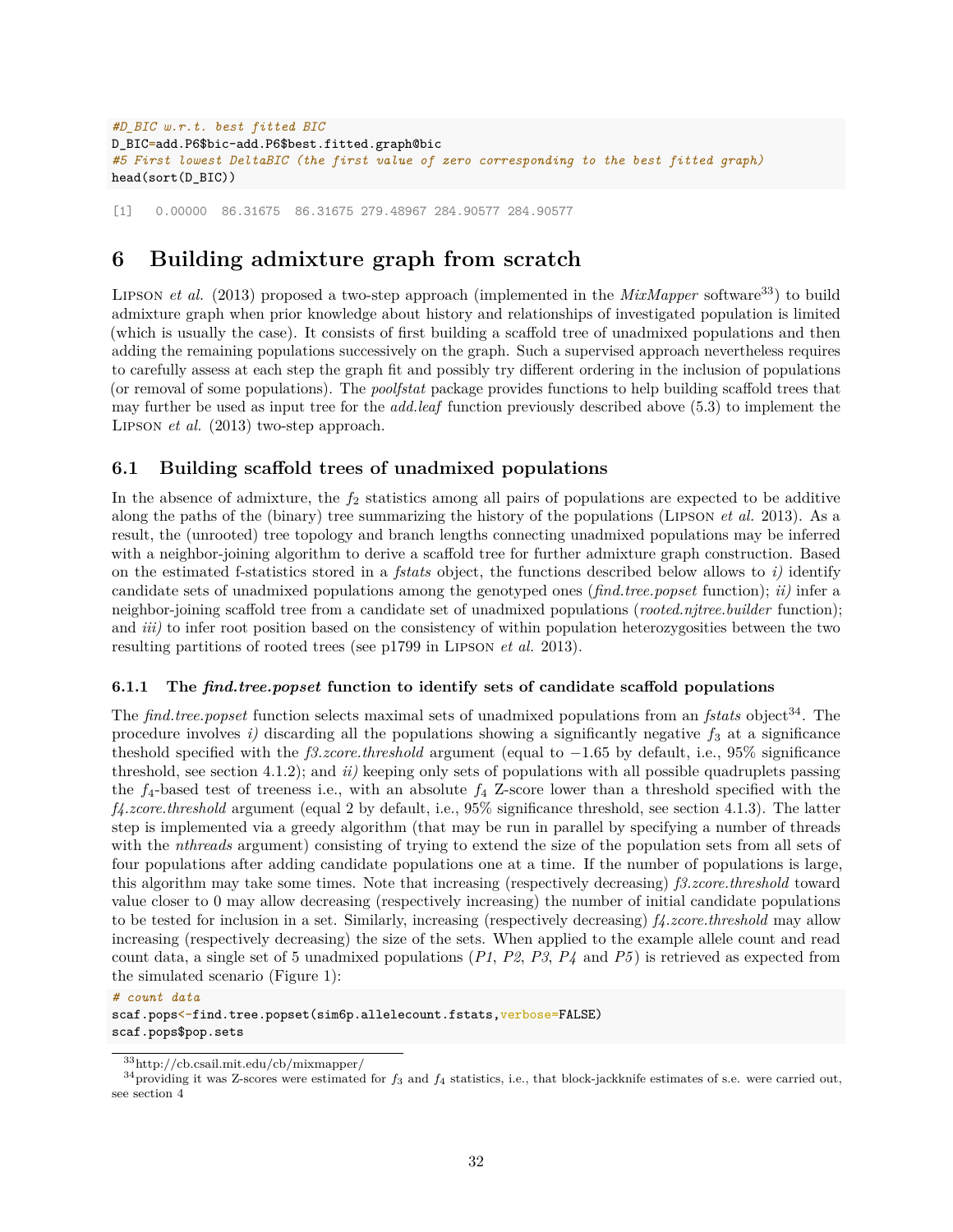$[$ ,1]  $[$ ,2]  $[$ ,3]  $[$ ,4]  $[$ ,5] PopSet1 "P1" "P2" "P3" "P4" "P5"

#### *# 30X Pool-Seq data*

scaf.pops<-find.tree.popset(sim6p.readcount30X.fstats,verbose=FALSE) scaf.pops\$pop.sets

 $[0,1]$   $[0,2]$   $[0,3]$   $[0,4]$   $[0,5]$ PopSet1 "Pool1" "Pool2" "Pool3" "Pool4" "Pool5"

As previously mentioned (section 4), for a given set consisting of n populations, a total of  $3\binom{n}{4} = \frac{1}{8}n(n-1)$  $1(n-2)(n-3)$  quadruplets can be formed. In other words, a given set of four populations A, B, C and D is actually represented by only three quadruplets representative of the three possible unrooted tree topologies<sup>35</sup> i) (A,B;C,D); ii) (A,C;B,D); and iii) (A,D;B,C). Among these, only a single quadruplet is expected to pass the treeness test (i.e., if the correct unrooted tree topology is (A,C;B,D), then the absolute value of the Z-scores associated to  $f_4(A,B;C,D)$  and  $f_4(A,D;B,C)$  or their equivalent will be high). For each of identified sets of presumably unadmixed populations, the list of the  $\binom{n}{4}$  quadruplets passing the treeness test is given in the *passing.quadruplets* element of the output list as illustrated below:

*# list of the 15 quadruplets passing the treeness test for the identified set* scaf.pops\$passing.quaduplets

 $[$ ,1]  $[$ ,2]  $[$ ,3] PopSet1 "Pool1,Pool3;Pool4,Pool5" "Pool2,Pool3;Pool4,Pool5" "Pool1,Pool2;Pool4,Pool5"  $[$ ,4]  $[$ ,5] PopSet1 "Pool1,Pool2;Pool3,Pool4" "Pool1,Pool2;Pool3,Pool5"

In addition, for each of the identified sets, the range of variation of the passing quadruplets is given in the *Z\_f4.range* element of the output list:

### scaf.pops\$Z\_f4.range

Min. |Zscore| Max. |Zscore| PopSet1 0.02584028 0.8067878

When several sets are identified, this information may be useful to prioritize the sets of unadmixed populations (e.g., via a minimax criterion consisting of choosing the set of populations that has the lowest maximal absolute Z-score for its underlying quadruplets that pass the treeness test).

#### **6.1.2 The** *rooted.njtree.builder* **to building (and root) a tree of candidate scaffold populations**

The *rooted.njtree.builder* allows first building a Neighbor-Joining<sup>36</sup> of a set of presumably unadmixed populations (as obtained e.g., from the *find.tree.popset* functions) given as a vector of population names in the *pop.sel* argument based on the matrix of their pairwise *f*<sup>2</sup> stored in the provided *fstats* object (*fstats* argument). The resulting (unrooted) tree is then rooted by relying on the property that root *R* heterozygosity  $h_R = 1 - Q_2^{A,B}$  estimated from all the possible pairs of populations *A* and *B* that satisfies the property of being only connected through R in the tree (i.e., *A* and *B* each belong to one of the two tree partitions defined by the *R*) should be consistent (Lipson *et al.* 2013). In other words, the most likely rooted tree among the  $(2n_l - 3)$  possible ones should be the one displaying the narrower range of variation of the  $h_R$ estimates. Note that the root position is always placed in the mid-position of the candidate branch.

The object returned by the *rooted.njtree.builder* function is a list consisting of:

- an element named *n.rooted.trees* corresponding to the number of possible rooted binary trees that were evaluated
- an element named *fitted.rooted.trees.list* which consists of a list of *fitted.graph* objects (indexed from 1 to *n.rooted.trees*).

<sup>&</sup>lt;sup>35</sup> for each of these quadruplets, seven other equivalent combinations formed by permuting populations within each pair can be defined as mentioned in the notice p16

<sup>36</sup>relying on the *nj* function from the popular package *ape* (Paradis *et al.* 2004)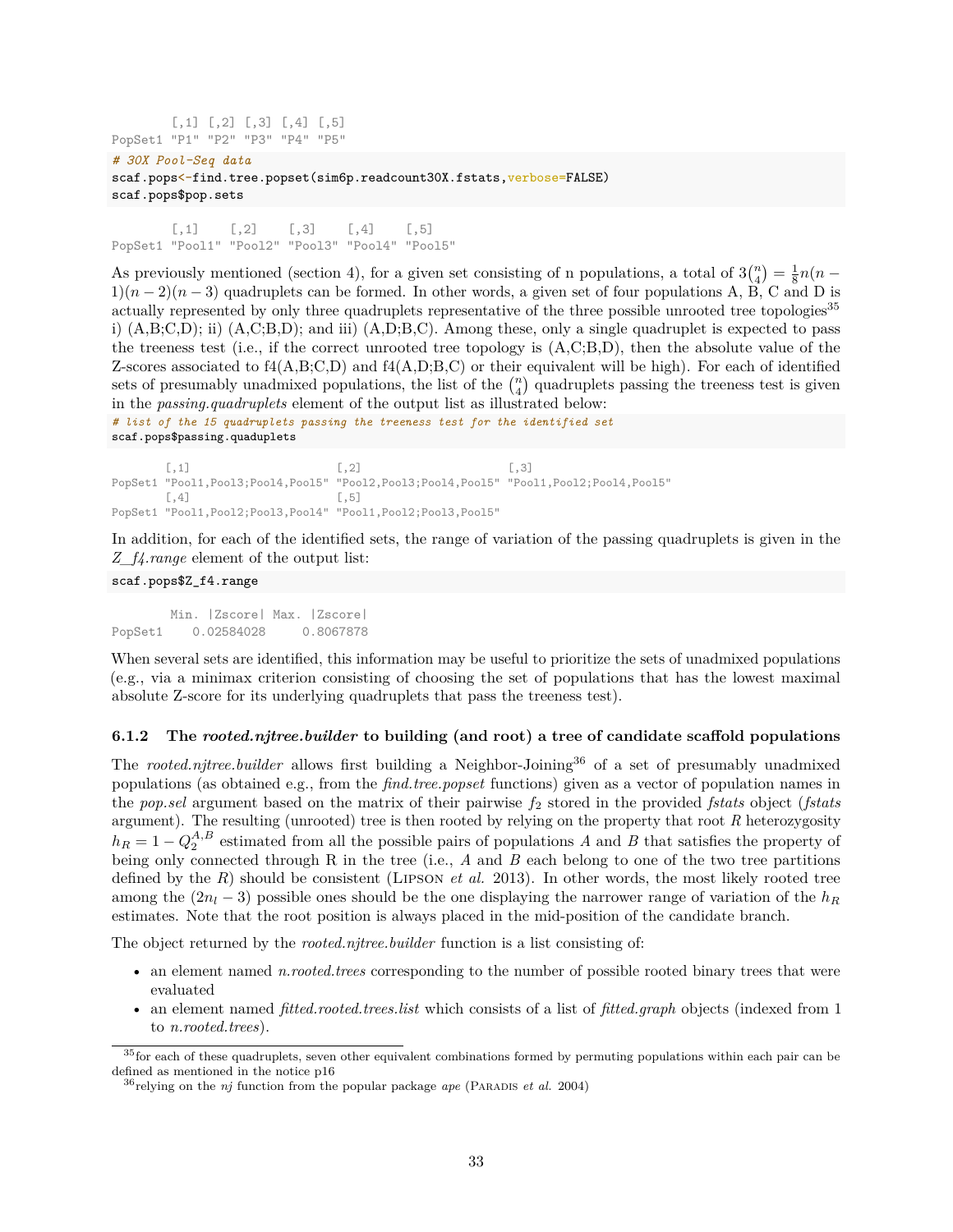- an element named *best.rooted.tree* which corresponds to the *fitted.graph* object associated with the most likely rooted tree (among all the *fitted.rooted.trees.list* ones) identified as the one displaying the minimal standard deviation over the *h<sup>R</sup>* estimates
- an element named *root.het.est.var* consisting of a matrix of *n.rooted.trees* rows and 4 columns with i) the average estimated root heterozygosity *h<sup>R</sup>* across all the pairs of leaves that are relevant for estimation (see above); ii) the size of the range of variation; iii) the standard deviation of the  $h_R$  estimates, and iv) the number of population pairs relevant for estimation
- if *n.edges*>3, an element named *nj.tree.eval* that gives for each evaluated rooted tree, the five *f*−statistics configuration displaying the worst fit, i.e., with the five highest absolute Z-score for the predicted value (obtained by internally calling the *compare.fitted.fstats* function). Note that these are independent of the rooting (so cannot be used to infer the root position).

Use of the *rooted.njtree.builder* function is illustrated below to build the scaffold tree (using Pool-Seq read count data) based on the set of unadmixed populations (identified with *find.tree.popset*) and plotted with the *plot* function applied to the *fitted.graph* object of the resulting list (*best.rooted.tree* element) to generate Figure 13:

```
scaf.tree<-rooted.njtree.builder(fstats=sim6p.readcount30X.fstats,
                                 pop.sel=scaf.pops$pop.sets[1,],plot.nj=FALSE)
```
Score of the NJ tree: 0.6884542 Construction of all the 7 possible rooted tree from the NJ tree (stored as graph in the rooted.graph object of the output list)

#### plot(scaf.tree\$best.rooted.tree)



Figure 13: Plot of the rooted scaffold tree of unadmixed populations inferred by *rooted.njtree.builder*. The fitted edge lengths are in a drift scale (x1000).

The fit of the Neighbor-Joining tree can be checked by inspecting the *nj.tree.eval* element:

#### scaf.tree\$nj.tree.eval

Estimated Fitted Z–score Pool1,Pool2;Pool3,Pool5 1.011014e-04 0.000000000 -0.8067878 Pool1,Pool2;Pool3,Pool4 6.087576e-05 0.000000000 -0.5098456 Pool2;Pool1,Pool5 4.120591e-03 0.004181198 0.4330143 Pool1;Pool2,Pool5 4.154896e-03 0.004094289 -0.4293005 Pool1,Pool2;Pool4,Pool5 4.022566e-05 0.000000000 -0.4233082

The following range of variation of the *h<sup>R</sup>* estimates were obtained for the different possible root position: scaf.tree\$root.het.est.var

Mean Range sd ncomps Tree1 0.1814754 0.0234940763 0.0115371318 4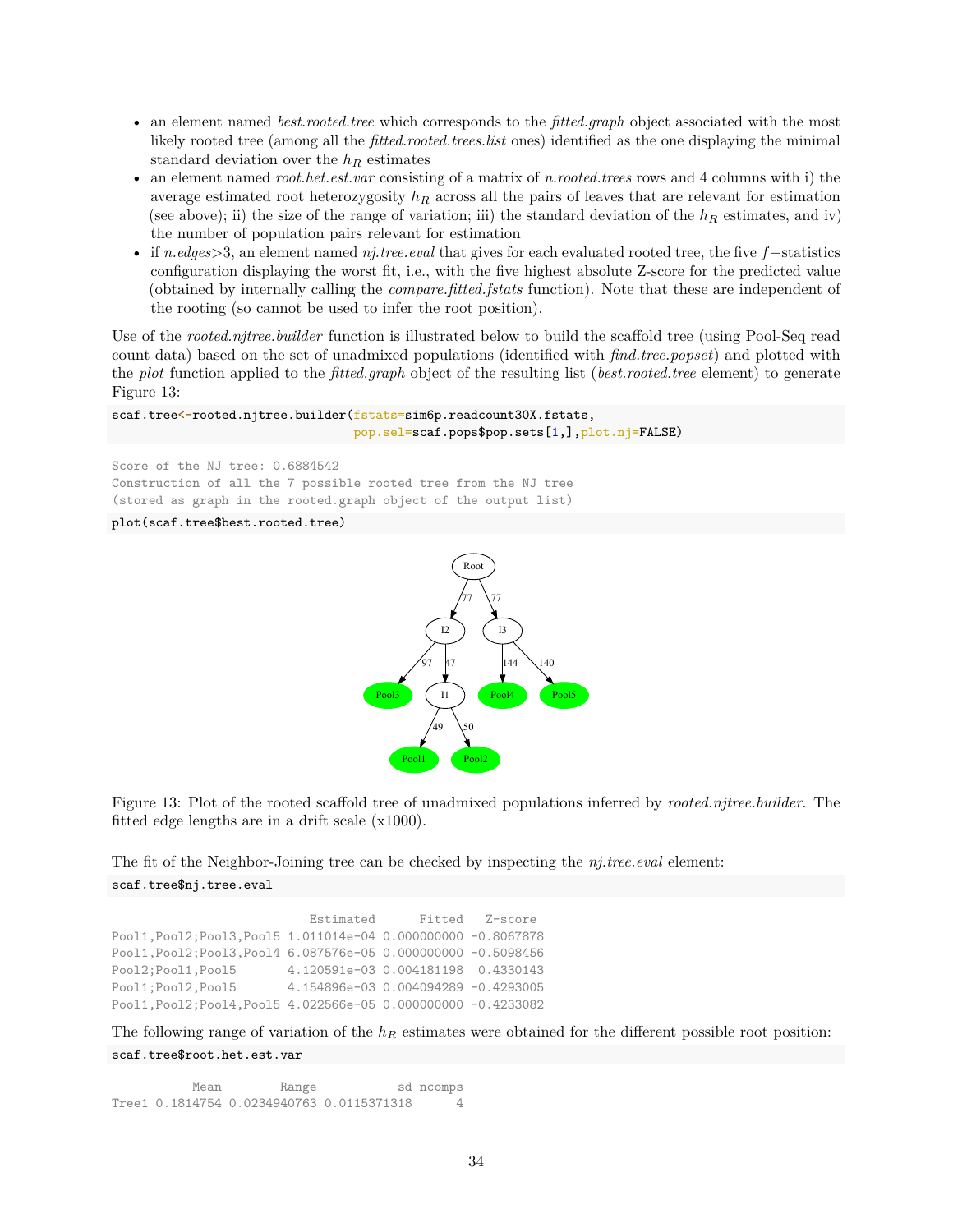|  | Tree2 0.1810025 0.0228772762 0.0113327886 |                |
|--|-------------------------------------------|----------------|
|  | Tree3 0.1857808 0.0155159278 0.0076153034 | 6              |
|  | Tree4 0.1907099 0.0007923822 0.0002825614 | 6              |
|  | Tree5 0.1880369 0.0113894828 0.0055518382 | $\overline{4}$ |
|  | Tree6 0.1878868 0.0111334494 0.0054505348 | 4              |
|  | Tree7 0.1833542 0.0152408946 0.0085429545 | 4              |

The "best" inferred rooted scaffold tree (i.e., the fourth one with both lowest range of *h<sup>R</sup>* variation) is consistent with the simulated scenario. It may further be used as a reference graph to construct the complete admixture graph after adding *Pool6* population using the *add.leaf* function (see 5.3). The obtained graph plotted in Figure 14 with the commands below is very close to the one previously inferred with allele count data (Figure 12) and very strongly supported by the data:

```
add.pool6<-add.leaf(scaf.tree$best.rooted.tree, leaf.to.add="Pool6",
                    fstats=sim6p.readcount30X.fstats,verbose=FALSE,drift.scaling=TRUE)
plot(add.pool6$best.fitted.graph)
```

```
Pool6
Pool3
                                                   Pool2
                                                Pool4 Pool5
                              Pool1
                     S-Pool6
                          26
                                  I2
          S<sub>1</sub>-Pool
                           .<br>76
                                  I1
                                   50
           .<br>27
                   75%
                                   49
                                                 S2-Pool6
                                               26
                                           25% 24
                                        Root
                                        .<br>75
                                                  I3
                                                75
                                                    144 \times 140
```
Figure 14: Plot of the graph with the lowest BIC among all the possible graphs connecting *Pool*6 to the scaffold tree of unadmixed population tested by the *add.leaf*. The fitted edge lengths are in drift units (x1000) since *drift.scaling* argument was set to *TRUE* when calling *add.leaf*.

```
#D_BIC w.r.t. best fitted BIC
D_BIC=add.pool6$bic-add.pool6$best.fitted.graph@bic
#5 First lowest DeltaBIC (the first value of zero corresponding to the best fitted graph)
head(sort(D_BIC))
```
[1] 0.00000 78.75611 78.75611 254.27229 259.68839 259.68839

### **Notice**

In practice, the *rooted.njtree.builder* function should be used with caution since both the Neighbor-Joining tree construction and the heterozygosity-based rooting of the tree may be sensitive to long-branch attraction (most particularly if some highly diverged populations are included). The inferred topology may even violate treeness test for some of the quadruplets (see e.g., the empirical example detailed in the Supplementary Vignette V2 by GAUTIER *et al.* 2022).

### **6.2 Extending an initial tree (or graph) with the** *graph.builder* **function**

The *graph.builder* function implements an heuristic to carry out a larger exploration of the space of possible graphs (but usually still not exhaustive) obtained from the joint addition of several populations (leaves) given as an input vector (*leaves.to.add* argument) to an existing graph (as generated using the *rooted.njtree.builder*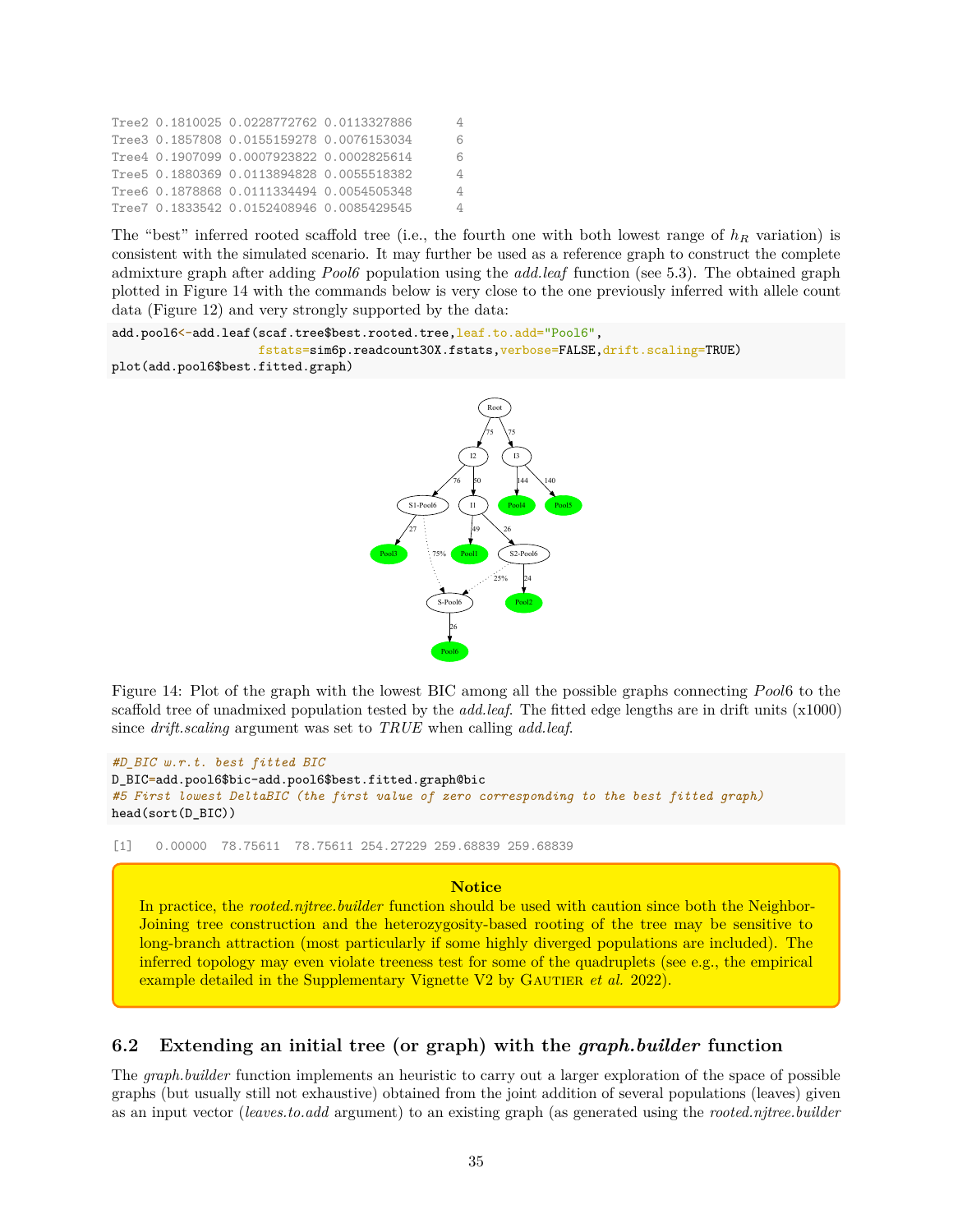function described above or included in a *graph.params* or *fitted.graph* object) or a list of graphs. The algorithm consists of adding the leaves in the order of the input vector to each of the graphs stored in a heap via successive calls to the *add.leaf* function (section 5.3). More precisely, the heap first consists of the initial input graph (or list of graph) and at each iteration, the function *add.leaf* is used to evaluate all the possible connections of each candidate leaf (with non-admixed or admixed edges) to all the graphs of the heap. For each of the latter, the newly fitted graphs displaying a *BIC* less than *heap.dbic* units (set to 6 by default) away from the best fitting graph (i.e., the one with the lowest *BIC*) included in the new heap. Once all the graphs have been evaluated, if the heap contains more than *max.heap.size* (set to 25 graphs by default) graphs, only the *max.heap.size* graphs with the lowest BIC are kept in the heap. Finally, after testing the latest candidate leaf, only the graphs with a *BIC* less than *heap.dbic* units away from the graph with lowest *BIC* in the heap are retained in the final list of graphs.

The object returned by the function is a list consisting of:

- an element named *n.graphs* corresponding to the final number of graphs
- an element named *fitted.graphs.list* which consists of a list of *fitted.graph* objects (indexed from 1 to *n.graphs*) containing the *fit.graph* function results for each graph
- an element named *best.fitted.graph* which is the *fitted.graph* object associated to the graph with the lowest *BIC* among all the *n.graphs* graphs included in *fitted.graphs.list*.
- an element named *bic* which is a vector containing the *BIC* of the *n.graphs BIC* (indexed from 1 to *n.graphs* and in the same order as *fitted.graphs.list*).

Use of the *graph.builder* function is illustrated below on the PoolSeq example data by starting from an initial rooted tree constructed with the *rooted.njtree.builder* for the three populations *Pool1*, *Pool3*, *Pool4* and *Pool5*. This tree is extended by successively adding the two remaining populations *Pool2* and *Pool6* :

```
#build an initial 3 population trees with "Pool1","Pool3","Pool4" and "Pool5"
init.tree<-rooted.njtree.builder(fstats=sim6p.readcount30X.fstats,
                                 pop.sel=c("Pool1","Pool3","Pool4","Pool5"),plot.nj=FALSE)
```
Score of the NJ tree: 0.0006790273 Construction of all the 5 possible rooted tree from the NJ tree (stored as graph in the rooted.graph object of the output list)

#### *#adding the three remaining pops*

```
final.graphs<-graph.builder(x=init.tree$best.rooted.tree,leaves.to.add=c("Pool2","Pool6"),
                             fstats=sim6p.readcount30X.fstats)
```

```
####################
Adding: Pool2
21 graphs evaluated in 0 h 0 m 1 s
6 graphs stored in the heap
####################
Adding: Pool6
261 graphs evaluated in 0 h 0 m 5 s
7 graphs stored in the heap
Final Number of graphs: 7
(min. BIC= 275.8408 )
Overall Analysis Time: 0 h 0 m 6 s ( 282 graphs evaluated)
#D_BIC w.r.t. to the "true" graph as identified previously (object add.pool6$best.fitted.graph)
D_BIC=final.graphs$bic-add.pool6$best.fitted.graph@bic
#5 First lowest DeltaBIC (the first value of zero corresponding to the best fitted graph)
head(sort(D_BIC))
```
[1] 0.000000 4.667688 4.923348 4.923348 4.923348 5.416100

Among the 7 final graphs, the one with the lowest *BIC* is exactly the same as the one plotted in Figure 14 and corresponds to the simulated scenario. It should however be noticed that other alternative graphs are also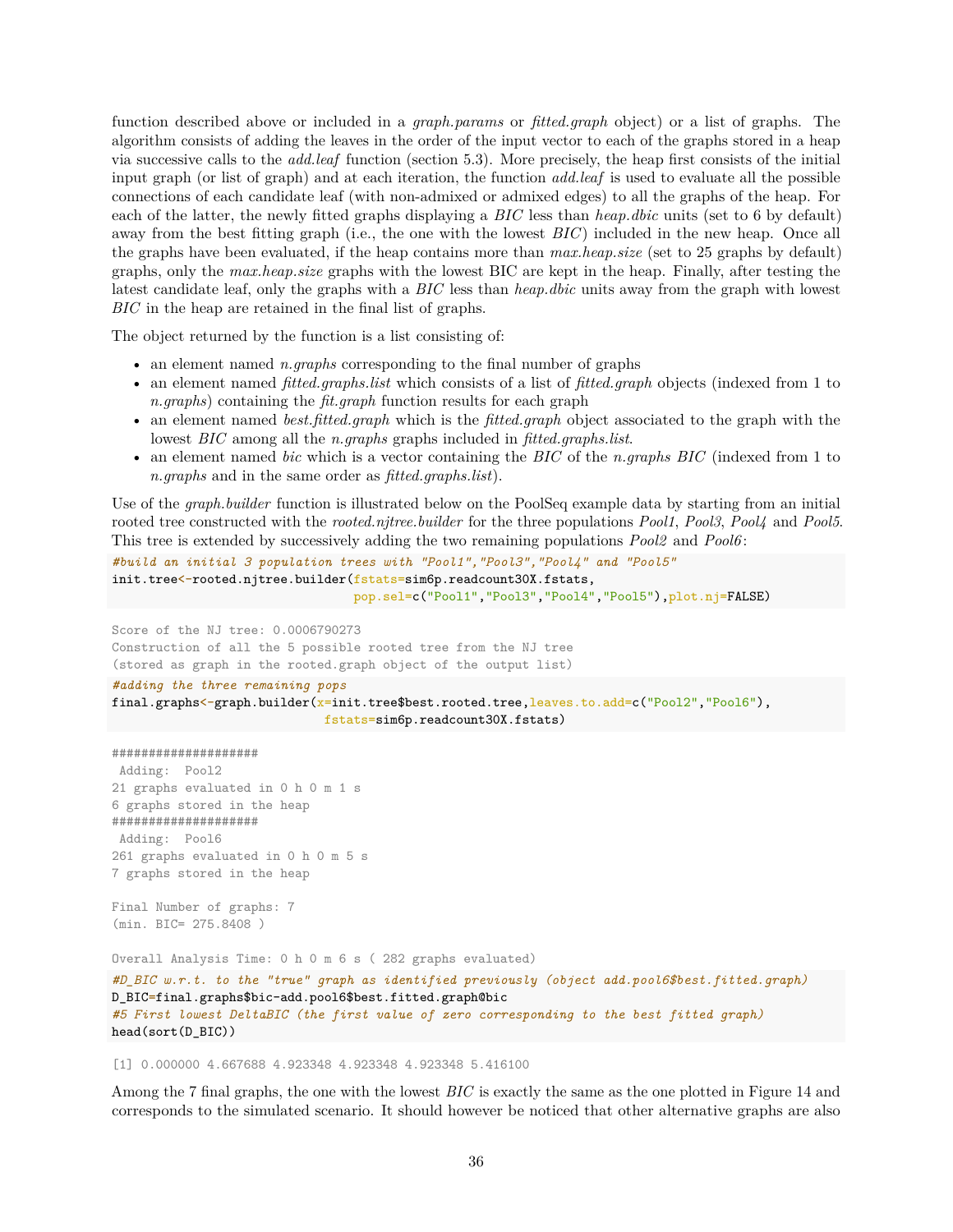identified with a good support. Moreover, starting with other population trees (e.g., a three population tree consisting of *Pool1*, *Pool2* and *Pool5*) could result in several graphs with the same support (i.e.,  $\Delta_{BIC} = 0$ ) but with a different positioning of the root (not shown). In practice, it may be important to start with scaffold trees that are as large as possible and representative of the structuring of diversity of the represented populations (i.e., not too unbalanced with respect to the leaves to be added). Some prior knowledge about the relationships of some of the populations may also be helpful to that respect. As examplified in the Supplementary Vignette V2 of GAUTIER *et al.* (2022), it is also highly recommended to test different orders of inclusion (possibly all) of the leaves (as specified in the vector *leaves.to.add*).

### **7 Other utilities**

### **7.1 Symbolic representation of the** *F* **parameters, admixture graph equations and the scaled covariance matrix Ω with** *graph.params2symbolic.fstats*

Given a graph topology relating the populations stored in a *graph.params* object, the *graph.params2symbolic.fstats* functions provide symbolic representation of the model equations used to fit the underlying admixture graph and all the *F*2, *F*<sup>3</sup> and *F*<sup>4</sup> parameters together with the scaled covariance matrix of population allele frequencies called  $\Omega$  after GAUTIER (2015). Such representation may be useful for a closer examination of graph properties (or education purposes). The output objects consists of a list with the following elements:

- a character matrix named *model.matrix* consisting of the matrix **M** relating the parameters underlying the basis f-statistics and graph edge lengths in the model equations defined as  $f = Mb$  where f is the vector of the basis f-statistics (row names of the *model.matrix* **M**) and **b** is the vector of graph edges (column names of *model.matrix* **M**).
- a character matrix named *omega* consisting of the the scaled covariance matrix of population allele frequencies  $\Omega$  (see e.g., GAUTIER 2015).
- a character vector *F2.equations* consisting of the symbolic representations of all the  $\frac{1}{2}n_l(n_l-1)$  *F*<sub>2</sub> parameters (with edge and admixture proportion parameter names as defined in the *graph.params* object)
- a character vector *F3.equations* consisting of the symbolic representations of all the  $\frac{1}{2}n_l(n_l-1)(n_l-2)$ *F*<sup>3</sup> parameters (with edge and admixture proportion parameter names as defined in the *graph.params* object)
- a character vector  $F\ell$  equations consisting of the symbolic representations of all the  $\frac{1}{8}n_l(n_l-1)(n_l-1)$  $2(n_l - 3)$   $F_4$  parameters (with edge and admixture proportion parameter names as defined in the *graph.params* object)

These different equations can also be printed in an output text file (with name specified by the *outfile* argument). The following example shows results obtained using the *graph.params* object *sim.graph.params* generated in 5.1.1 (Figure 8) that specifies the simulation scenario (Figure 1):

sim.fstats.sym<-graph.params2symbolic.fstats(sim.graph.params,outfile = "Fstats equations")

*#Model equations matrix* sim.fstats.sym\$model.matrix

|              |           | P7<->P1 s1<->P2 s2<->P3 S<->P6 P8<->s2         |                                                |                                                |                                                |                                                | P7<->s1 P9<->P4 P9<->P5 P8<->P7                |                                                |                                                | R<->P8 R<->P9                         |                                                |
|--------------|-----------|------------------------------------------------|------------------------------------------------|------------------------------------------------|------------------------------------------------|------------------------------------------------|------------------------------------------------|------------------------------------------------|------------------------------------------------|---------------------------------------|------------------------------------------------|
| F2(P1, P2)   | $11 + 11$ | $n + n$                                        | $\overline{11}$ $\overline{1}$                 | $\overline{11}$ $\overline{1}$ $\overline{11}$ | $\frac{11}{2}$ (1                              | "1"                                            | $\frac{11}{2}$ (1)                             | $\frac{11}{11}$ () $\frac{11}{11}$             | $\overline{11}$ $\overline{1}$ $\overline{11}$ | $\overline{11} \overline{0}$          | $\overline{11}$ $\overline{1}$                 |
| F2(P1, P3)   | $11 + 11$ | $\overline{11}$ $\overline{1}$ $\overline{11}$ | "1"                                            | $\overline{11}$ $\overline{1}$ $\overline{11}$ | $11 + 11$                                      | $\overline{11}$ $\overline{1}$ $\overline{11}$ | $\overline{11}$ $\overline{1}$ $\overline{11}$ | $\overline{11}$ $\overline{1}$ $\overline{11}$ | $11 + 11$                                      | $\overline{11} \overline{0}$          | $\overline{11}$ $\overline{1}$ $\overline{11}$ |
| F2(P1, P4)   | "1"       | $\overline{11}$ $\overline{1}$ $\overline{11}$ | $\overline{11}$ $\overline{1}$ $\overline{11}$ | $\overline{11}$ $\overline{1}$ $\overline{11}$ | $\overline{11}$ $\overline{1}$ $\overline{11}$ | $\overline{11}$ $\overline{1}$ $\overline{11}$ | $11 + 11$                                      | $\overline{11}$ $\overline{1}$ $\overline{11}$ | $n + n$                                        | $\mathbb{F}$ 1 $\mathbb{F}$           | #4#                                            |
| F2(P1, P5)   | "1"       | $\overline{11}$ $\overline{1}$ $\overline{11}$ | $\overline{11}$ $\overline{1}$ $\overline{11}$ | $\overline{11}$ $\overline{1}$ $\overline{11}$ | $\overline{11}$ $\overline{1}$ $\overline{11}$ | $\overline{11}$ $\overline{1}$ $\overline{11}$ | $\overline{11}$ $\overline{1}$ $\overline{11}$ | $H + H$                                        | $11 + 11$                                      | $II + II$                             | #4#                                            |
| F2(P1, P6)   | "1"       | $\overline{11}$ $\overline{1}$ $\overline{11}$ | $\overline{11}$ $\overline{1}$ $\overline{11}$ | $11 + 11$                                      | $"a^2-2*a+1"$                                  | $"a^2"$                                        | $\overline{11}$ $\overline{1}$ $\overline{11}$ | $\overline{11}$ $\overline{1}$ $\overline{11}$ | $"a^2-2*a+1"$                                  | $\overline{11} \cup \overline{11}$    | $\overline{11}$ $\overline{1}$ $\overline{11}$ |
| F3(P1;P2,P3) | $11 + 11$ | $\overline{11}$ $\overline{1}$ $\overline{11}$ | $\overline{11}$ $\overline{1}$ $\overline{11}$ | $\overline{11}$ $\overline{1}$ $\overline{11}$ | $\overline{11}$ $\overline{1}$ $\overline{11}$ | $\overline{11} \overline{0}$ $\overline{11}$   | $\overline{11}$ $\overline{1}$ $\overline{11}$ | $\overline{11}$ $\overline{1}$ $\overline{11}$ | $\overline{11}$ $\overline{1}$ $\overline{11}$ | $\overline{11} \bigcap \overline{11}$ | $\overline{11}$ $\overline{1}$ $\overline{11}$ |
| F3(P1;P2,P4) | $11 + 11$ | $\overline{11}$ $\overline{1}$ $\overline{11}$ | $\overline{11}$ $\overline{1}$ $\overline{11}$ | $\overline{11}$ $\overline{1}$ $\overline{11}$ | $\overline{11}$ $\overline{1}$ $\overline{11}$ | $\overline{11}$ $\overline{1}$ $\overline{11}$ | $\overline{11}$ $\overline{1}$ $\overline{11}$ | $\overline{11}$ $\overline{1}$ $\overline{11}$ | $\overline{11}$ $\overline{1}$ $\overline{11}$ | $\overline{11} \bigcap \overline{11}$ | $\overline{11}$ $\overline{1}$ $\overline{11}$ |
| F3(P1;P2,P5) | $11 + 11$ | $\overline{11}$ $\overline{1}$ $\overline{11}$ | $\overline{11}$ $\overline{1}$ $\overline{11}$ | $\overline{11}$ $\overline{1}$ $\overline{11}$ | $\overline{11}$ $\overline{1}$ $\overline{11}$ | $\overline{11}$ $\overline{1}$ $\overline{11}$ | $\overline{11}$ $\overline{1}$ $\overline{11}$ | $\overline{11}$ $\overline{1}$ $\overline{11}$ | $\overline{11}$ $\overline{1}$ $\overline{11}$ | $\overline{11} \bigcap \overline{11}$ | $\overline{11}$ $\overline{1}$ $\overline{11}$ |
| F3(P1;P2,P6) | $n + n$   | $\frac{11}{11}$ () $\frac{11}{11}$             | $\overline{11}$ $\overline{1}$ $\overline{11}$ | $\overline{11}$ $\overline{1}$ $\overline{11}$ | $\overline{11}$ $\overline{1}$ $\overline{11}$ | "a"                                            | $\overline{11}$ $\overline{1}$ $\overline{11}$ | $\frac{11}{11}$ () $\frac{11}{11}$             | $\overline{11}$ $\overline{1}$ $\overline{11}$ | $\overline{11} \bigcap \overline{11}$ | $\overline{11}$ $\overline{1}$                 |
| F3(P1;P3,P4) | $11 + 11$ | $\overline{11}$ $\overline{1}$ $\overline{11}$ | $\overline{11}$ $\overline{1}$ $\overline{11}$ | $\overline{11}$ $\overline{1}$ $\overline{11}$ | $\overline{11}$ $\overline{1}$ $\overline{11}$ | $\overline{11} \overline{0}$ $\overline{11}$   | $\overline{11}$ $\overline{1}$ $\overline{11}$ | $\overline{11}$ $\overline{1}$ $\overline{11}$ | $11 + 11$                                      | $\overline{11} \cap \overline{11}$    | $\overline{11}$ $\overline{1}$ $\overline{11}$ |
| F3(P1;P3,P5) | "1"       | $\overline{11}$ $\overline{1}$ $\overline{11}$ | $\overline{11}$ $\overline{1}$ $\overline{11}$ | $\overline{11}$ $\overline{1}$ $\overline{11}$ | $\overline{11}$ $\overline{1}$ $\overline{11}$ | $\overline{11}$ $\overline{1}$ $\overline{11}$ | $\overline{11}$ $\overline{1}$ $\overline{11}$ | $\overline{11}$ $\overline{1}$ $\overline{11}$ | $11 + 11$                                      | $\overline{11} \bigcap \overline{11}$ | $\overline{11}$ $\overline{1}$ $\overline{11}$ |
| F3(P1;P3,P6) | "1"       | $\frac{11}{11}$ () $\frac{11}{11}$             | $\overline{11}$ $\overline{1}$ $\overline{11}$ | $\overline{11}$ $\overline{1}$ $\overline{11}$ | $"1-a"$                                        | $\overline{11}$ $\overline{1}$ $\overline{11}$ | $\overline{11}$ $\overline{1}$ $\overline{11}$ | $\overline{11}$ $\overline{1}$ $\overline{11}$ | $"1 - a"$                                      | $\overline{11} \bigcap \overline{11}$ | $\overline{11}$ $\overline{1}$ $\overline{11}$ |
| F3(P1;P4,P5) | "1"       | $\overline{11}$ $\overline{1}$ $\overline{11}$ | $\overline{11}$ $\overline{1}$ $\overline{11}$ | $\overline{11}$ $\overline{1}$ $\overline{11}$ | $\overline{11}$ $\overline{1}$ $\overline{11}$ | $\overline{11}$ $\overline{1}$ $\overline{11}$ | $\overline{11}$ $\overline{1}$ $\overline{11}$ | $\overline{11}$ $\overline{1}$ $\overline{11}$ | $H + H$                                        | $H + H$                               | $H + H$                                        |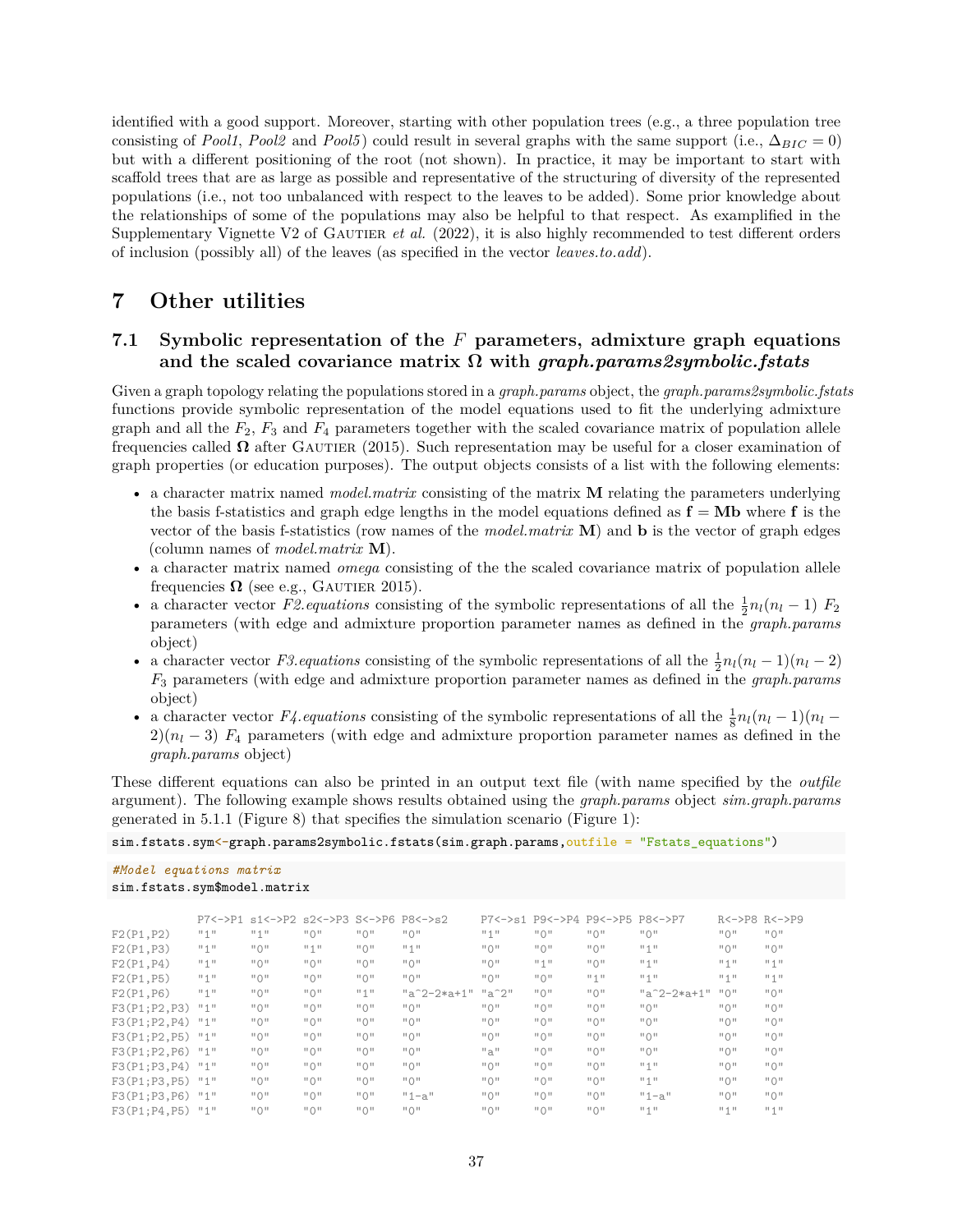#### $F3(P1;P4,P6) "1"     "0"     "0"     "0"     "0"     "0"     "0"     "0"     "0"     "1-a"     "0"     "0"     "0"$ F3(P1;P5,P6) "1" "0" "0" "0" "0" "0" "0" "0" "1-a" "0" "0"

| P <sub>1</sub>                               | P <sub>2</sub>                                                           | P3                                             |                                                |                                    |  |
|----------------------------------------------|--------------------------------------------------------------------------|------------------------------------------------|------------------------------------------------|------------------------------------|--|
| P1 "P7<->P1+P8<->P7+R<->P8" "P8<->P7+R<->P8" |                                                                          | $"R < \rightarrow P8"$                         |                                                |                                    |  |
| P2 "P8<->P7+R<->P8"                          | "s1<->P2+P7<->s1+P8<->P7+R<->P8" "R<->P8"                                |                                                |                                                |                                    |  |
| P3 "R<->P8"                                  | $"R < -> P8"$                                                            |                                                | $"s2<->P3+P8<->s2+R<->P8"$                     |                                    |  |
| P6 "P8<->P7*a+R<->P8"                        | "(P7<->s1+P8<->P7)*a+R<->P8"                                             | "P8<->s2+R<->P8-P8<->s2*a"                     |                                                |                                    |  |
| P4 "0"                                       | $\overline{11}$ $\overline{1}$ $\overline{11}$                           | $\mathsf{H} \cup \mathsf{H}$                   |                                                |                                    |  |
| P5 "0"                                       | $\overline{11}$ $\overline{1}$ $\overline{11}$                           | $\overline{11}$ $\overline{1}$ $\overline{11}$ |                                                |                                    |  |
| <b>P6</b>                                    |                                                                          |                                                | P4                                             | P <sub>5</sub>                     |  |
| P1 "P8<->P7*a+R<->P8"                        |                                                                          |                                                | $\overline{11}$ $\overline{1}$ $\overline{11}$ | $\mathsf{H} \cup \mathsf{H}$       |  |
| P2 "(P7<->s1+P8<->P7)*a+R<->P8"              |                                                                          |                                                | $\overline{11} \overline{0}$ $\overline{11}$   | $\mathsf{H} \cup \mathsf{H}$       |  |
| P3 "P8<->s2+R<->P8-P8<->s2*a"                |                                                                          |                                                | $\overline{11} \bigcap \overline{11}$          | $\overline{11} \cap \overline{11}$ |  |
|                                              | P6 "S<->P6+(P8<->s2+P7<->s1+P8<->P7)*a^2-2*P8<->s2*a+P8<->s2+R<->P8" "0" |                                                |                                                | $\overline{11} \cup \overline{11}$ |  |
| $P4$ "0"                                     |                                                                          |                                                | "P9<->P4+R<->P9" "R<->P9"                      |                                    |  |
| P5 "0"                                       |                                                                          |                                                | "R<->P9"                                       | "P9<->P5+R<->P9'                   |  |

#### *#F2 statistics (first five)*

sim.fstats.sym\$omega

#### head(sim.fstats.sym\$F2.equations)

 $[1]$  "F2(P1,P2) = P7<->P1+s1<->P2+P7<->s1" [2] "F2(P1,P3) = P7<->P1+P8<->P7+s2<->P3+P8<->s2" [3] "F2(P1,P6) = P7<->P1+(a^2-2\*a+1)\*P8<->P7+S<->P6+(a^2-2\*a+1)\*P8<->s2+a^2\*P7<->s1" [4] "F2(P1,P4) = P7<->P1+P8<->P7+R<->P8+P9<->P4+R<->P9" [5] "F2(P1,P5) = P7<->P1+P8<->P7+R<->P8+P9<->P5+R<->P9" [6] "F2(P2,P3) = s1<->P2+P7<->s1+P8<->P7+s2<->P3+P8<->s2"

*#scaled covariance matrix of allele frequencies (Omega)*

### *#F3 statistics (first five)*

#### head(sim.fstats.sym\$F3.equations)

```
[1] "F3(P1;P2,P3) = P7<->P1"
[2] "F3(P1;P2,P6) = P7<->P1+a*P7<->s1"
[3] "F3(P1;P2,P4) = P7<->P1"
[4] "F3(P1;P2,P5) = P7<->P1"
[5] "F3(P1;P3,P6) = P7<->P1+(1-a)*P8<->P7+(1-a)*P8<->s2"
[6] "F3(P1;P3,P4) = P7<->P1+P8<->P7"
```
### *#F4 statistics (first five)* head(sim.fstats.sym\$F4.equations)

```
[1] "F4(P1, P2; P3, P6) = P7 < - > > s1 * a"
[2] "F4(P1, P2; P3, P4) = 0"
[3] "F4(P1, P2; P3, P5) = 0"
[4] "F4(P1, P2; P6, P4) = -P7<->s1*a"
[5] "F4(P1, P2; P6, P5) = -P7<->s1*a"
[6] "F4(P1, P2; P4, P5) = 0"
```
### **7.2 Generating files for the** *qpGraph* **software with** *graph.params2qpGraphFiles*

The *graph.params2qpGraphFiles* function allows generating the files required by the *qpGraph* software (Patterson *et al.* 2012) from a *graph.params* object that includes estimates of f-statistics (see section 5.1.2). If *f* is the prefix character specified with the *outfileprefix* argument of the function (by default *f=out*), these are:

- a file named "*f*.graph" that specifies the graph in *qpGraph* format
- a file named "*f*.fstats" with estimates of F-statistics (and their covariance) included in the input *graph.params* object
- a parameter file named "*f*.parqpGraph" to run *qpGraph* (this file may be edited by hand if other options are needed).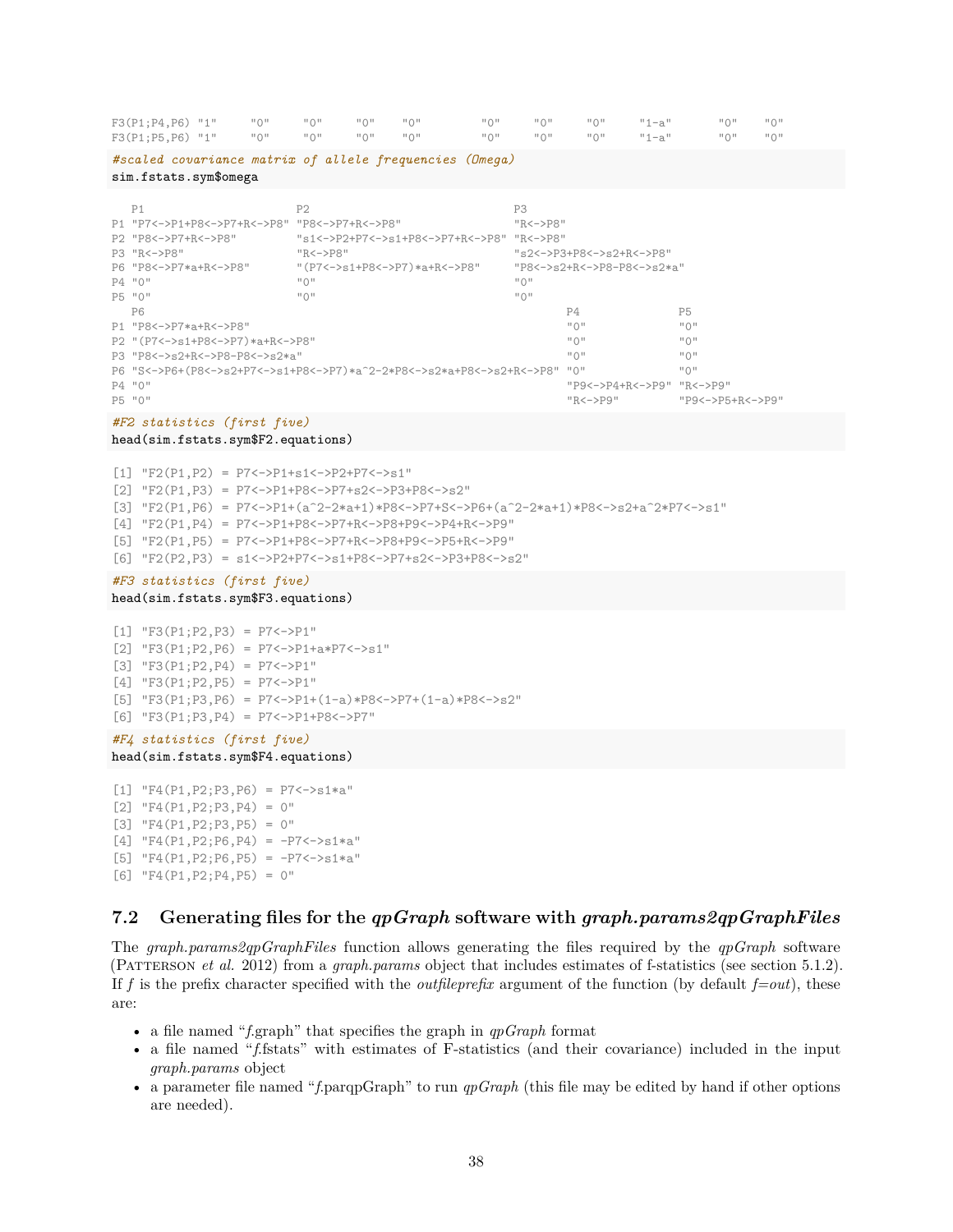The *qpGraph* software (*v7365* and above to allow f-statistics estimates to be provided as input) may then be run on a terminal using the following options:

qpGraph -p f.parqpGraph -g f.graph -o out.ggg -d out.dot.input

The "*f*.fstats" f-statistics file must be in the same directory or its PATH should be explicitly specified by editing the "*f*.parqpGraph" parameter file. The following example runs *qpGraph* (providing appropriate install of the software) on the *sim.graph.params* object generated in 5.2 (see Figure 9 representing the fitted graph obtained with the *fit.graph* function):

graph.params2qpGraphFiles(sim.graph.params,outfileprefix = "sim.graph")

```
Fstats input file for qpGraph written in sim.graph.fstats
Graph input file for qpGraph written in sim.graph.graph
Parameter File for qpGraph with some default parameters written in sim.graph.parqpGraph
#running qpGraph (installed locally) outside R
system("qpGraph -p sim.graph.parqpGraph -g sim.graph.graph -o sim.graph.g -d sim.graph.dot")
#plotting the dot file generated by qpGraph with grViz (as done internally by poolfstat)
require(DiagrammeR)
grViz("sim.graph.dot")
```


Figure 15: Fitting results obtained by qpGraph on the same data as the one used to generate Figure 9.

Comparison of Figures 15 and 9 shows that the same results are obtained with the two fitting methods (note that edge lengths are not scaled in drift units on the two figures).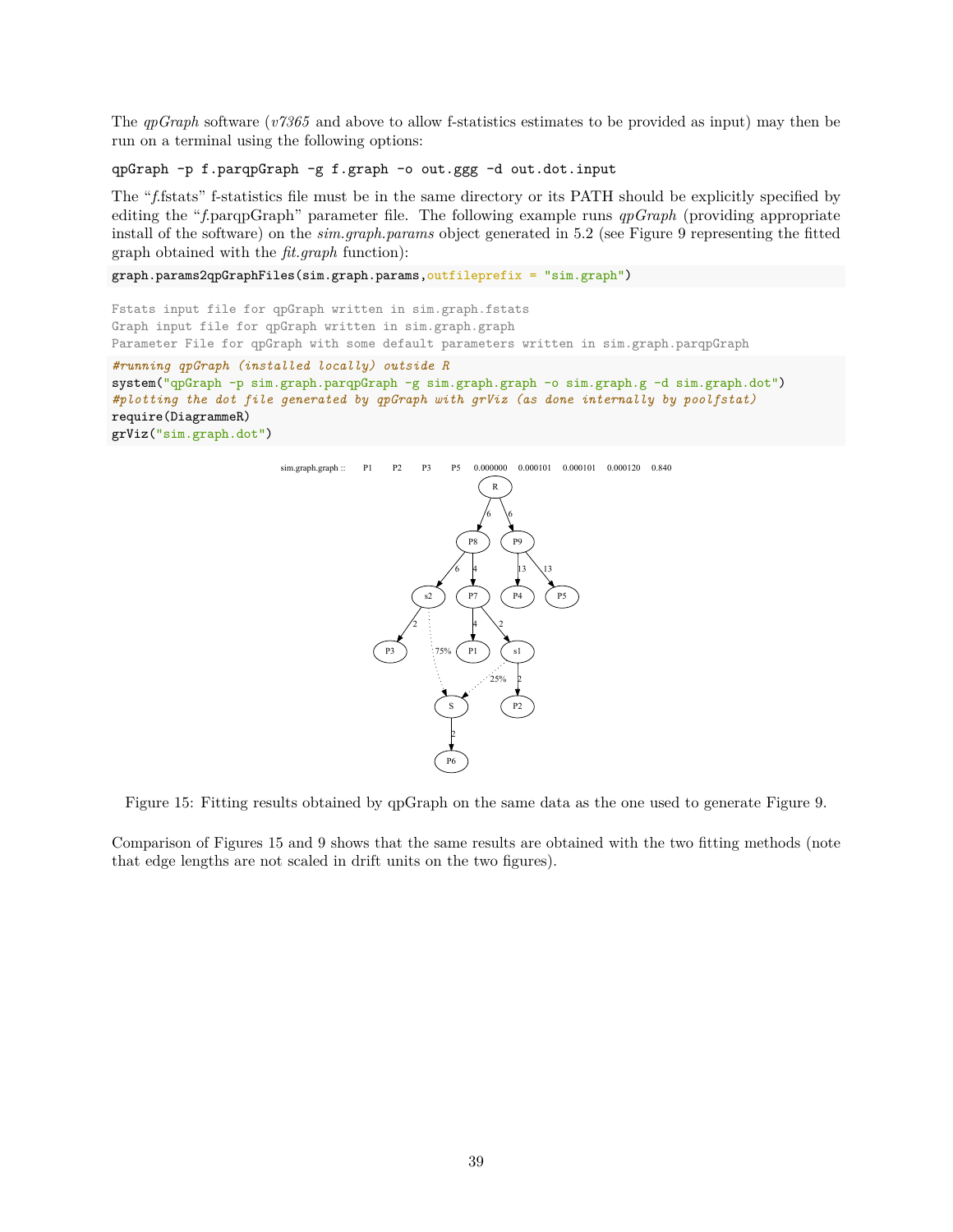### **8 References**

- Akey J. M., Zhang G., Zhang K., Jin L., Shriver M. D., 2002 Interrogating a high-density SNP map for signatures of natural selection. Genome Research **12**: 1805–1814.
- GARRISON E., MARTH G., 2012 Haplotype-based variant detection from short-read sequencing. arXiv: 1207.3907.
- Gautier M., 2015 Genome-wide scan for adaptive divergence and association with population-specific covariates. Genetics **201**: 1555–1579.
- Gautier M., Vitalis R., Flori L., Estoup A., 2022 *f-*statistics estimation and admixture graph construction with pool-seq or allele count data using the R package *poolfstat*. Molecular Ecology Resources **22**: 1394– 1416.
- HIVERT V., LEBLOIS R., PETIT E. J., GAUTIER M., VITALIS R., 2018 Measuring genetic differentiation from pool-seq data. Genetics **210**: 315–330.
- Iannone R., 2020 *DiagrammeR: Graph/network visualization*.
- Karlsson E. K., Baranowska I., Wade C. M., Salmon Hillbertz N. H. C., Zody M. C., Anderson N., Biagi T. M., Patterson N., Pielberg G. R., Kulbokas E. J., Comstock K. E., Keller E. T., Mesirov J. P., Euler H. von, Kämpe O., Hedhammar A., Lander E. S., Andersson G., Andersson L., LINDBLAD-TOH K., 2007 Efficient mapping of mendelian traits in dogs through genome-wide association. Nature Genetics **39**: 1321–1328.
- Kass R. E., Raftery A. E., 1995 Bayes factors. Journal of the American Statistical Association **90**: 773–795.
- KELLEHER J., ETHERIDGE A. M., MCVEAN G., 2016 Efficient coalescent simulation and genealogical analysis for large sample sizes. PLoS Computational Biology **12**: e1004842.
- Knaus B. J., Grünwald N. J., 2017 Vcfr: A package to manipulate and visualize variant call format data in R. Molecular Ecology Resources **17**: 44–53.
- Koboldt D. C., Zhang Q., Larson D. E., Shen D., McLellan M. D., Lin L., Miller C. A., Mardis E. R., Ding L., Wilson R. K., 2012 VarScan 2: Somatic mutation and copy number alteration discovery in cancer by exome sequencing. Genome Research **22**: 568–576.
- Kofler R., Orozco-terWengel P., De Maio N., Pandey R. V., Nolte V., Futschik A., Kosiol C., SCHLÖTTERER C., 2011 PoPoolation: A toolbox for population genetic analysis of next generation sequencing data from pooled individuals. PloS One **6**: e15925.
- Li H., Handsaker B., Wysoker A., Fennell T., Ruan J., Homer N., Marth G., Abecasis G., Durbin R., SUBGROUP 1000. G. P. D. P., 2009 The sequence alignment/map format and SAMtools. Bioinformatics **25**: 2078–2079.
- Lipson M., Loh P.-R., Levin A., Reich D., Patterson N., Berger B., 2013 Efficient moment-based inference of admixture parameters and sources of gene flow. Molecular Biology and Evolution **30**: 1788–1802.
- Lipson M., 2020 Applying f-statistics and admixture graphs: Theory and examples. Molecular Ecology Resources **20**: 1658–1667.
- McKenna A., Hanna M., Banks E., Sivachenko A., Cibulskis K., Kernytsky A., Garimella K., Altshuler D., Gabriel S., Daly M., DePristo M. A., 2010 The genome analysis toolkit: A MapReduce framework for analyzing next-generation DNA sequencing data. Genome Research **20**: 1297–1303.
- PARADIS E., CLAUDE J., STRIMMER K., 2004 APE: Analyses of phylogenetics and evolution in r language. Bioinformatics **20**: 289–290.
- PATTERSON N., MOORJANI P., LUO Y., MALLICK S., ROHLAND N., ZHAN Y., GENSCHORECK T., WEBSTER T., Reich D., 2012 Ancient admixture in human history. Genetics **192**: 1065–1093.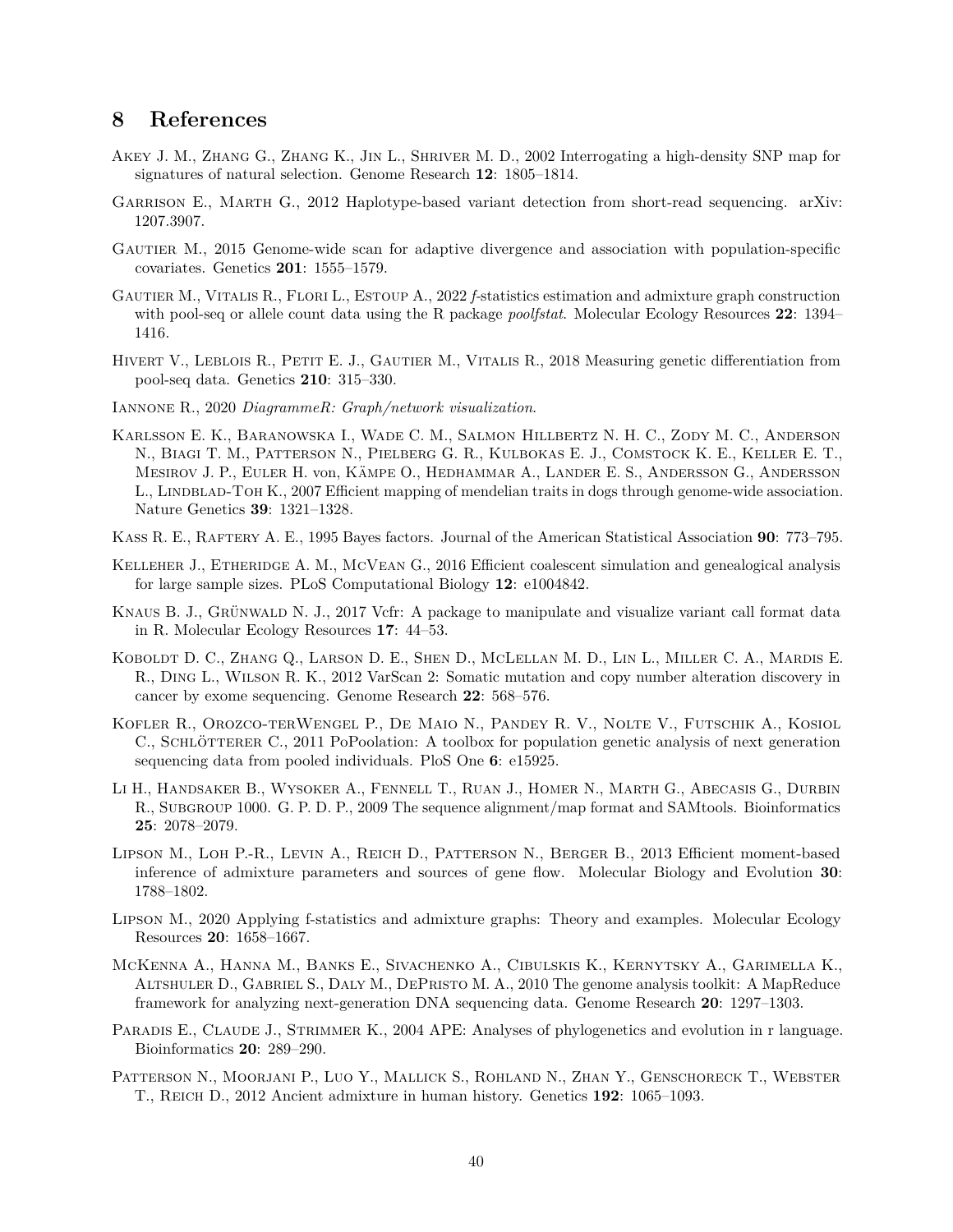Peter B. M., 2016 Admixture, population structure, and f-statistics. Genetics **202**: 1485–1501.

- PICKRELL J. K., PRITCHARD J. K., 2012 Inference of population splits and mixtures from genome-wide allele frequency data. PLoS Genetics **8**: e1002967.
- Reich D., Thangaraj K., Patterson N., Price A. L., Singh L., 2009 Reconstructing indian population history. Nature **461**: 489–494.
- Vitalis R., Gautier M., Dawson K. J., Beaumont M. A., 2014 Detecting and measuring selection from gene frequency data. Genetics **196**: 799–817.
- WEIR B. S., COCKERHAM C. C., 1984 Estimating F-statistics for the analysis of population structure. Evolution **38**: 1358–1370.
- Weir B. S., 1996 *Genetic data analysis II : Methods for discrete population genetic data*. Sinauer Associates, Sunderland, Mass.